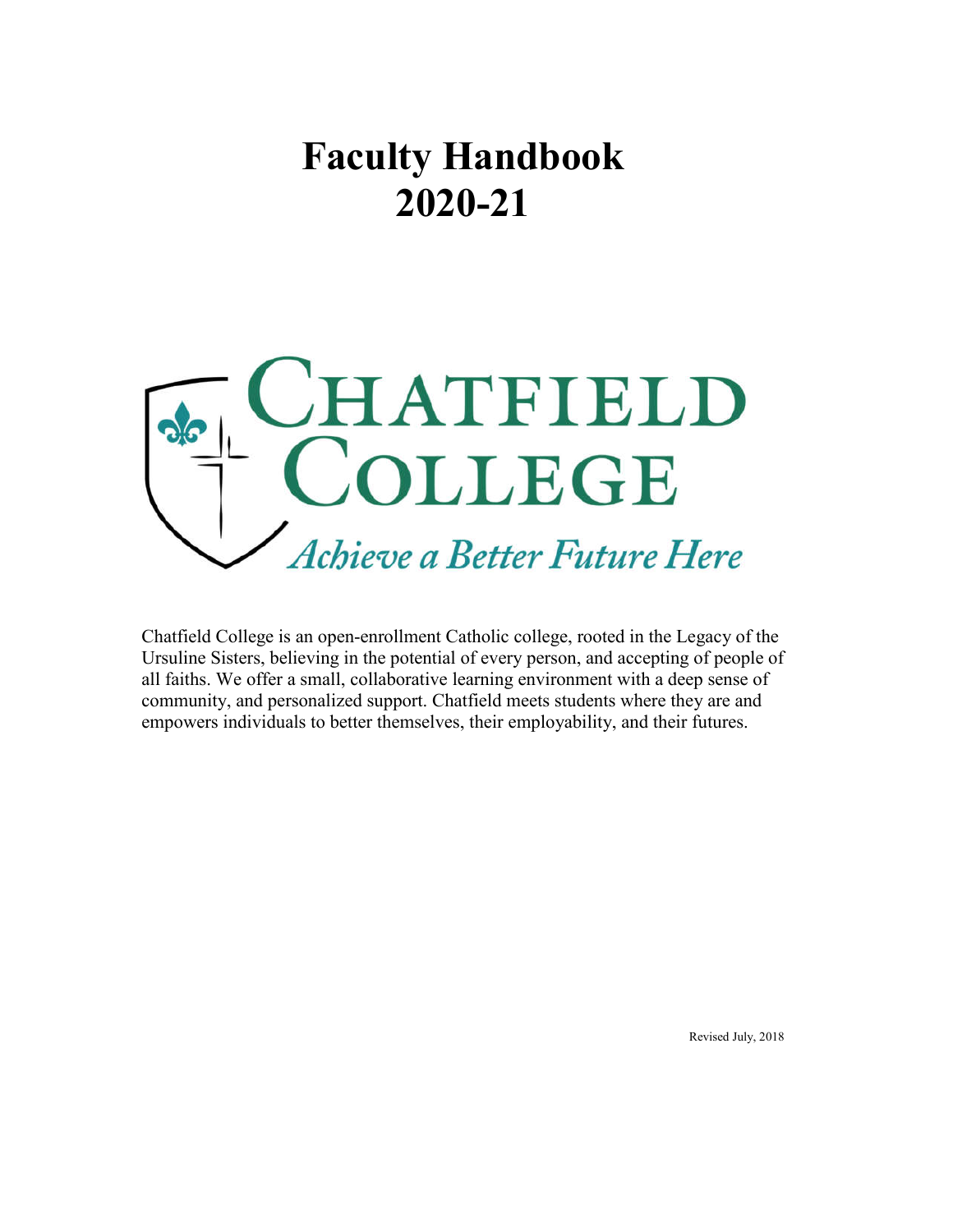# Chatfield College

Accredited by The Higher Learning Commission 230 South LaSalle Street, #7-500, Chicago, IL 60604 (800) 621-7440

Authorized by The Ohio Department of Higher Education 25 South Front Street Columbus, OH 43215 (614) 466-6000

Member of Greater Cincinnati Collegiate Connection (GC3) Online Consortium of Colleges and Universities (OCICU)

Main Campus 20918 State Route 251 St. Martin, Ohio 45118 (513) 875-3344

Over-The-Rhine Campus 1544 Central Parkway Cincinnati, OH 45202 (513) 921-9856 www.chatfield.edu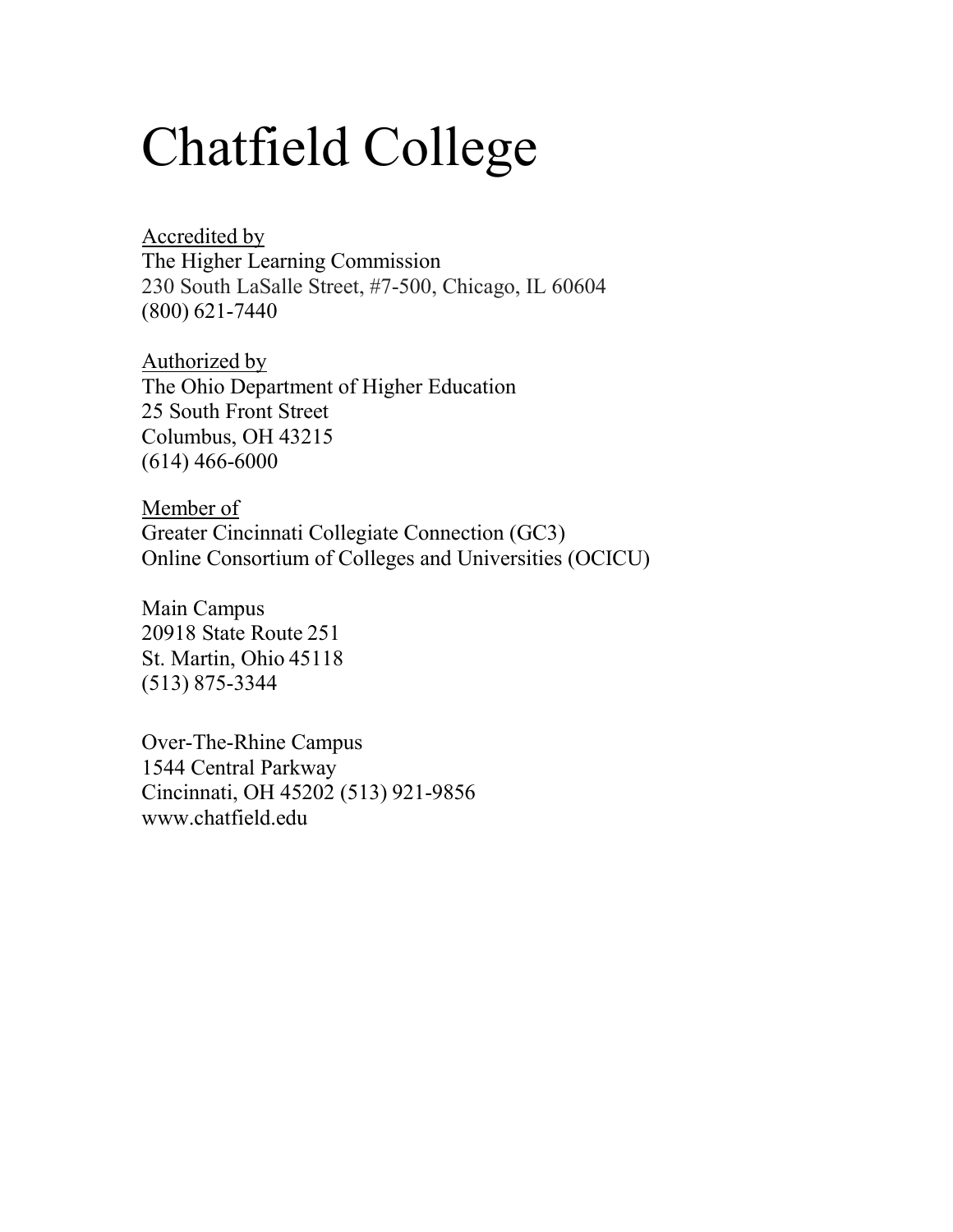# **Table of Contents**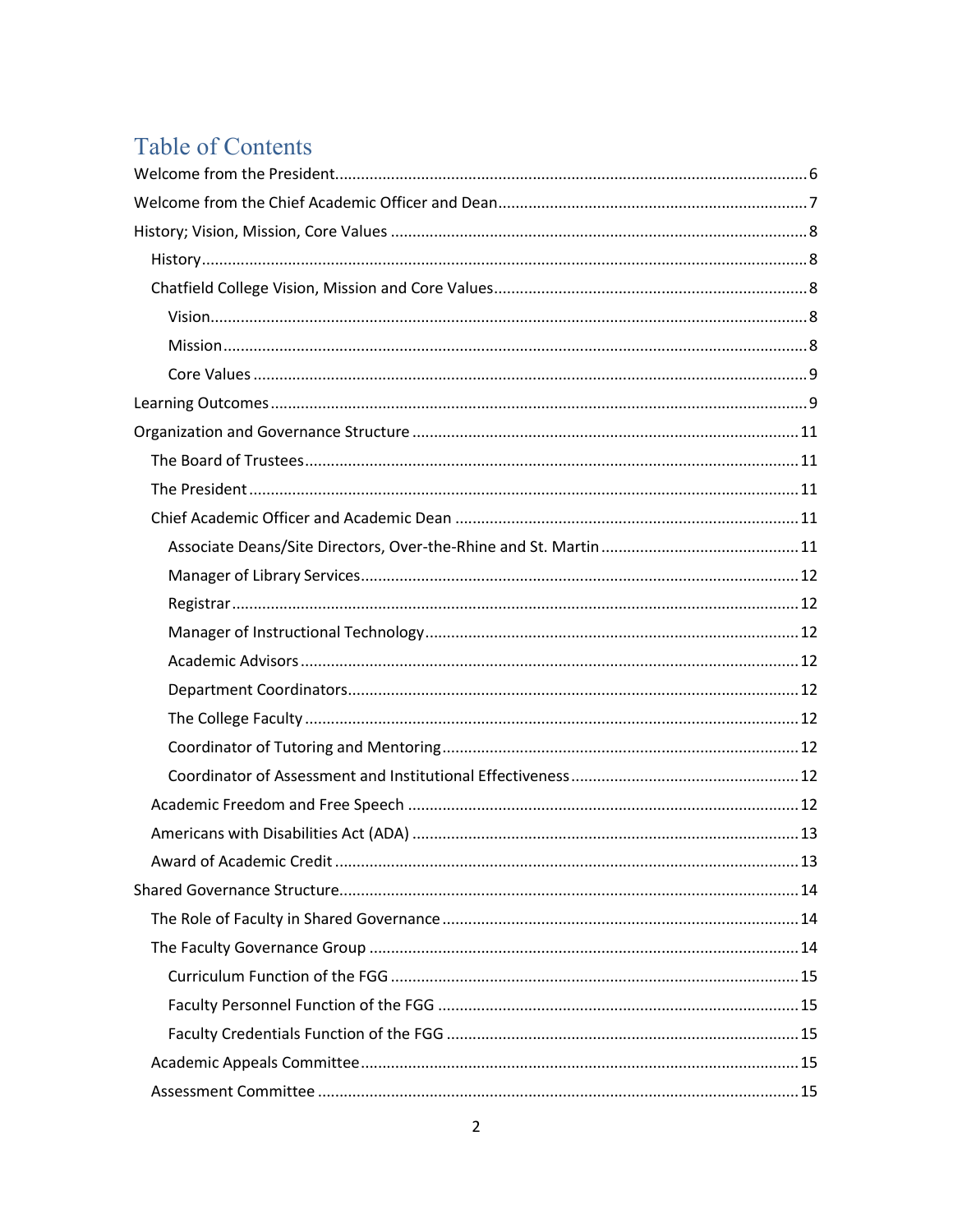| Scheduling Changes, Room Assignments, and Room Assignment Changes36 |  |
|---------------------------------------------------------------------|--|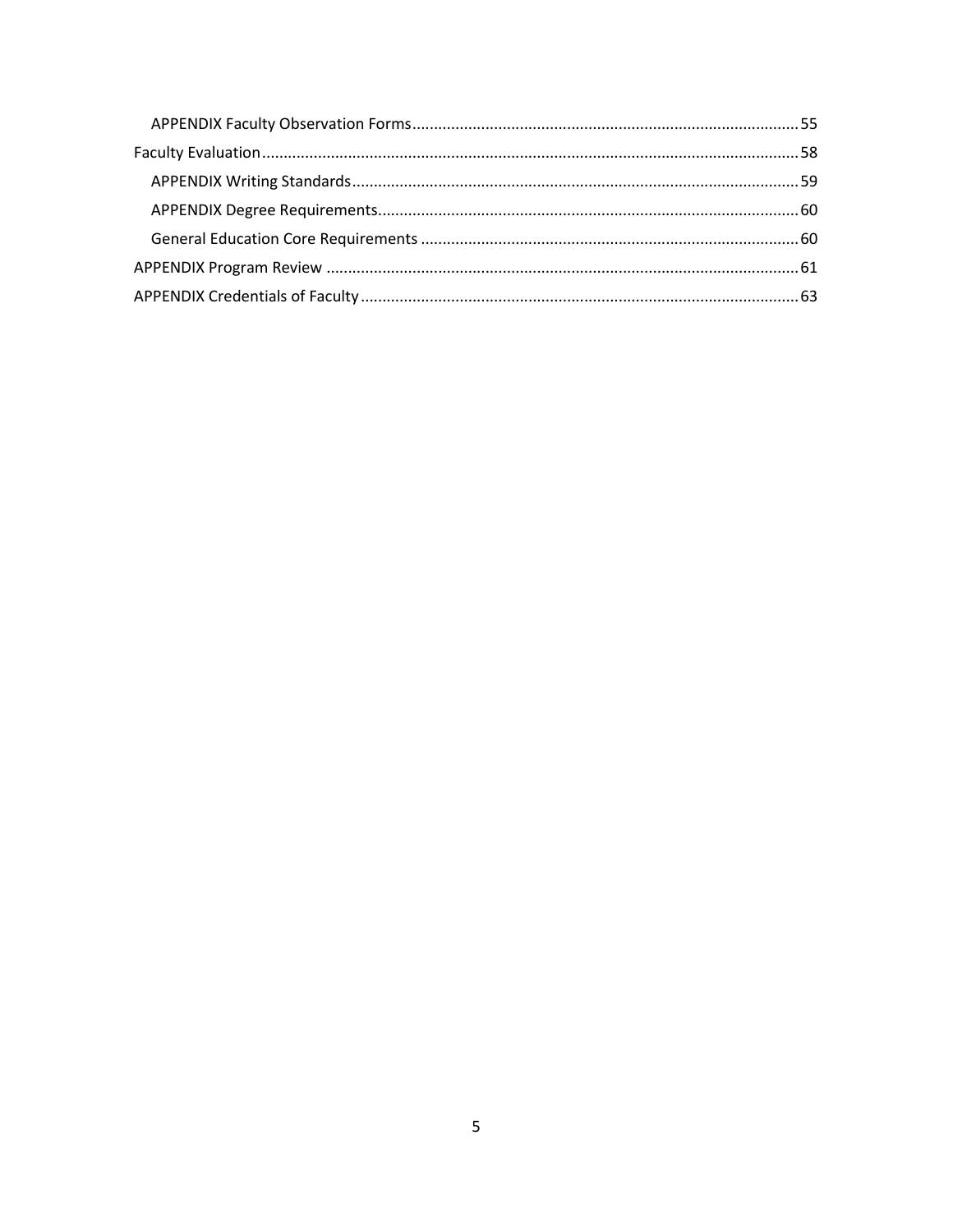# **Welcome from the President**

#### Dear Faculty:

On behalf of the Board of Trustees the students and staff, welcome to Chatfield College.

Over 175 years ago Julia Chatfield and her companions arrived in the area. John Baptist Purcell, Archbishop of Cincinnati had urged these Ursuline Sisters to establish a school for young ladies. He wanted their presence in his diocese because this organization of women founded by Saint Angela in 1535 was known for the quality of their education. Nearly a century later, a college program was established on the St. Martin campus for the basic liberal arts education of young women entering religious life. This captured the interest of local people, and in 1971 **CHATFIELD COLLEGE** opened its doors to the public. It grew and established a strong reputation as a place for adults to steep themselves in the basics of liberal arts higher education.

Chatfield College is an open-enrollment Catholic college, rooted in the Legacy of the Ursuline Sisters, believing in the potential of every person, and accepting of people of all faiths. We offer a small collaborative learning environment with a deep sense of community, and personalized support. Chatfield meets students where they are and empowers individuals to better themselves, their employability, and their futures. This is our mission and it represents who we are and what we do.

We all make a difference and have significant influence impacting the lives of our students. The value of education is transformational and cannot be overstated. As an educator, you possess a special talent and passion to teach. I hope you find your work here rewarding and satisfying as you strive to help our students be the best they can be.

This handbook is a guide to important information you need to know. Please read it carefully.

I look forward to meeting you, working with you and supporting you as we deliver our mission and serve our students.

Sincerely, Robert P. Elmore President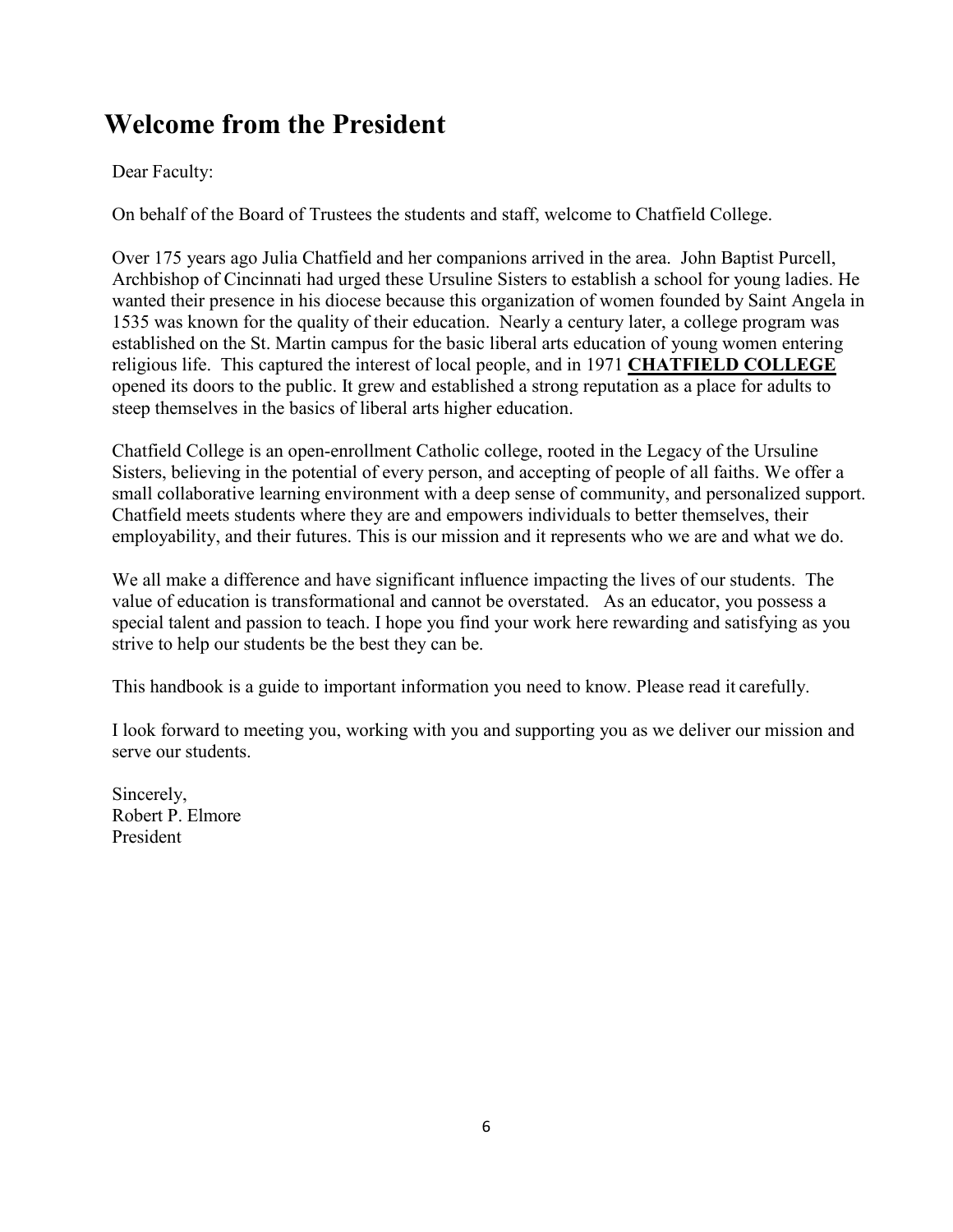# **Welcome from the Chief Academic Officer and Dean**

Dear Faculty Colleagues;

Thank you for being part of Chatfield College. Here, the role of an individual faculty member is diverse; it involves teaching, student support, curriculum planning & development, professional development and the assessment of learning. In addition, Chatfield Faculty make curricular and academic decisions through faculty meetings, departmental meetings, committee meetings and the Faculty Governance system as part of a shared model of governance. Each of these activities has a single focus: the support of our students' success. We are more than an institution, we are a community in which learning and growth occur.

I am pleased and honored to have been a part of the Chatfield community since 2017, arriving after an almost 20-year tenure as a professor at a regional, private, liberal arts college. What brought me to Chatfield was seeing first-hand the caring, consistent, and continual positive effect that Chatfield and its Ursuline values have had on students' lives since 1845. A brief history of Chatfield appears later in this Handbook. I strongly encourage you to use that history as a starting point to learn more about our community and mission.

Chatfield students and our surrounding communities are, collectively, the people we seek to serve through our mission. As a result, our student body is wonderfully diverse. While many students you teach will be of traditional college age, some may be older, or otherwise non-traditional students who have been out of education for some time. Others may be students who have found they do not feel comfortable at a larger institution, or current high school students in their mid-teens enrolled through the Ohio College Credit Plus program. Some students have been previously enrolled in private or public education, and some have been home-schooled. They are all sons and daughters, husbands and wives, married or single parents, working or unemployed, veterans, beneficiaries of social service programs, high school graduates or GED recipients, or students seeking to transfer credit back to their home institution. Some live with their families, own homes or rent, and some do not have permanent homes. Most reside in Appalachian counties or in the urban core of Cincinnati. Some have grown up as 'digital citizens' while others may never have had or do not have regular access to the Internet at home. Some of Chatfield's students may perceive themselves as uneducated, making the prospect of pursuing an education seem to them to be an impossible goal. Many are the first in their extended families to attend college and might not understand the "ins and outs" of going to college. All come to Chatfield to seek opportunity.

Your classes will include these types of students, and to each we offer a small, collaborative learning environment with a deep sense of community and personalized support. As a teacher and mentor, you may find yourself listening to and advising students who are dealing with a bewildering array of new problems and expectations. You will not need to address these alone. As a community that fosters learning, we have an extended network of support.

A Chatfield faculty position entails great responsibility. We are responsible for facilitating learning and for creating an opportunity to attain academic and personal success for all our students. Our class sizes are kept small to help make this a reality. In your classes, I encourage you to outline your expectations clearly, to give constructive feedback, and to facilitate success through support. Such a process empowers all students to learn and improve. At the same time, it is important to maintain high appropriate academic standards so that each student receives a quality education. Helping students to reach these will require from all of us, together, a process that is a mixture of support, encouragement, caring, and instruction.

Once more, thank you for being a part of Chatfield College,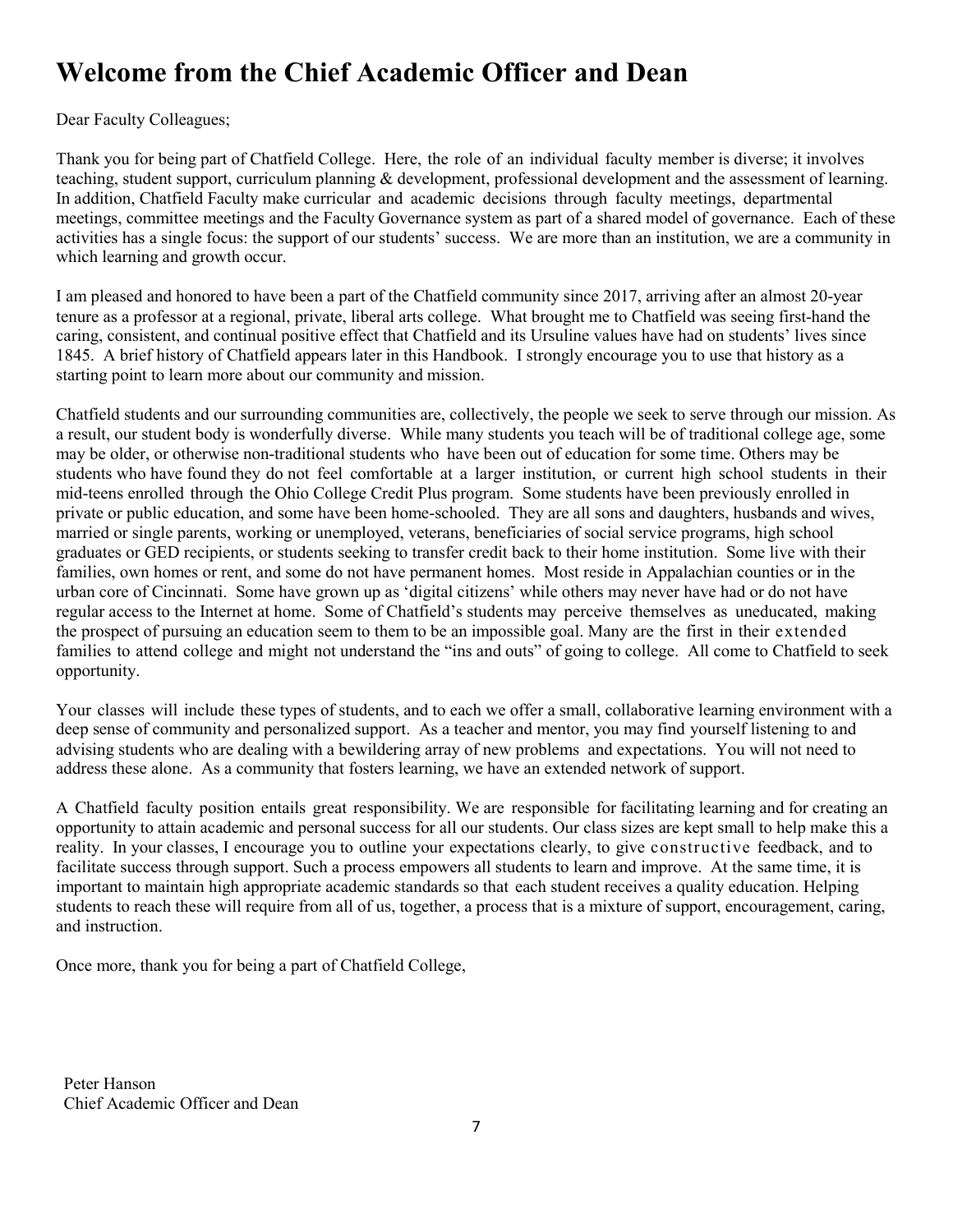# **History; Vision, Mission, Core Values**

### **History**

Chatfield's service in community education spans more than 170 years. In 1845 a group of Ursuline Sisters, dedicated to education, came to Ohio from Europe. Their leader, Sister Julia Chatfield, founded the Ursuline Convent in St. Martin, Ohio. The community immediately began construction of a school in the Brown County wilderness.

From that foundation, the educational mission of the Ursulines of Brown County has reached children and adults through the public school system, a boarding school, summer camps, counseling, and community development.

In 1958, the Ursuline Sisters founded the Ursuline Teacher Training Institute to provide a foundational liberal arts education for members of their Ursuline order.

In 1971, in direct response to the community, the Ursuline Teacher Training Institute opened its doors to the public and changed from being a college for those in religious service to serving the community as a whole. At this time the Institute was renamed as Chatfield College in honor of Sister Julia Chatfield.

Today, Chatfield College continues the Ursuline tradition of education for all. Chatfield College is an independent Roman Catholic college that welcomes all students. Chatfield is accredited by the Higher Learning Commission, 230 South LaSalle Street, #7-500, Chicago, Illinois 60604, and is governed by a Board of Trustees composed of Ursulines, business leaders, educators and other professionals from the greater Cincinnati area. Chatfield College is authorized by the Ohio Department of Higher Education to grant the Associate of Arts in Liberal Arts degree to qualifying students who complete requirements at either campus.

### **Chatfield College Vision, Mission and Core Values**

Adopted by the Board of Trustees April 2018

#### Vision

At Chatfield College, students obtain a solid foundation of knowledge and skills necessary for succeeding in a rapidly changing world. Through practical programs and student-college collaboration, Chatfield graduates are empowered to make the most of their abilities and achieve a better future for themselves and their families.

#### Mission

Chatfield College is an open-enrollment Catholic college, rooted in the Legacy of the Ursuline Sisters, believing in the potential of every person, and accepting of people of all faiths. We offer a small, collaborative learning environment with a deep sense of community, and personalized support. Chatfield meets students where they are and empowers individuals to better themselves, their employability, and their futures.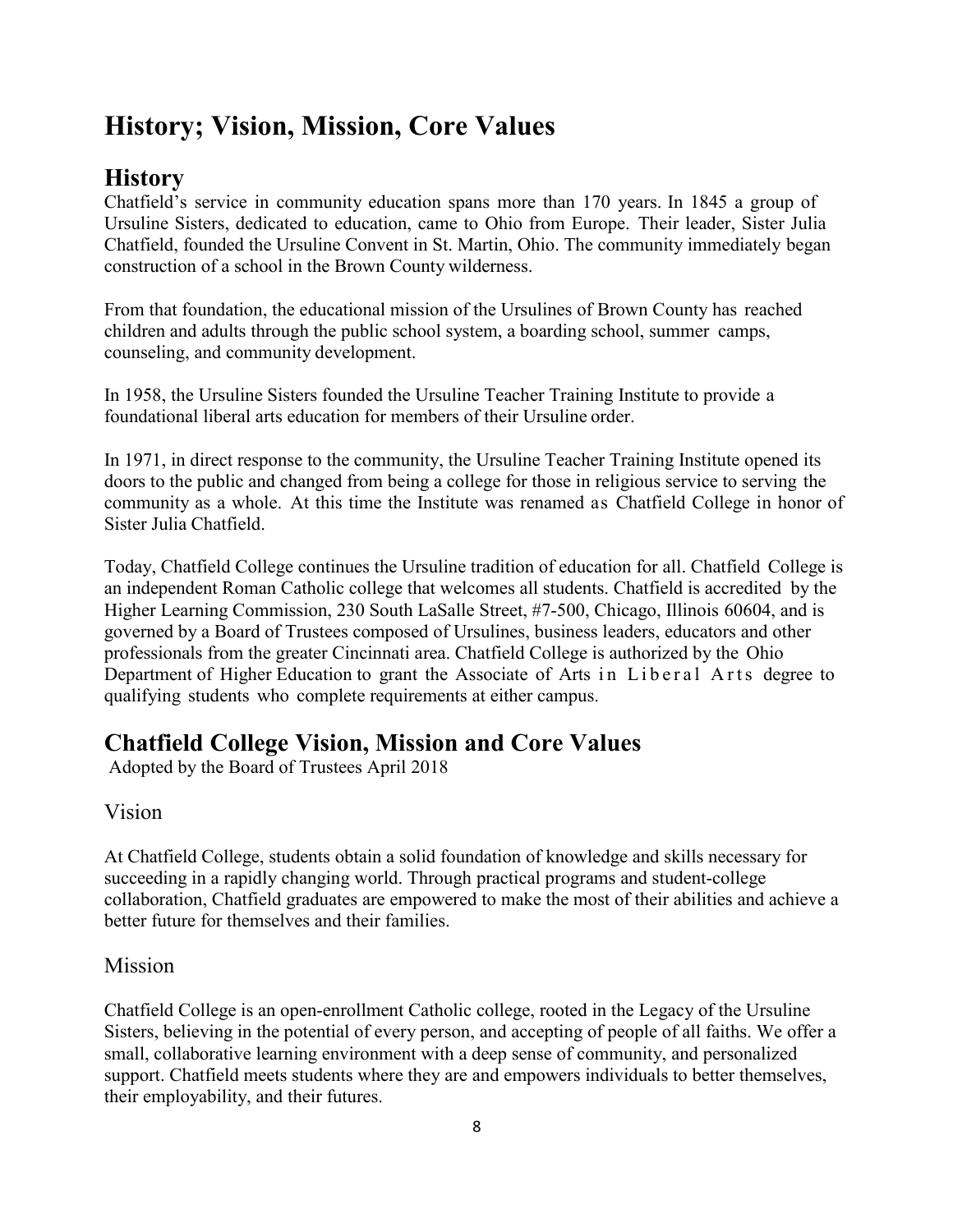#### Core Values

Faith & Community: Create an academic community that fosters moral and spiritual development, along with educational success.

Empowerment & Accountability: Empower students to rely on their own skills and abilities to build productive, successful lives.

Learning & Growing: Inspire a lifelong commitment to learning, growing and succeeding in a changing world.

#### Curriculum

Chatfield's academic program evolves from a classical liberal arts curriculum. In addition to a general education core of subjects required of all students, the program offers an Associate of Arts degree in Liberal Arts with several completion pathways. The current *Course Catalog*, and the appendix to this *Handbook*, describe the course degree requirements. The *Catalog* is only available online and it is revised regularly. The Faculty recommend the course offerings described in the catalog.

A key goal of Chatfield College is to help students improve the skills that serve as the basis of future success. Faculty members in all disciplines are encouraged to demonstrate and stress the importance of good writing and speaking skills regardless of discipline by encouraging class presentations and requiring a high standard of written work. To do this, it is critical that students receive timely and frequent feedback on the quality of their work in each class.

# **Learning Outcomes**

Program-Level (College) Learning Outcomes

Chatfield College has established learning outcomes that are consistent with its identity as Catholic college rooted in the Ursuline tradition. Achievement of these outcomes is expected of all graduates through participation in curricular and co-curricular activities:

Chatfield College Learning Outcomes (Adopted June, 2018)

**Analyze and Synthesize** by examining and distinguishing constituent elements and combining parts or elements into whole.

**Communicate Effectively** by exchanging ideas, thoughts, opinions or feelings among multiple cultural groups, including one's own, using language, symbols, signs or gestures appropriate for everyday living.

**Demonstrate intercultural Knowledge** by engaging in behavior that encourages effective relationships in both one-to-one and group situations while respecting intercultural and cultural differences.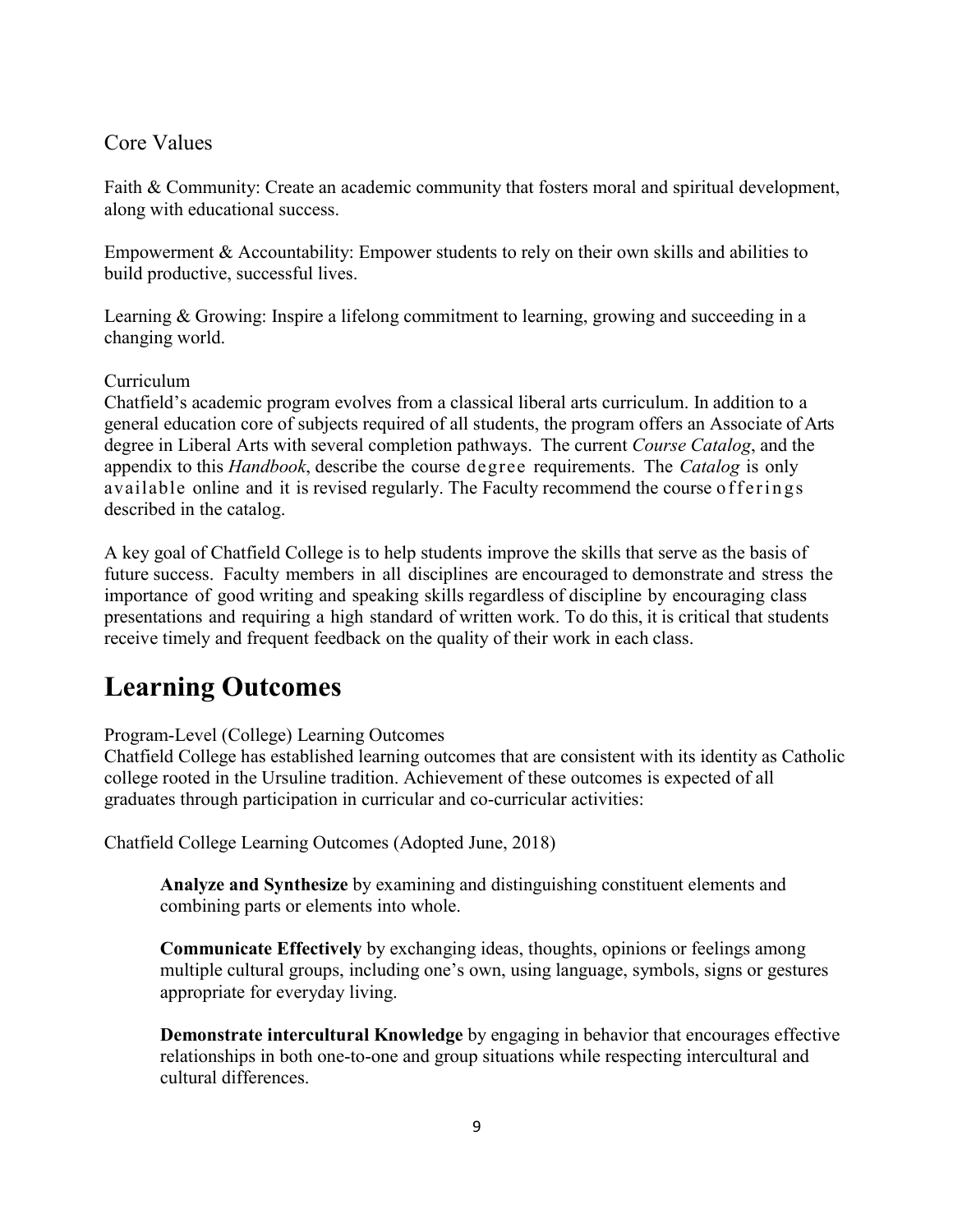**Make Decisions Based on Values** by discerning what the individual prizes as ethical, socially worthwhile, good, beautiful and true.

**Cultivate Understanding of Human Expression** by integrating individual spiritual, cognitive, and affective responses to experience of the arts.

**Solve Problems** by finding solutions to complex questions or situations that present uncertainty or difficulty.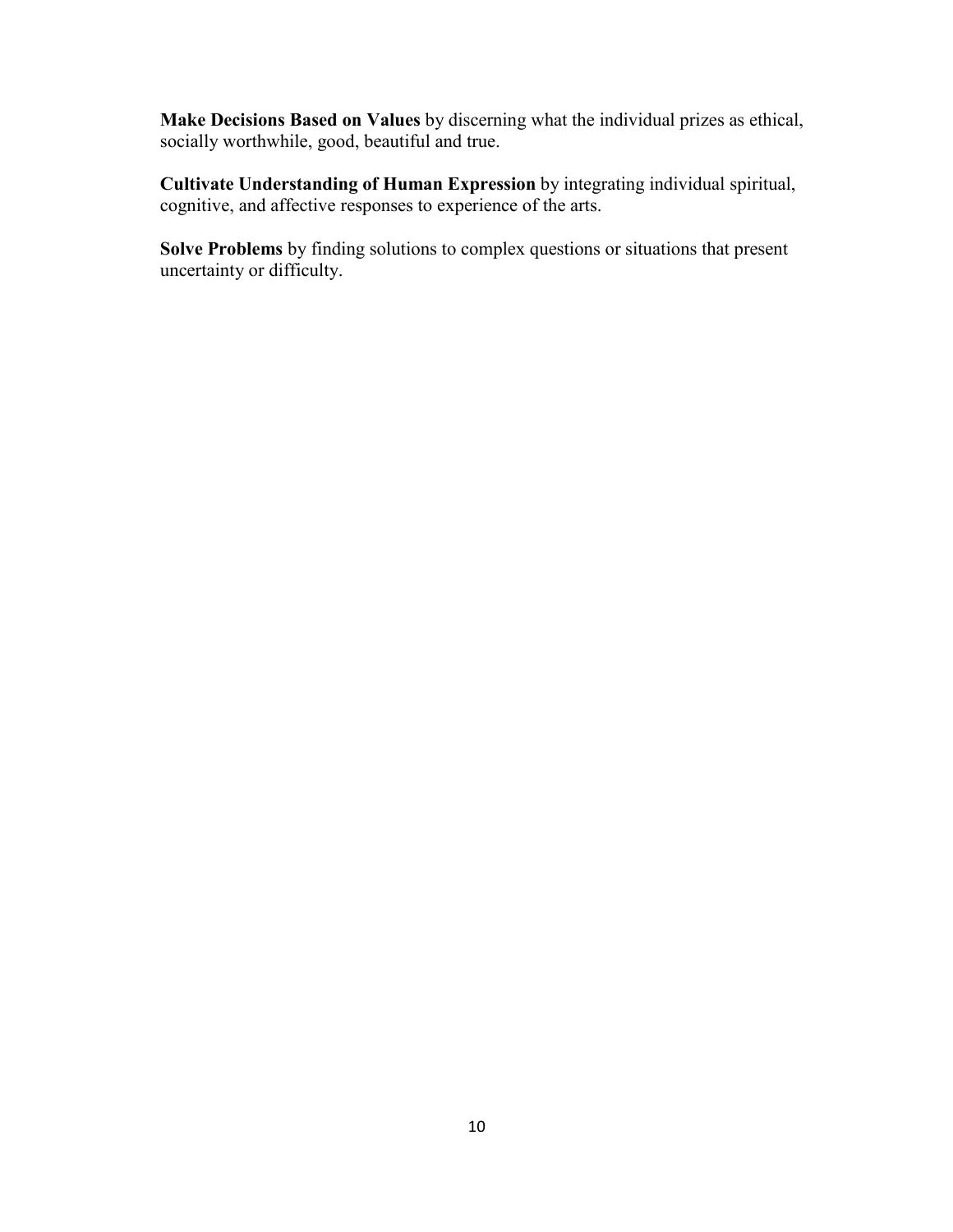# **Organization and Governance Structure**

### **The Board of Trustees**

The Board of Trustees consists of a maximum of 28 people representing area businesses, academic and religious institutions. The Board of Trustees' officers consist of a Chairperson, Vice-Chairperson, and Secretary. Members of the Board are appointed for three-year terms with the possibility of reappointment to two additional terms. The members of the Board of Trustees are elected by the current Board members. The Board of T r u s t e e s is the policy-making body for the College and is responsible for carrying out its mission. It has general supervision of the affairs of the College and may make general rules and regulations for the governance of the College.

There are eight standing Board committees:

Academic Committee Advancement Committee Finance Committee Planning Committee Buildings and Grounds Committee Marketing Committee Mission Effectiveness Committee Executive Committee

The Academic Committee has oversight in the matters that relate to academic programs of the College.

### **The President**

The President of the College acts as the Board's direct representative in the management of the College. The President shall be given the necessary authority and be held responsible for the administration of the College to which it has delegated powers to act. The President reports to the Chairperson of the Board. All College personnel report either directly or indirectly to the President.

### **Chief Academic Officer and Academic Dean**

The Chief Academic Officer and Academic Dean ("Dean" or "Academic Dean") is appointed by the President, leads the faculty, and serves as their key representative to the administration while simultaneously serving as the administration's spokesperson to the faculty. The Chief Academic Officer is responsible for overseeing the college's academic and student services programs at all locations, and responsible for compliance with State, Regional Accreditor, and Federal policy related to the academic program. The following personnel report either directly or indirectly to the Academic Dean:

Associate Deans/Site Directors, Over-the-Rhine and St. Martin

The Associate Deans/Site Directors are responsible for all academic and student services at their location and report to the Academic Dean.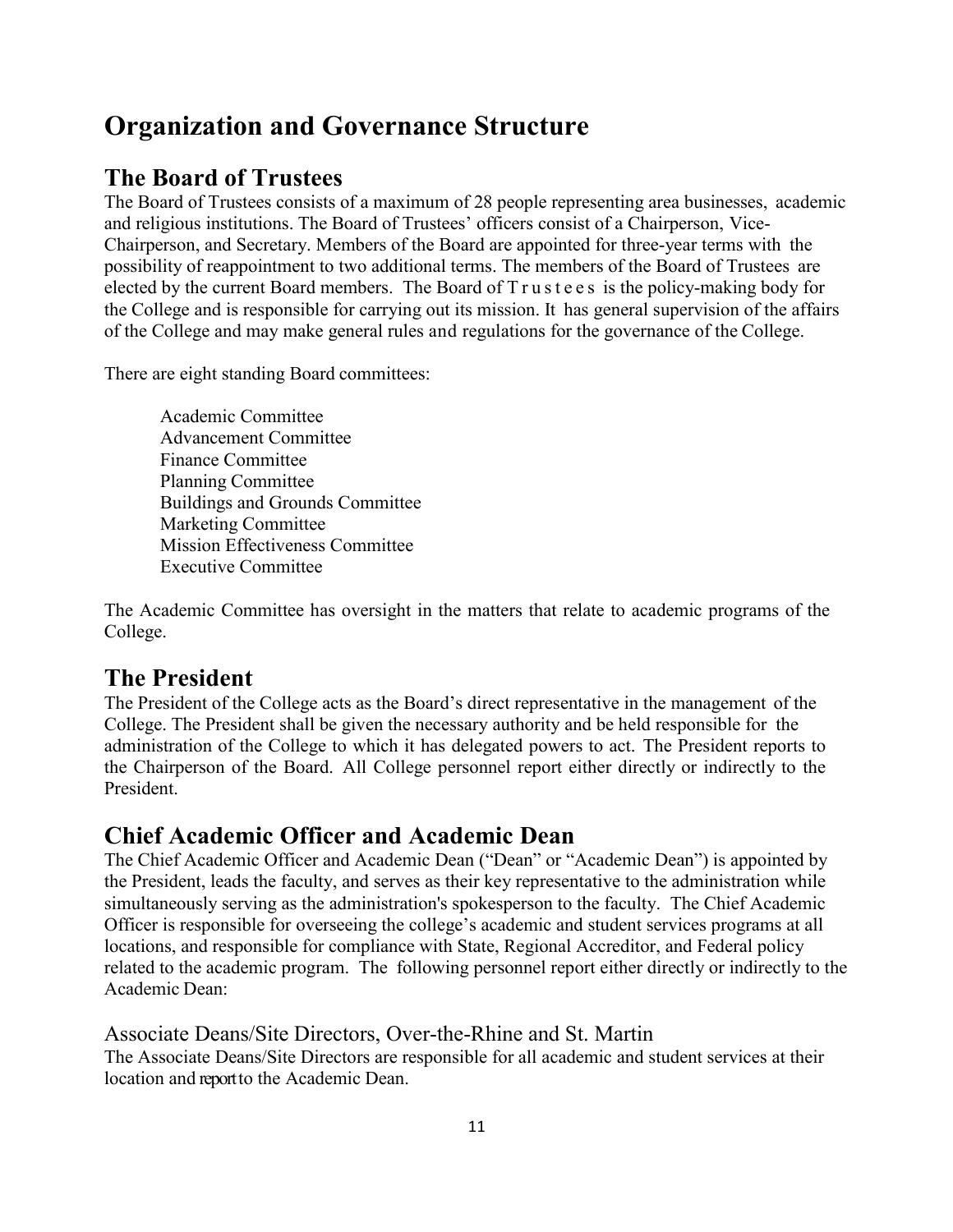#### Manager of Library Services

The Manager of Library Services is responsible for the development and execution of an integrated library and academic support services program, for defining the educational objectives of these services, and for implementing appropriate policy.

#### Registrar

The Registrar is responsible for the administration of college policies and procedures related to registration and academic records for students.

#### Manager of Instructional Technology

The Manager of Instructional Technology connects Chatfield students and faculty with resources and services in support of learning, development and teaching. The Manager serves as a point of contact for faculty and students in the use of the LMS and other applications and helps to develop faculty in the pedagogy and delivery of distance education.

#### Academic Advisors

Academic Advisors assist students in clarifying personal and career goals, developing consistent educational goals, and evaluating their progress toward established goals. Advisors refer students to the appropriate academic support services and promote a decision-making process in which the sharing of information between student and advisor leads to responsible and appropriate choices.

#### Department Coordinators

The Department Coordinators (DC) oversee and manage faculty who teach in one of several academic areas: Math and Science, English, Humanities and Arts, Early Childhood Education, Human Services and Social Sciences. Department Coordinators work closely and consistently with their faculty to coordinate and continuously improve the academic program at Chatfield College through assessment, curriculum reform, teaching review, and shared governance.

#### The College Faculty

All persons who hold a teaching appointment at Chatfield College comprise the College Faculty. Faculty teach, advise co-curricular and extracurricular clubs, participate in the shared governance system, develop and deliver the academic curriculum, and support the mission of Chatfield College.

#### Coordinator of Tutoring and Mentoring

The Coordinator Supervises, manages, and assesses all aspects of activities for tutoring and mentoring programs at both campuses.

#### Coordinator of Assessment and Institutional Effectiveness

The Coordinator facilitates the process through which learning outcomes are assessed and brings the information to the Assessment Committee for discussion. The Coordinator also serves as the institutional point of contact for matters of Federal, State, and organizational compliance.

#### **Academic Freedom and Free Speech**

Chatfield College operates as an Ursuline Catholic College in conformity with the principles of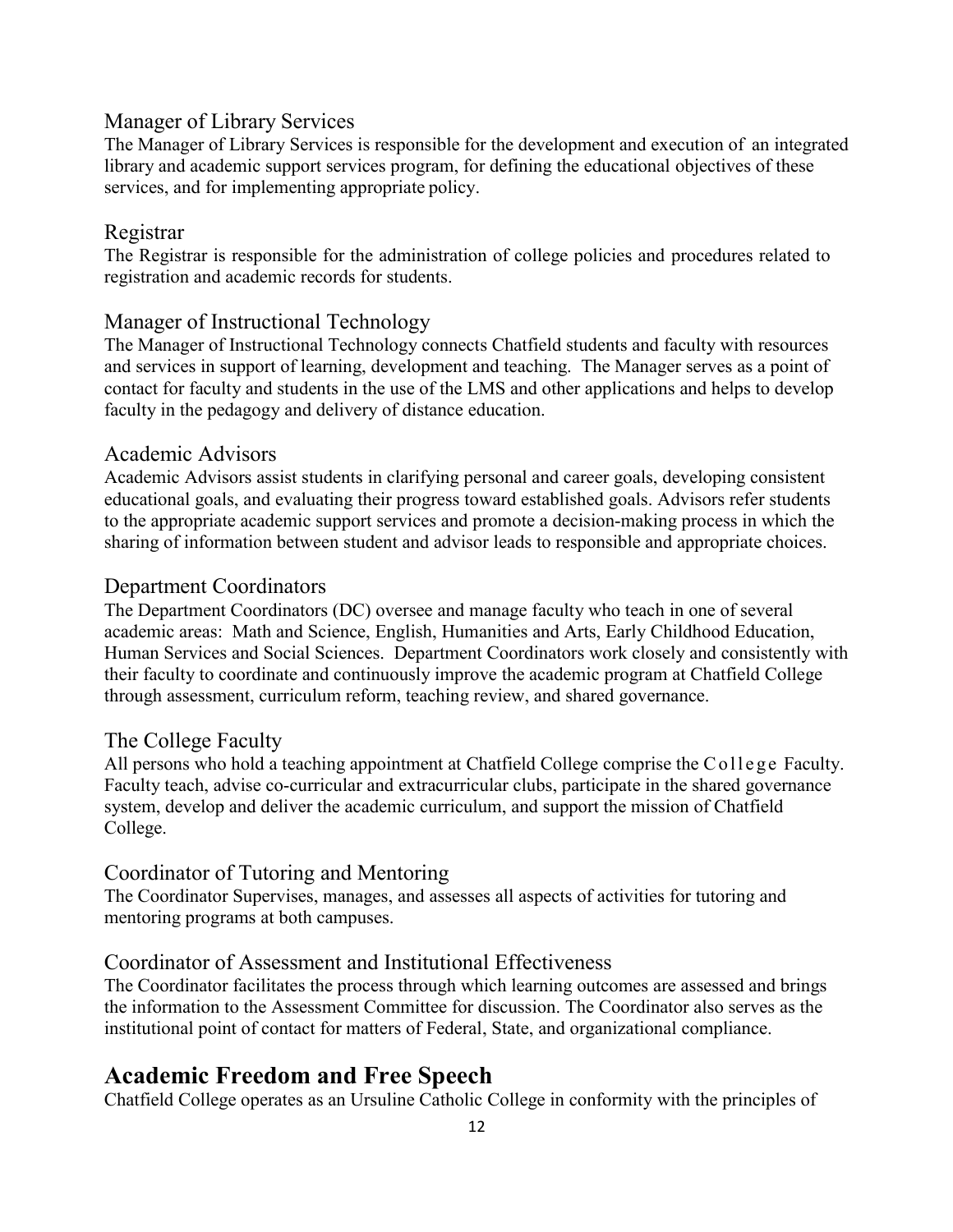higher education as set forth in *Ex corde Ecclesiae.* The College maintains that nothing will prevent individual faculty members from promoting a free exchange of ideas or from developing courses in a manner that is academically, professionally, and ethically sound. At the same time, faculty need to follow the guidelines of the course abstract, the Learning Outcomes, course syllabus, and the Catholic principles.

Chatfield College recognizes the importance of academic freedom and adheres to that part of the AAUP statement on academic freedom which states:

*The maintenance of freedom of speech, publication, religion, and assembly (each of which is a component of intellectual freedom) is the breath of life of a democratic society. The need is greatest in fields of higher learning, where the use of reason and the cultivation of the highest forms of human expression are the basic methods…Without freedom to explore, to criticize existing institutions, to exchange ideas, and to advocate solutions to human problems, faculty members and students cannot perform their work, cannot maintain their self-respect. Society suffers correspondingly. The liberty that is needed requires a freedom of thought and expression within college and universities, a freedom to carry the results of honest inquiry to the outside, and a freedom to influence human affairs. (1977 Policy Documents and Reports, p.29)*

Chatfield College supports the constitutional rights of free speech, a free press, freedom of association and the right to peacefully assemble, provided the assembly does not interfere with classes or infringe on the basic rights and freedoms of the Chatfield community, or the community at large.

#### **Americans with Disabilities Act (ADA)**

In compliance with federal law, the College is prepared to make reasonable accommodations to provide people with disabilities with support services on an individual basis. Persons with disabilities are encouraged to make their needs known to the Academic Dean or Associate Dean/Site Director. Students may be required to provide written documentation of the disability. All Faculty members must include an ADA statement in their syllabus.

#### **Award of Academic Credit**

In accordance with the Higher Learning Commission's Policy FDCR.A.10.020 and as an institution participating in Title IV federal financial aid, Chatfield's assignment of credit hours conforms to the federally mandated definition of the credit hour:

*A credit hour is an amount of work represented in intended learning outcomes and verified by evidence of student achievement that is an institutionally-established equivalency that reasonably approximates no less than: (1) one hour of classroom or direct faculty instruction and a minimum of two hours of out-of-class student work each week for approximately fifteen weeks for one semester hour of credit, or (2) at least an equivalent amount of work as required in paragraph (1) of this definition for other activities as established by an institution, including laboratory work, internships, practica, studio work, and other academic work leading to the award of credit hours.*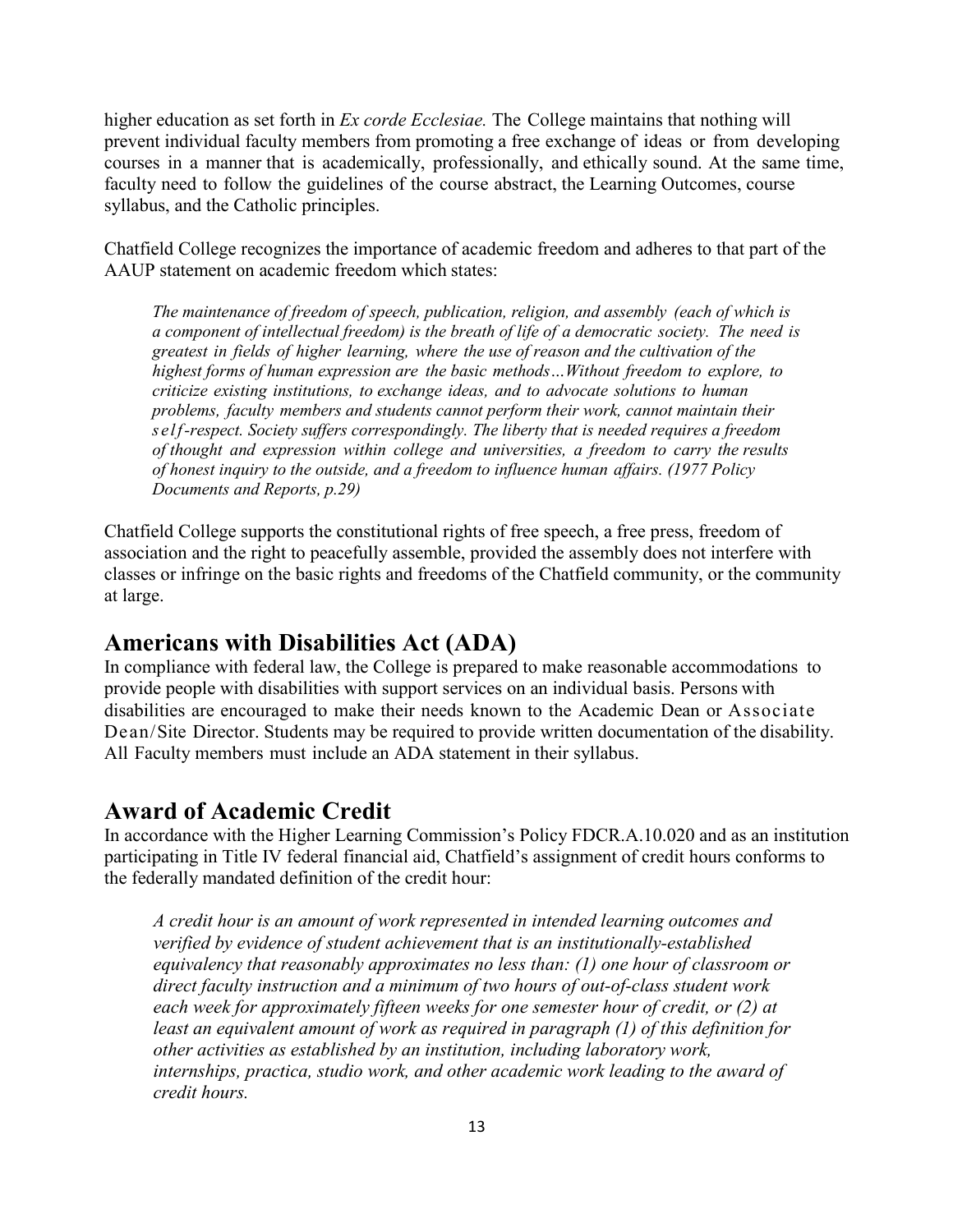This statement is also in compliance with the Ohio Board of Regents' more specific definition:

*One semester credit hour will be awarded for a minimum of 750 minutes of formalized instruction that typically requires students to work at out-of-class assignments an average of twice the amount of time as the amount of formalized instruction (1,500 minutes). It is acknowledged that formalized instruction may take place in a variety of modes.*

In general, formalized instruction is a learning-oriented activity with defined and assessable learning outcomes that is initiated and guided by a qualified member of the faculty

# **Shared Governance Structure**

The Board of Trustees, the Administration, and the Faculty Governance Group, acting within its appropriate sphere of responsibility according to College governing documents, including but not limited to the Code of Regulations, and this handbook, govern Chatfield College. In general, the Faculty Governance Group and the Academic Dean are responsible for matters that are academic in nature. When any academic issue has implications for the mission of the college or its financial affairs, deference shall be given to the Board of Trustees.

### **The Role of Faculty in Shared Governance**

#### **The role of faculty in shared governance includes the responsibility to:**

- Determine the curriculum, subject matter, methods of instruction, and other academic standards and processes.
- Establish the requirements for earning degrees and certificates and authorize the administration and governing board to grant same.
- Establish procedures for awarding promotions and other rewards or perquisites.

Faculty bodies in shared governance are essentially making collective recommendations to the administration and governing board on academic standards and policy, and on faculty status matters. Such governance activity is a regular part of a faculty member's professional duties and should not be construed to confer managerial or supervisory status.

### **The Faculty Governance Group**

The Faculty Governance Group (FGG) membership includes all Department Coordinators, those faculty appointed by the Group in consultation with the Dean, and as nonvoting adivisory members the Registrar, Academic Dean, and the Associate Deans/Site. A faculty member elected by the Group chairs the Faculty Governance Group. The Faculty Governance Group Chair serves a oneyear term, beginning at the start of the Fall semester. Elections are generally held late in the Spring Semester. A Chair-elect, whose term coincides with that of the Chair, is selected in the same manner. The Chair, in consultation with the Academic Dean, brings issues to the Governance Group from other committees, the Administration, or the Board of Trustees via the Board Academic Subcommittee.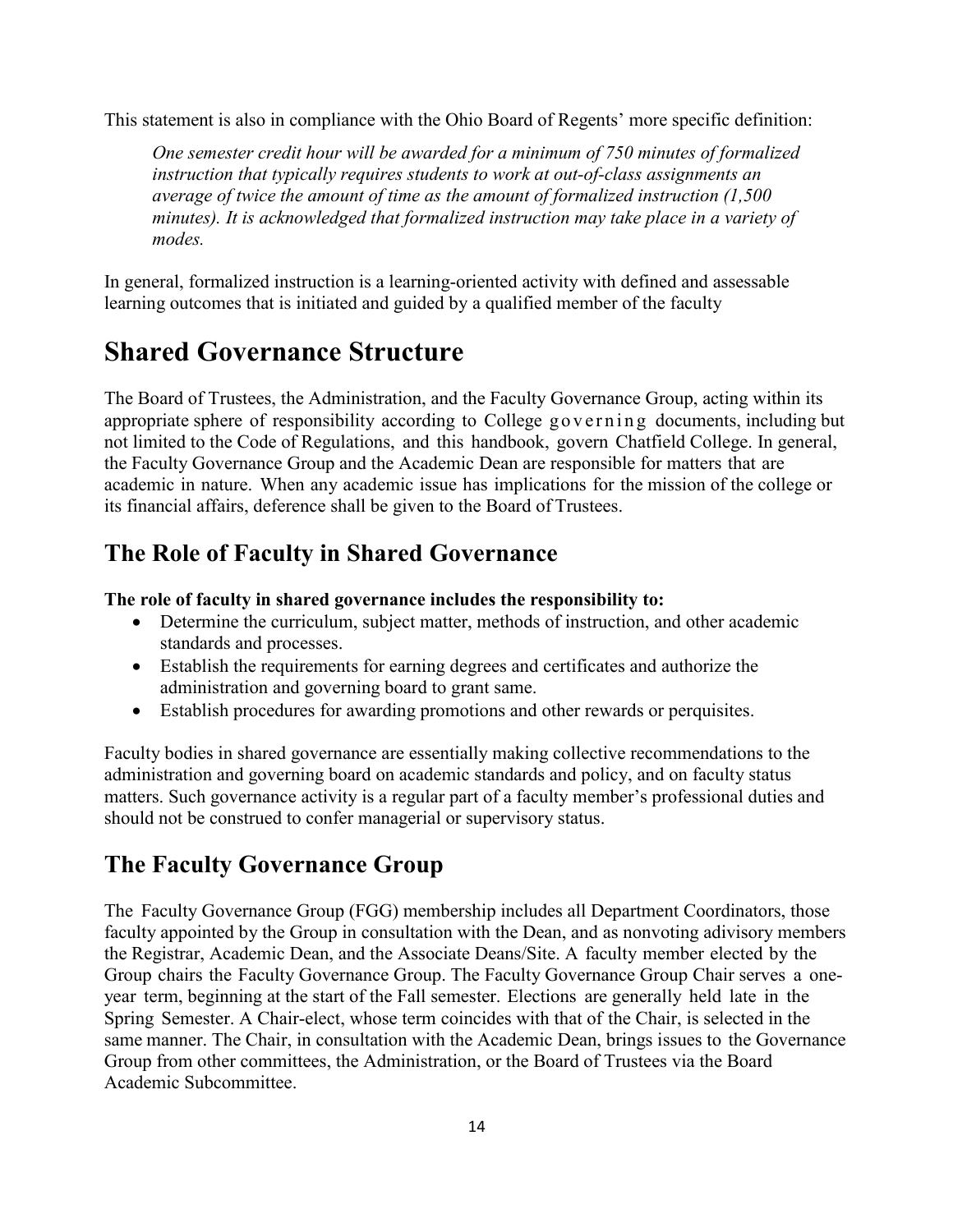The Faculty Governance Group considers and recommends changes to faculty and academic policy and procedure. It considers matters of curriculum and instruction, including course approvals. It considers faculty exceptions to qualification, and promotion.

The Faculty Governance Group normally meets monthly while school is in session, with additional meetings as necessary. An agenda is distributed to all members at least one week in advance of meetings. Faculty Governance Group members who are part time faculty are appointed by the Academic Dean upon recommendation of the Chair, and serve for two-year terms, renewable for one additional one-year term. Faculty Governance Group members may be removed by the Dean before the expiration of their terms for cause, with the approval of the remaining Faculty Governance Group members. Governance Group members may serve on additional faculty working groups as needed. The Faculty Governance Group Chair also serves on the Academic Committee of the Board of Trustees. The Academic Dean and Professors Emeriti serve as advisers to the Faculty Governance Group and are ex-officio members with voice but not vote.

#### Curriculum Function of the FGG

The curriculum function of the FGG is to consider or create proposals related to changes in the curriculum, including new course proposals, course revisions (including changes to numbering and title, prerequisites, course mode of delivery, new textbook adoption and revision of learning outcomes other than college-level outcomes), revision to the Course Catalog and the syllabus template.

#### Faculty Personnel Function of the FGG

The Faculty Governance Group convenes to make recommendations related to rank and promotion. The group works closely with the Academic Dean. The work of the committee is described in the Faculty Promotion and Rank policy in this Handbook.

#### Faculty Credentials Function of the FGG

On rare occasion, it may be necessary to consider an exception to faculty qualifications. The committee is charged to evaluate the qualifications of faculty in accordance with Ohio Department of Higher Education policy as described in Guidelines & Procedures for Academic Program Review.

#### **Academic Appeals Committee**

The Academic Appeals Committee is an ad hoc group constituted by the Academic Dean to hear grade appeals cases.

#### **Assessment Committee**

Membership: Three faculty members. Ex-officio members with voice but not vote: The Academic Dean (or designee), Associate Deans/Site Directors, the Coordinator of Institutional Assessment and Effectiveness,

#### Duties

1. To develop, implement and oversee the program for assessing student achievement of learning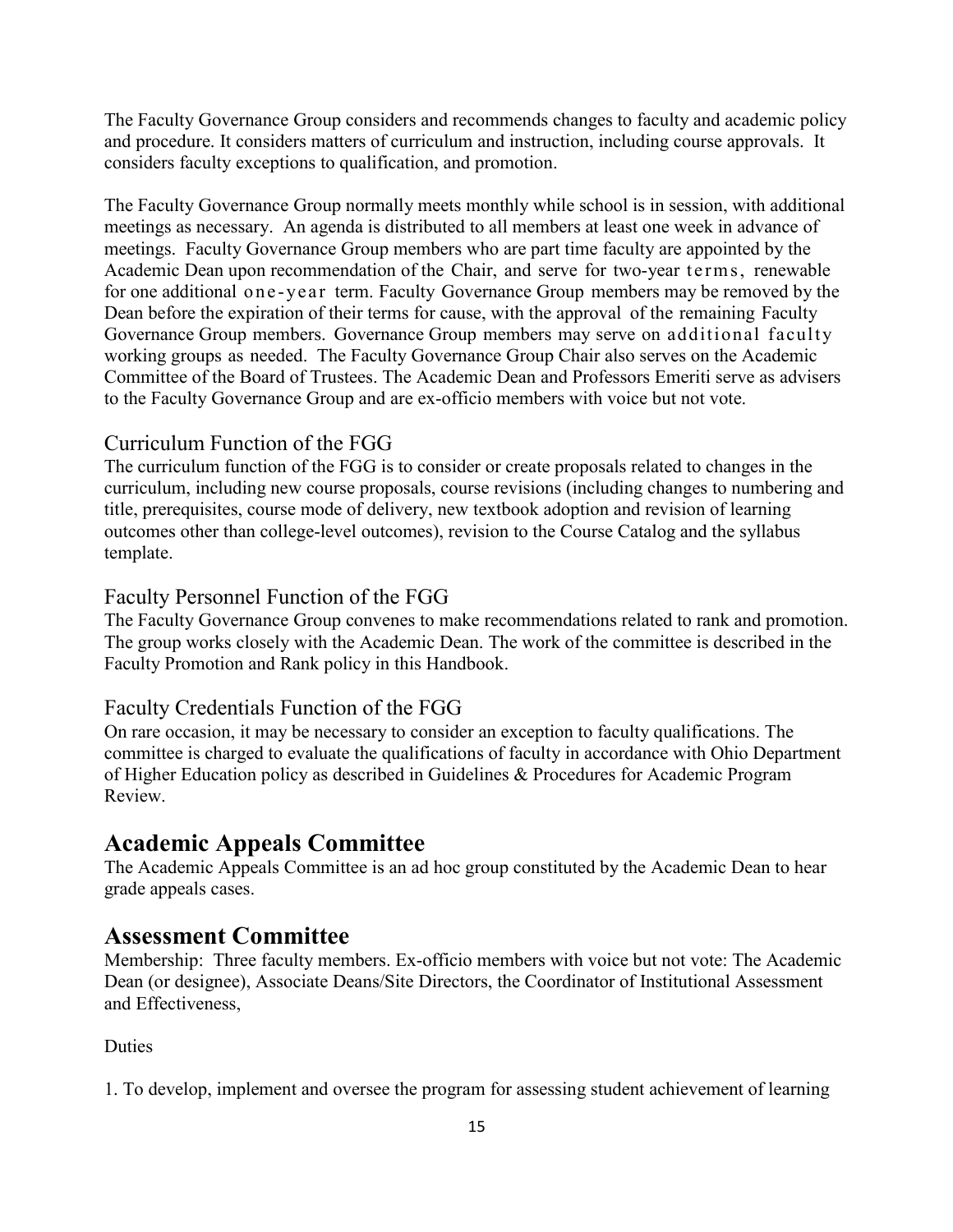outcomes at the course-, area-, concentration- and College levels;

2. To support and oversee the development and implementation of co- and extra-curricular assessment activities;

3. To review the effectiveness of Chatfield College efforts to assess student achievement and to make recommendations for policy changes to the Curriculum Committee.

4. To review the use of assessment information in ongoing efforts to continually improve the effectiveness of Chatfield College's educational program;

5. To serve as a clearinghouse for information and identify resources helpful to our ongoing assessment efforts.

6. To regularly provide the Academic Dean with summaries of the work of the committee. The Dean will make these summaries available to the Board Academic subcommittee for review and discussion.

The work of the Assessment committee is guided by the Program Review process appended to this Handbook.

# **Faculty Policies and Procedures**

# **Faculty: Responsibilities**

The duties and responsibilities of all College Faculty include:

- Teaching courses according to guidelines set by the Faculty Governance system and generally accepted standards of the appropriate discipline.
- Attending meetings of The College Faculty.
- Reporting any incidents of academic misconduct to the  $A$  s s o c i a t e  $D$  e a n / Site Director.
- Participating in the assessment of student learning at the course, concentration, departmental (area), and institutional level.
- Participating in curriculum planning and development.
- Recording grades and attendance records in a timely fashion.
- Alignment of course assignments with learning outcomes and reporting those outcomes each semester, as part of Chatfield's ongoing assessment process
- Regularly recording student grades in the course LMS page
- Supplying the Registrar with a current syllabus prior to the first week of each semester.
- Providing the Dean's Office with an official transcript prior to the first term of teaching.
- Notifying the Registrar and Department Chair of any changes in class meetings, such as cancellations, room changes, or field trips.
- Supplying the Academic Dean and Department Chair with current phone numbers, email addresses, and change of employment, which would influence teaching schedules.

### Department Coordinator Responsibilities

The duties and responsibilities of all Department Coordinators include: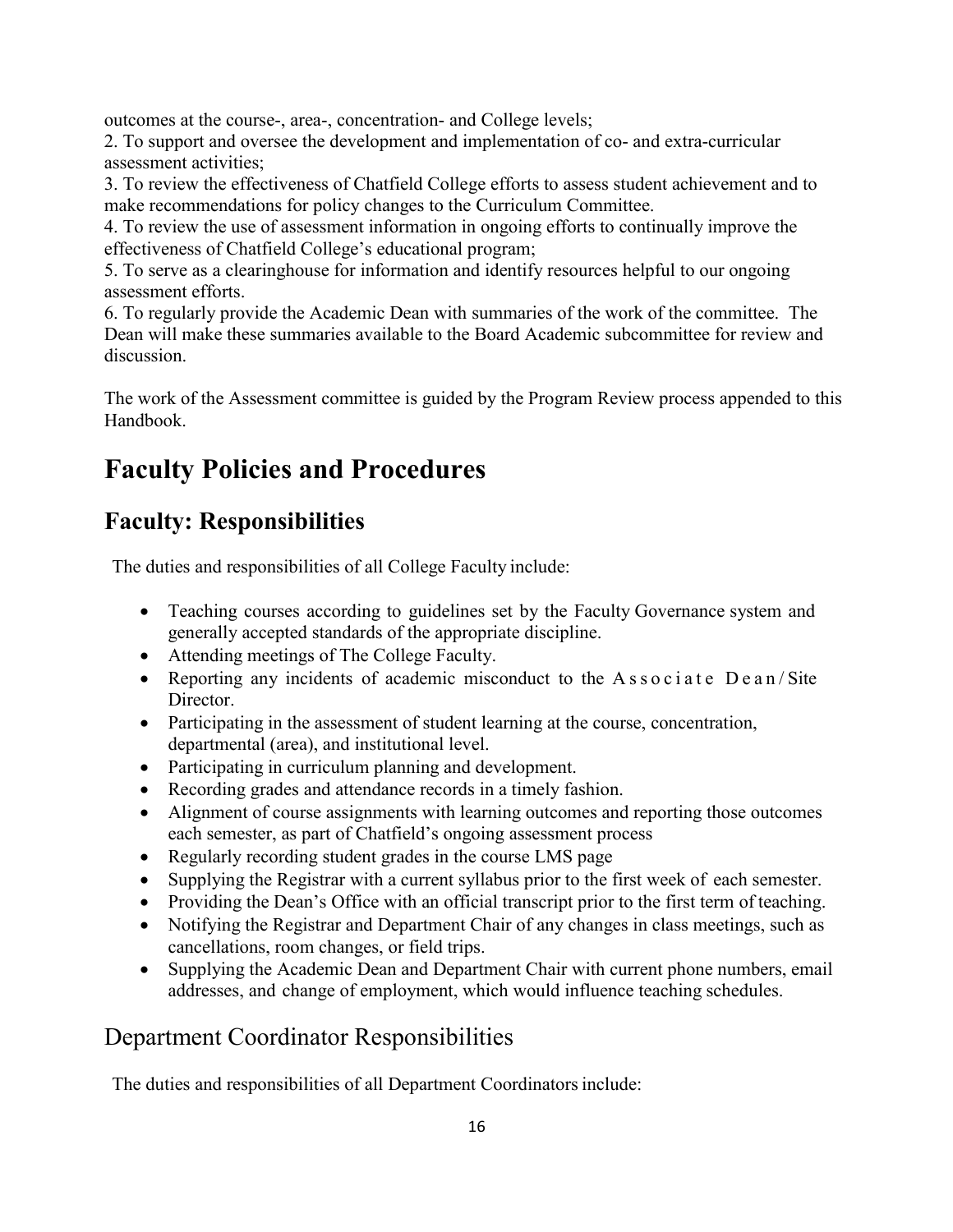#### **Curriculum**

- Review department course offerings, descriptions, abstracts, syllabi and proposals.
- Work with the Faculty Governance Group to plan, develop and revise curriculum, program.
- Ensure high academic standards along with the support of students.
- Participate in budget decisions to advance the curriculum, and manage department facilities and equipment.
- Work with the Deans and the Registrar to coordinate and articulate with consortium member schools.
- Provide the department charged with purchasing text books with information on the textbooks for each class in their department.
- Assure that appropriate professional development is pursued by all departmental faculty.

#### **Assessment**

- Work with department faculty members to develop departmental goals.
- Work with department faculty members to develop and implement a departmental assessment plan.
- Work with the Assessment Committee and the Deans to implement the college assessment plan.
- Identify opportunities for student development
- Teach students.
- Tutor students and train tutors as assigned.
- Advise and mentor students in the Department Chair's area of academic concentration.
- Mediate between students and departmental faculty before the appeals stage is reached.
- Sit on the academic appeals committee and disciplinary boards at the request of the Academic Dean.

#### **Faculty Development**

- Participate with the Academic Dean, and the Associate Deans/Site Directors, in hiring departmental faculty.
- Works with the Registrar to schedule classes to provide the best student support possible.
- Facilitate departmental communication and support including holding departmental meetings.
- Participate in the formative evaluation of department members.
- Manage faculty in area of responsibility to support completion of assigned duties.
- Mentor other faculty members.
- Pursue your own professional development and assure all departmental faculty participate in regular professional development activities.

#### **Retention**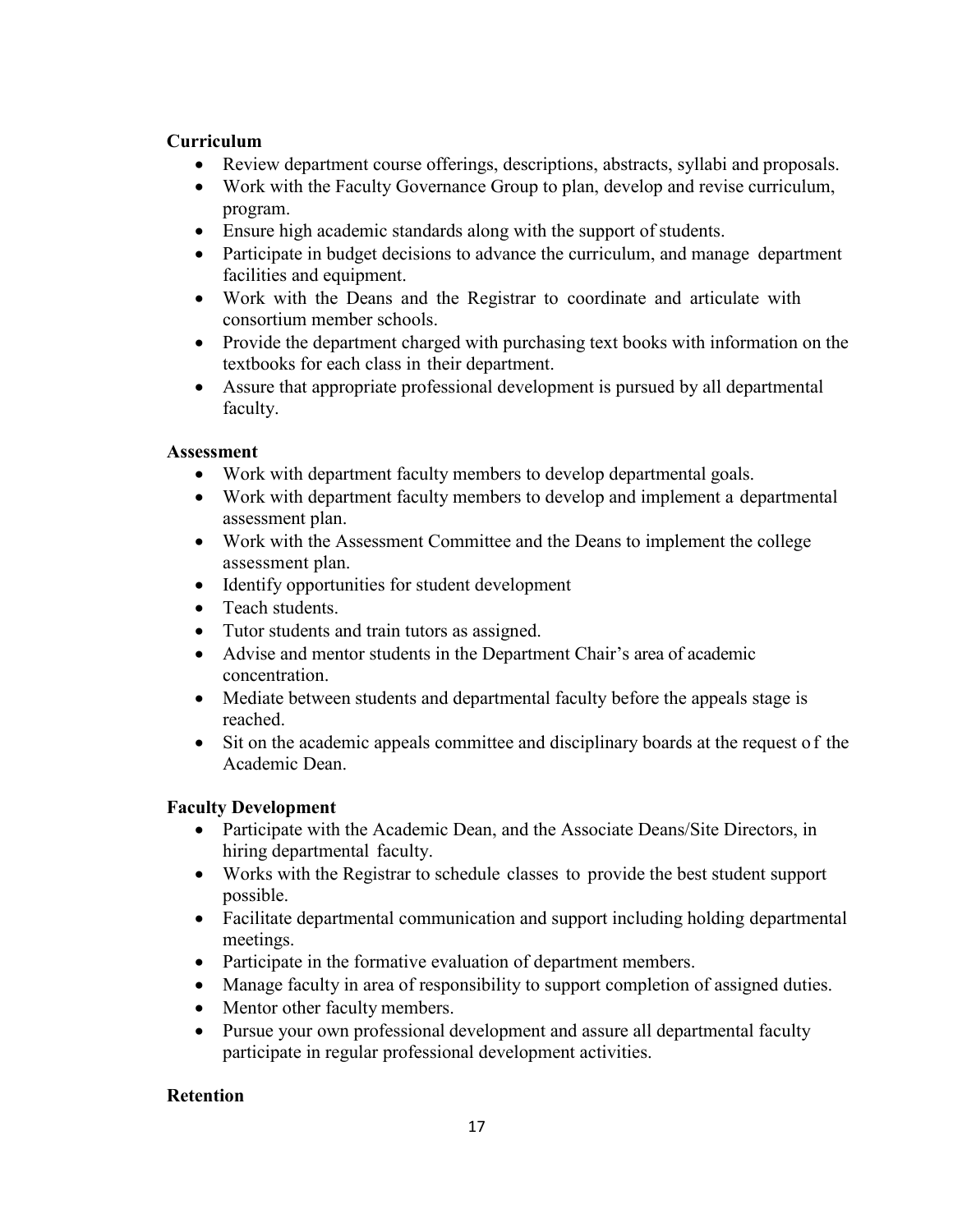- Promote enrollment, persistence and retention in the Department they coordinate.
- Track and increase the percentage of students retained between semesters.
- Meet with members of the faculty, staff, and students to plan extra and cocurricular programs which will encourage students to remain at Chatfield.
- Actively work at solving problems that students find hamper their education.

### **Faculty Selection Process**

The Dean and the Department Coordinator bear the responsibility of recruiting and appointing faculty members to teach at Chatfield. The college draws from a pool of part-time faculty members consisting of approximately 90 professionals from surrounding communities who are committed to the education of collegiate learners. The college strives to meet the needs of its students and conducts an ongoing search for qualified faculty. Recommendations can be an important source for new college faculty. When a full- time faculty member is hired, the college conducts a search to identify the most qualified candidate for the position.

Department Coordinators are informed when additional faculty are needed once tentative class schedules are set. If possible, the College will first employ available qualified faculty members from the Department who have successfully taught the class before, or are qualified to do so, and are recommended by the Department Chair.

If the College cannot fill positions from current qualified faculty, current resumes of interested potential faculty are examined. The Academic Dean and Department Coordinators maintain a bank of resumes received from prospective instructors.

After examining the credentials and interviewing selected qualified candidates, Department Coordinators will recommend a candidate or candidates for further consideration. The Associate Deans/Site Directors may also interview all applicants deemed qualified. If the appropriate Associate Dean/Site Director concurs with the Department Chair, then the Academic Dean will interview the recommended candidate and, unless a major concern arises, complete the hire and inform the Registrar to issue a teaching assignment form.

# **Faculty Qualifications Policy**

Faculty selection for teaching of courses at Chatfield College will follow the Higher Learning Commission ("HLC") guidelines as set forth in its "Commission Guidance on Determining Qualified Faculty" and assumed practice B.2. This states in summary "The Commission's concern is about the overall capacity of the faculty to achieve the educational goals of the institution, and to do that the faculty must be made up of people who by formal education and tested experience know what students must learn." The HLC expectation is that most faculties will hold graduate degrees. In addition, those faculty teaching general education courses will have "substantial study (typically a minimum of 18 semester hours at the graduate level) appropriate to the academic field in which they are teaching." In using "tested experience" for evaluating faculty qualification it is important to consider the relevance of the experience and some objective measure that "ensures that the individual's knowledge and expertise are sufficient for determining what students must learn and have learned. The most important consideration is whether all of the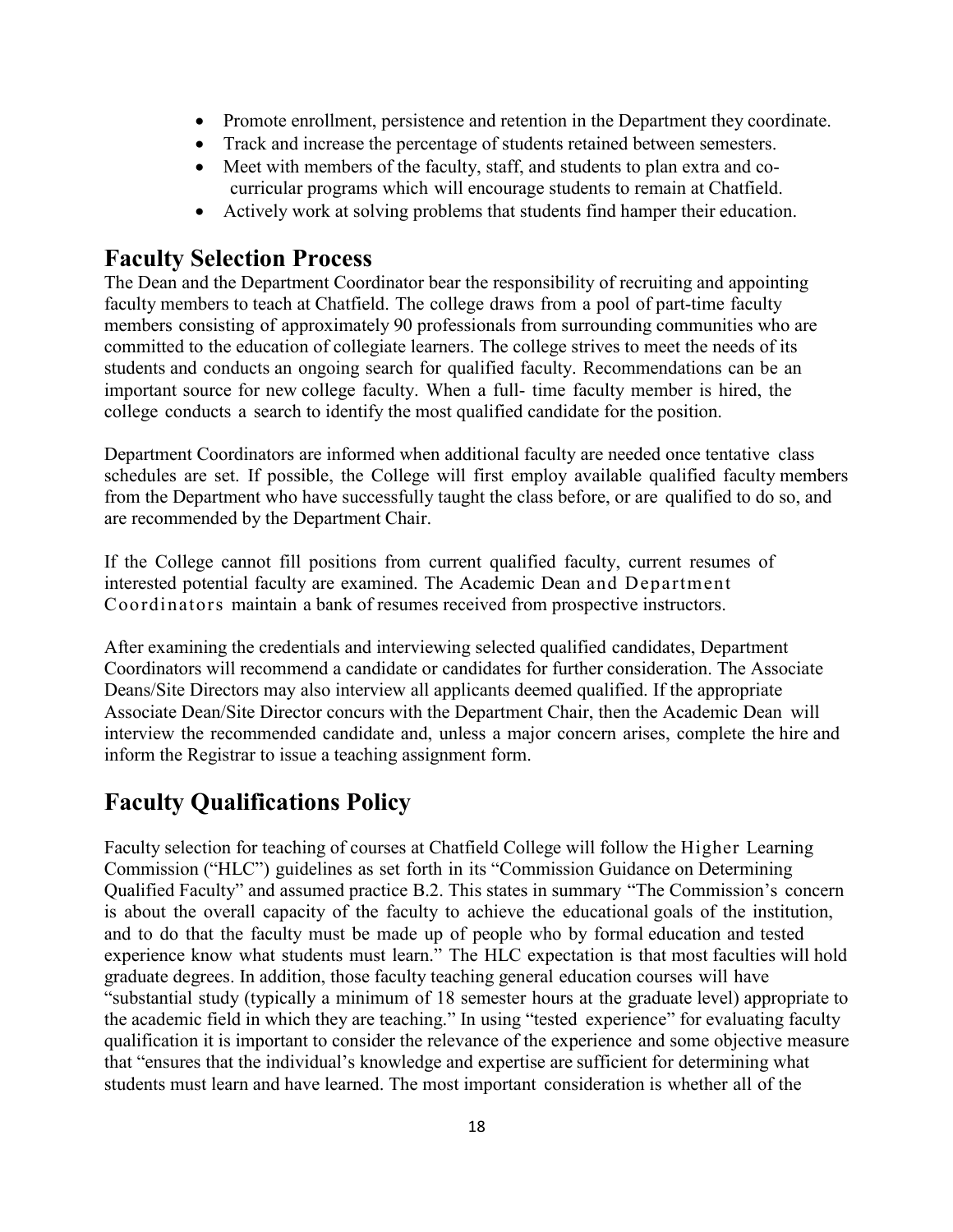members of the faculty together represent the breadth of skills, talents, and knowledge needed by the institution and the program." Faculty credentials are additionally defined by the Ohio Department of Higher Education. Chatfield has an agreement with the Union Institute and University designed to support and assist Chatfield part-time faculty earn the required 18 hours of discipline-specific coursework. See the Academic Dean for details.

Credentials that qualify a person to teach at Chatfield College must be met before the faculty member is eligible to teach. In most cases, this is demonstrated by a Master's degree or higher in the discipline in which the faculty member is to teach, or a Master's degree plus a cohesive set of 18 graduate credit hours in the discipline. In many cases, provision of a curriculum vitae and a copy of graduate transcripts will be sufficient to determine if a prospective faculty member is qualified to teach on the basis of their degree(s).

The Chief Academic Officer is ultimately responsible for ensuring the following: a) that faculty credentialing requirements are met; b) that instructors who are working toward meeting credentialing requirements are appropriately mentored and making substantial progress in their coursework; c) that exceptions to the requirements are carefully considered and justified; and d) that exceptions are reserved for a small number of uniquely qualified individuals. Additional information is appended to this *Handbook*.

### **Faculty Qualification Review**

A review of a faculty member's qualifications may be conducted at any time by the Academic Dean or designee or by request of the faculty member. It is the responsibility of each faculty member to see that transcripts and other information on file are current. At minimum, a review of faculty qualifications will be conducted prior to teaching at Chatfield College.

### Faculty Qualification Exceptions

Certain individuals may be qualified to teach college-level courses yet not meet the faculty qualification criteria presented here. In such circumstances, it is the responsibility of each institution's chief academic officer to make decisions in consultation with program faculty regarding exceptions and to maintain a record of the justification of those exceptions. Documentation that could be used to support exceptions may include, but is not limited to publications, licensure, certification, evidence of five or more years of documented professional experience and/or professional reputation. Teaching will not be used as the basis of exception.

Examples of individuals meriting an exception and institutional justification can include:

- A faculty member who has extraordinary practical or tested experience in a field that has been validated through publication and/or public recognition (such as in creative writing, painting, music, foreign language, or other areas of performance). Teaching does not form the basis of an exception.
- Faculty members who possess the appropriate credential in their discipline but who teach in related disciplines; for example, engineering faculty members teaching math or business faculty members teaching economics.
- Faculty members with extraordinary professional experience brought in to teach a single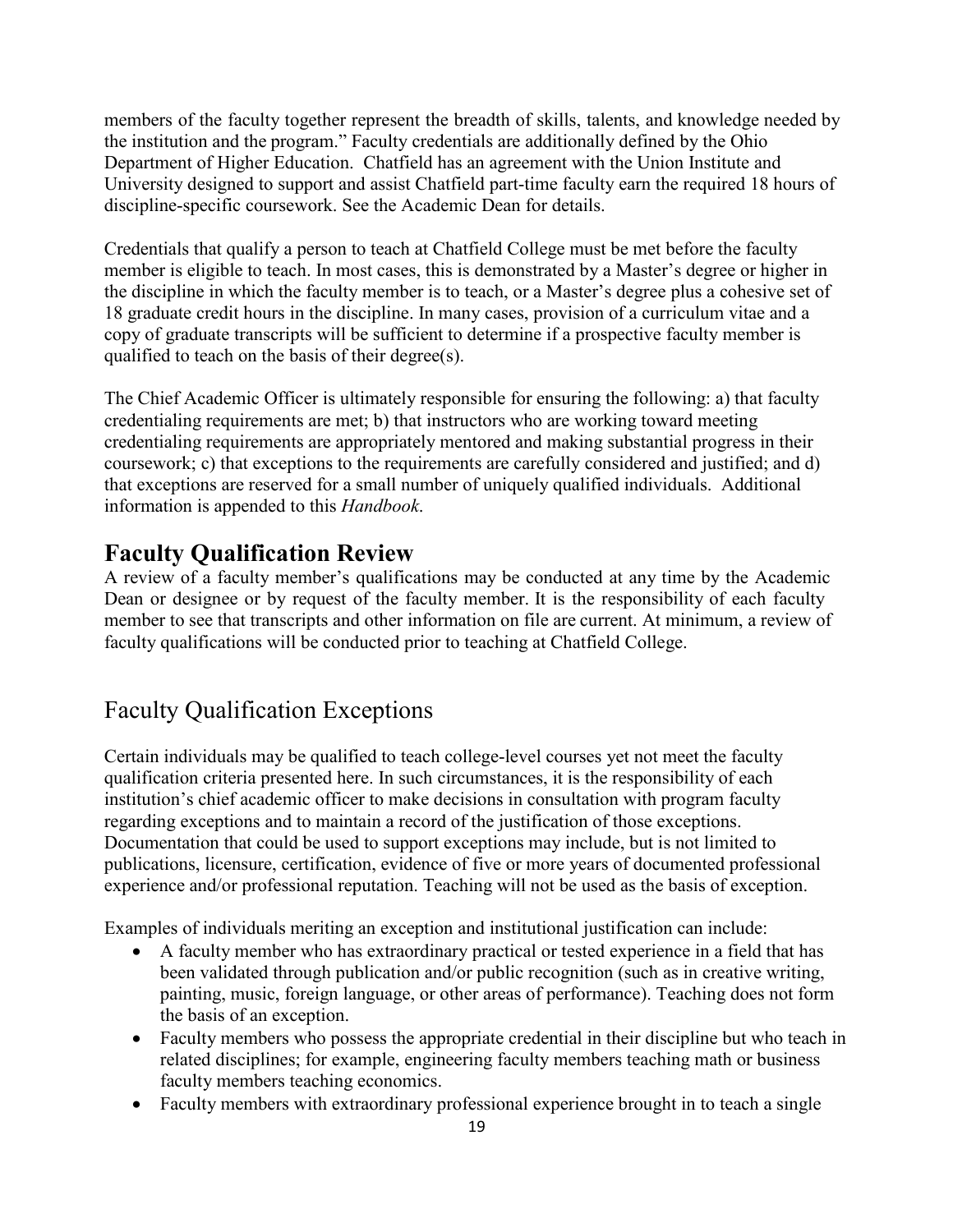course in a professional or technical area; for example, a successful entrepreneur teaching a course on commercialization.

In cases of potential exception, these guidelines will be followed:

The hiring Department Coordinator will submit a written evaluation request to the Academic Dean. It is recommended that the Academic Dean be consulted prior to submission of the evaluation request. All evaluation requests should be made at least 8 weeks in advance of the start of the proposed teaching assignment. The request will summarize the prospective faculty member's proposed qualifications. These can include but are not limited to documentation of professional activity, service, certifications and reputation. Supporting documentation is required. The specific courses for which an exception is requested and their descriptions as they appear in the course catalog should be included with the request. In cases where a new course is proposed, the course must first be approved.

The Dean will forward any recommendation to the FGG in writing and the FGG will respond with a written determination. If the prospective member of the faculty is determined to have the credentials required to teach the stated course(s), the written determination of the FGG and documentation of recommendation and the original request will then become a part of the faculty personnel file. If the prospective faculty member is determined to not have the required credentials, they will not be allowed to teach the course(s) requested for exception. Copies of all requests and determinations will be retained in the Academic Dean's office.

#### **Promotion and Rank**

(Approved July 2018)

Part- time Faculty teaching courses at Chatfield who hold full time teaching positions at another Greater Cincinnati Collegiate Connection (GC3) institution will hold the same rank at Chatfield as at their home institution.

The Academic Dean will hold the rank of Professor.

Promotion and rank recognize excellence in teaching to which Chatfield College is committed. Promotion recognizes publicly the work faculty members do, including teaching in the classroom, mentoring, evaluating students' work, meeting with students, pursuing, presenting, or publishing new knowledge and producing new works, administering programs and serving on committees, among other activities. Promotion and rank thus honor those who fulfill the tenets of the professoriate over a period of years and is not granted lightly or automatically for longevity of service.

For purposes of rank, Faculty at Chatfield College are divided into two groups, full-time and parttime. Full time faculty carry one of four academic ranks: Assistant Professor, Associate Professor, Professor, or Professor Emeritus. Part-time faculty ordinarily carry one of three titles: Part-Time Assistant Professor, Part-Time Associate Professor, and Part Time Professor. Part-time faculty who are qualified under HLC assumed practice B.2 and ODHE guidelines but who have not completed a Master's degree are appointed at the level of Part-Time Instructor. All faculty are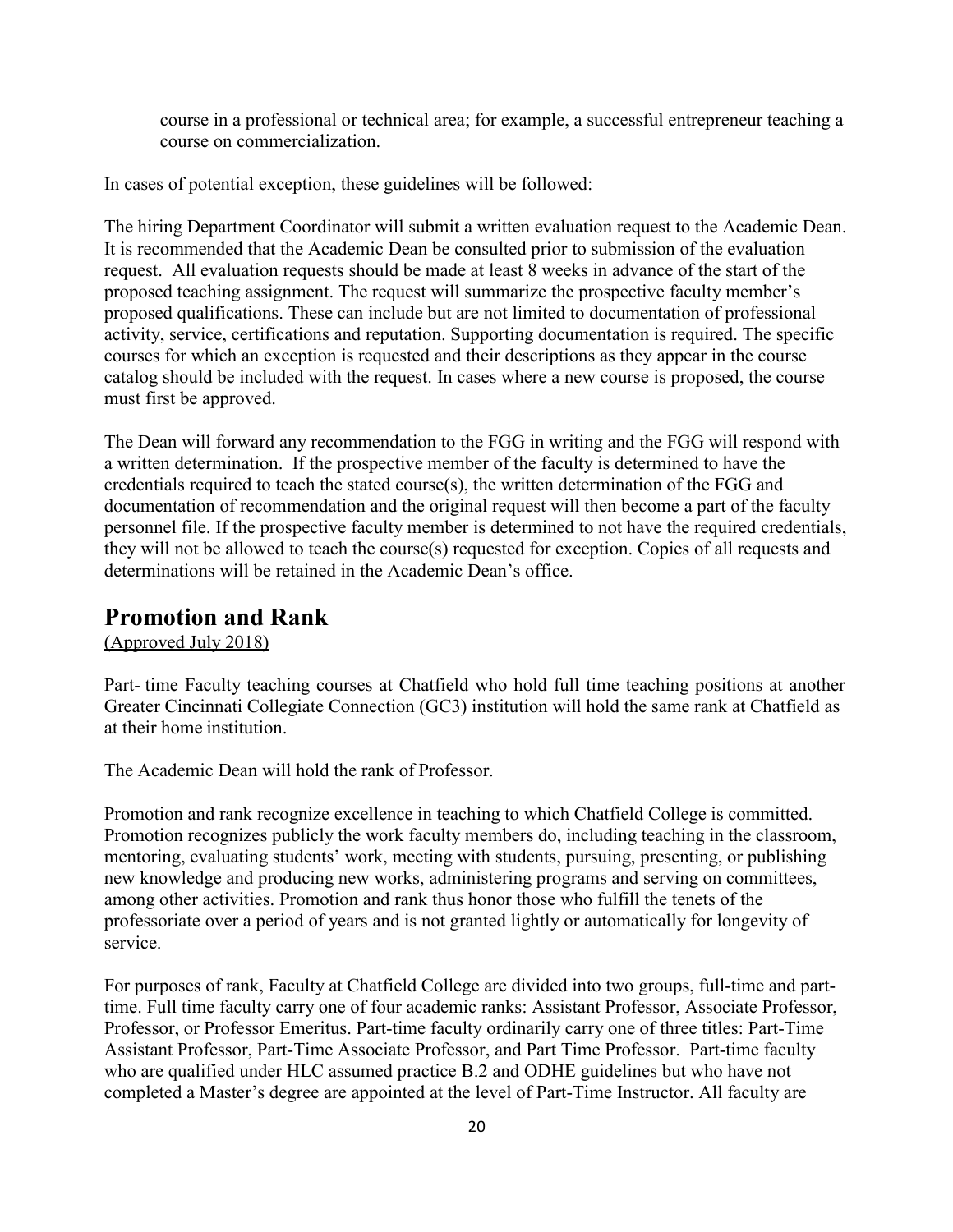offered employment on a semester-to-semester basis. New faculty are commonly hired at the Assistant level.

A request for the consideration of promotion is normally initiated by the faculty member (applicant), but the Department Coordinator and/or Dean can prompt the process. To initiate the process, a letter of intent is submitted by the applicant to the Department Coordinator of the area in which the faculty member teaches. This will occur prior to or during the last week of January. The letter should make the case for promotion based on the criteria listed. If the faculty member teaches in more than one area, either Coordinator may be chosen. In exceptional circumstances, including when a Coordinator requests consideration, the letter of application can be submitted directly to the Dean. The letter of intent will be forwarded to the Faculty Governance Group.

The letter of intent will be evaluated by the Faculty Governance Group. Discussion will not include the applicant. If the letter of intent is not approved, a substantive written response will be provided. The applicant may choose to respond in writing within 14 days to petition reconsideration in the event the application is not approved. If there continues to be no agreement, the applicant may pursue a grievance process as outlined in this Handbook. If the letter of intent is approved by the personnel committee, the applicant will be asked in writing by the Committee to prepare and submit a portfolio no later than the end of the first week of March to demonstrate their accomplishments in nine criterion areas. The Faculty Governance Group may choose to include specific direction or requests of the applicant at this time, provided they align with the criteria and do not create advantage or undue burden.

In considering the applicant for promotion, the Group will review the portfolio and supporting documentation/information. This will occur by the end of March. If the Group does not support promotion a written, substantive response will be provided to the candidate within one week of the decision. The applicant's Coordinator will also be provided with a copy of the letter. This decision may be appealed in writing by the applicant within 14 days. If there is no agreement, the applicant may pursue a grievance process as outlined in this *Handbook*. If the Group supports promotion, a written recommendation will be made to the Dean within one week of the decision. Final approval is made following recommendation by the Dean to the Chatfield College Board of Trustees. The Chatfield College Board of Trustees may choose to accept or decline any recommendation made by the Dean.

Promotion will be considered in relation to the following criteria (with minimum required elements, and examples):

Support of the Chatfield College Vision, Mission and Core Values

- Teaching Quality and service to students
- (Required) In 6 of the previous 8 semesters, the applicant's student evaluations of classroom teaching have been consistently high.
- Effectively managed student issues and complaints
- (Required) Available outside of class time
- Wrote letters of recommendation
- Received notes/letters of appreciation from Chatfield College students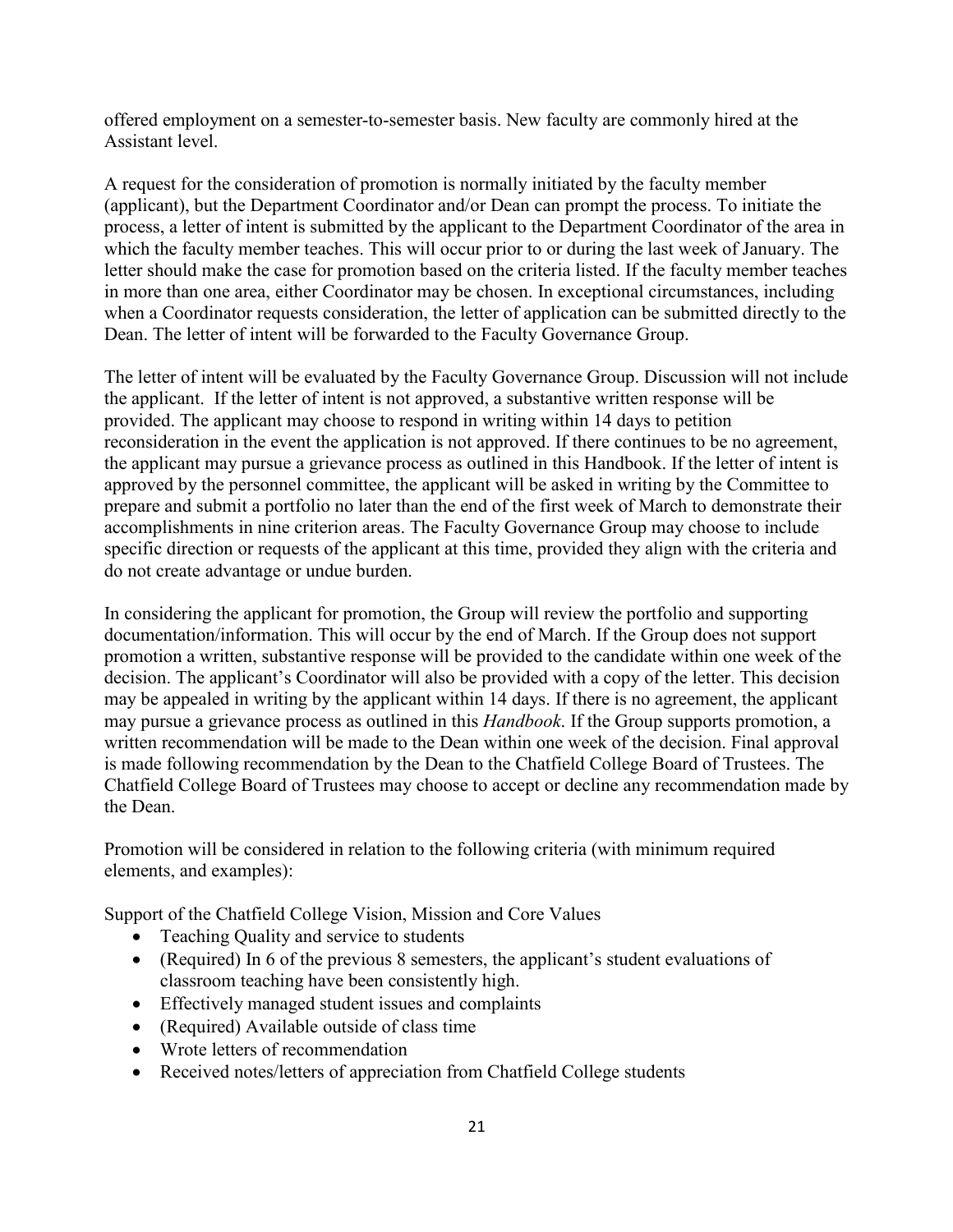Statement of teaching philosophy (Required)

Experience at Chatfield College

- (Required) Minimum of 5 successive years at Chatfield College (immediately prior to applying for promotion) and a minimum of 15 course sections taught at Chatfield College during that time. Post-secondary teaching at other colleges/universities may be considered by the Dean in lieu of experience at Chatfield, with supporting evidence that aligns with Chatfield College criteria.
- Teaching at both Chatfield College locations

Adherence to Chatfield policies and procedures

- Syllabi consistently submitted on time
- (Required) Grades consistently submitted on time
- (Required) Outcomes Assessment data consistently submitted on time
- Grading in accordance with Chatfield College guidelines

Use of Pedagogy and Technology

- (Required) Integration of eCampus/Schoology features into teaching/managing courses
- Demonstrated willingness to teach in non-traditional formats and times
- Utilization of other technology in the classroom
- Online course development and delivery

Service to Chatfield College and its students

- Regular attendance or presentation at Chatfield College Faculty Development events.
- (Required) Regular attendance at College and academic area meetings
- Representing Chatfield College at off-campus events
- Serving as faculty advisor to student clubs and organizations
- (Required) Teaching a variety of courses in the area of qualification at Chatfield College.
- (Required) Service, support, and attention to students
- Organization or participation in Chatfield Events.
- Assistance in initiating or revising courses
- Regular attendance and active participation on committees
- Student publication or presentations at workshops, conferences

Professional Achievement/Scholarly Activity

- (Required) Attainment of a Master's or higher degree in field of expertise or documented exception.
- Continued graduate studies
- Professional recognition from the private sector.
- Organization of or presentation at professional events/workshops/conferences related to subjects taught.
- (Required) Continued professional development in the discipline and in the post-secondary teaching profession.
- Publication
- Award of licensure or certification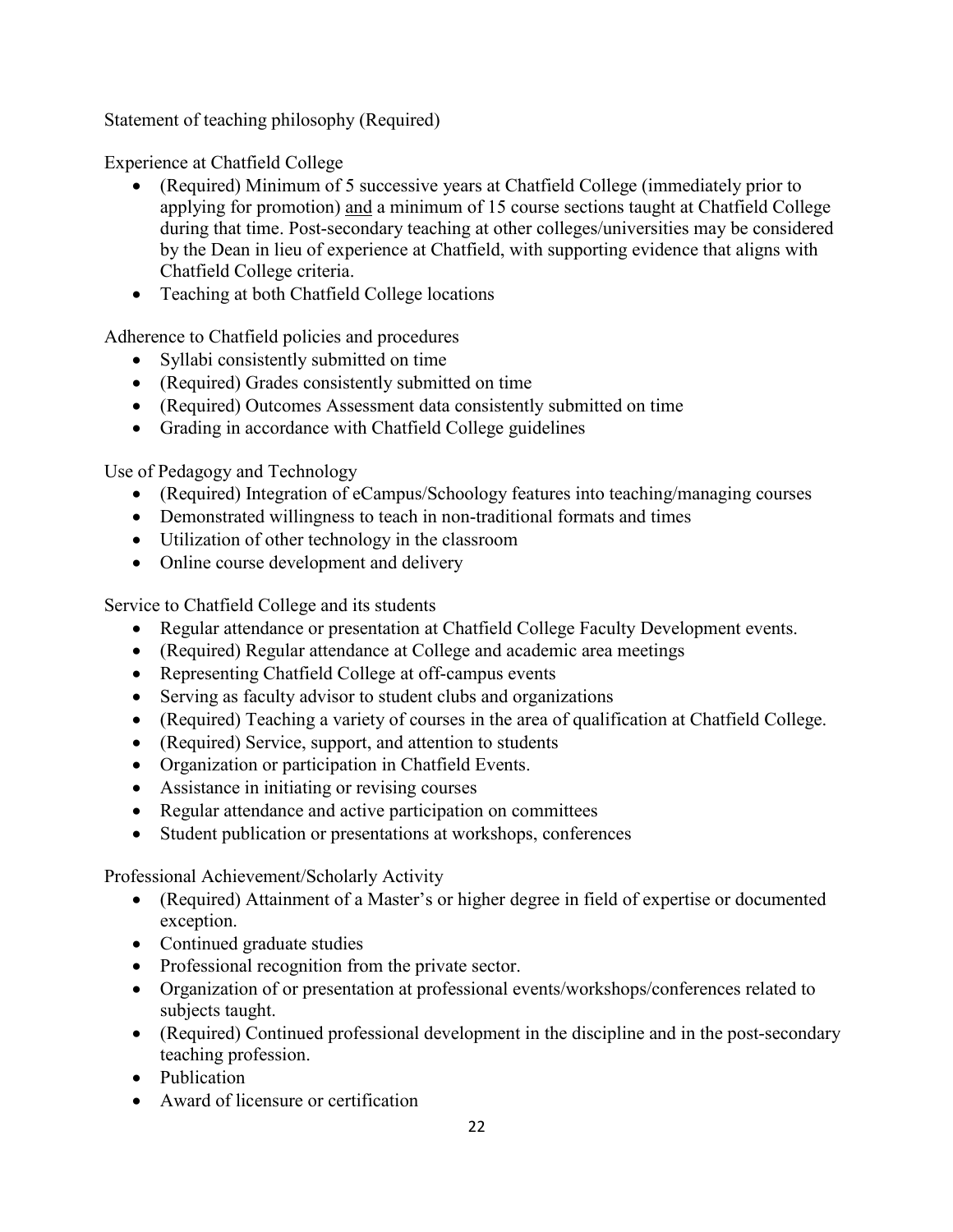Concurrence for the promotion by (Required)

- Program Chair
- Personnel Committee
- College Dean
- Board of Trustees

#### **Teaching Agreements**

In advance of the first week of teaching, on-boarded College faculty will receive a Teaching Assignment Form, that will detail the stipend to be paid, dates of payroll disbursement, days and times their class(es) are scheduled, and other important information. Faculty who have not completed the on-boarding process, which includes verification of employment eligibility and additional issues of state, federal and accreditation compliance, will not be issued a teaching assignment.

### **Faculty Attendance and Absences**

Faculty are expected to be present in the classroom prior to the scheduled beginning of class and to hold class for the scheduled time of instruction.

The College has a responsibility to the students of Chatfield to provide them the required instructional time and the quality of instruction that is due them. Therefore, it is imperative that faculty members inform the Department Coordinator or Associate Dean/Site Director as soon as possible of anticipated lateness or absence, scheduled field trips, and make-up classes.

It is the instructor's responsibility to notify the students that a class will be cancelled. It is the instructor's responsibility to make up the class content in such a manner that is not punitive to the students and consistent with the award of credit policy laid out in this Handbook. Faculty who have been verified to have been trained in the use of the LMS may choose to temporarily make up missed instruction through Chatfield College's LMS. The semester cannot be extended nor can the class meet on a day that the college is closed. Instructors may not utilize the services of staff members to teach a class for them. If it is arranged for another person to teach the class session, it should be someone qualified to teach the content.

Except for instances of last-minute emergencies, the instructor will work with their Department Coordinator to make certain a qualified substitute will teach the course at the class time and length scheduled.

### **Faculty Compensation**

All faculty are employees of Chatfield College and are classified as either full-time or part-time.

Full-time faculty are paid a salary for their teaching and other duties as determined by the Dean and department coordinator. Additional duties covered by salary may include serving as a Department Coordinator, academic advising, tutoring, and participation in the College's assessment efforts.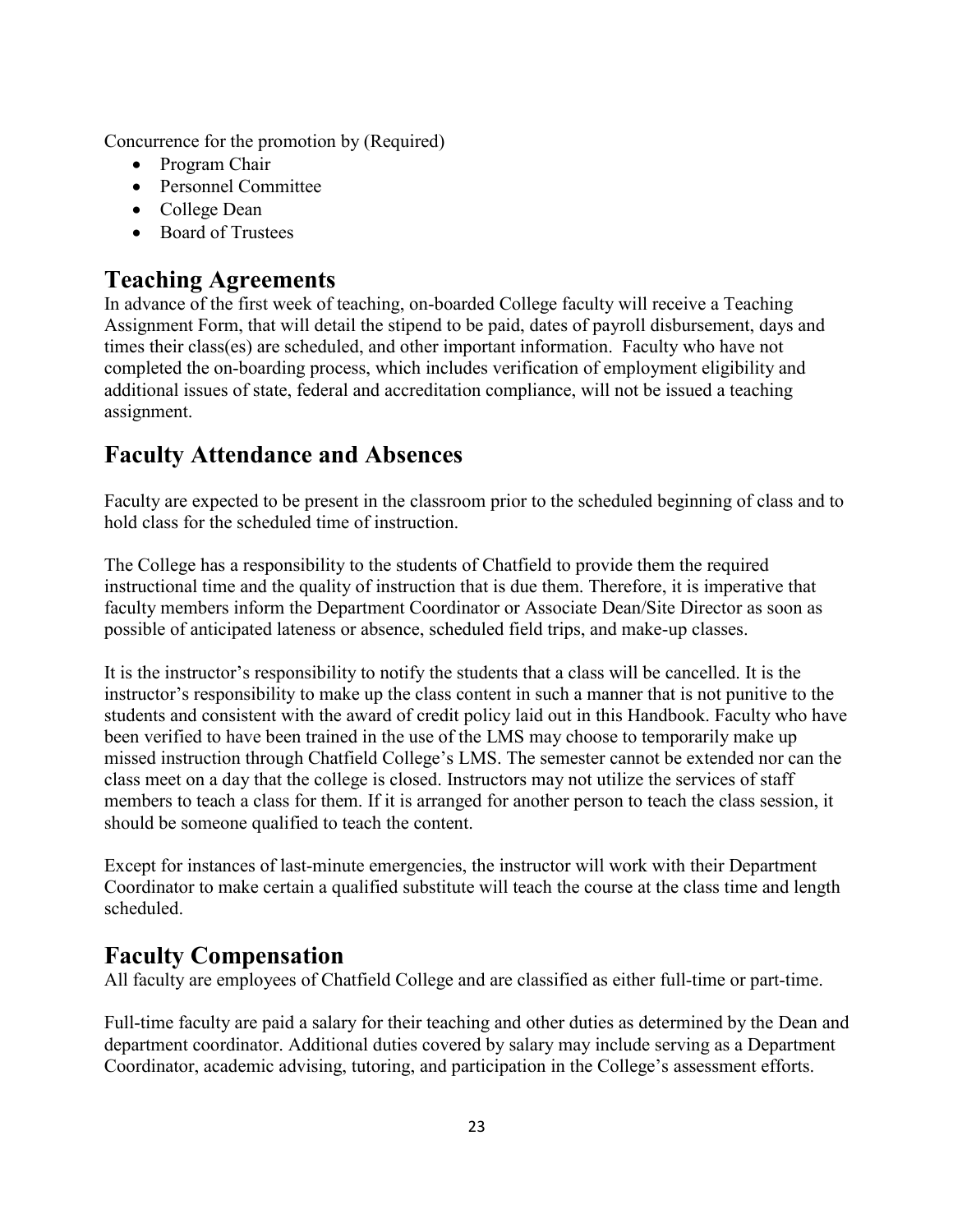Part-time faculty are paid a stipend per course based on the number of courses taught for each semester. Part-time faculty are not guaranteed any certain number of classes, specific class times or teaching assignments. The stipend paid to part time faculty covers teaching and participation in the College's assessment efforts.

Chatfield College supports a culture of professional development. All faculty members are required to participate in professional development activities and will be reimbursed for the prepapproved expense associated therewith.

### **Compensation Process, Prerequisites and Tuition Benefits**

The College Part-Time Faculty members are paid for their teaching services according to budget approved by the Board of Trustees annually. Initial employment is contingent upon the receipt of information reasonably requested from time to time, including but not limited to:

- Official transcripts to assure compliance with credential requirements;
- Resume:
- Documents required by the HR department for payroll, etc.; and
- Current clear background check.

Payments may be withheld pending receipt of other information reasonable requested from time to time, including but not limited to:

- Mid-Term grades
- Final grades, original copy with faculty signature and date;
- In-Progress contracts, if applicable
- Assessment reporting

In the Fall and Spring semesters, part-time faculty receive two paychecks, one about mid-term and the other after the end of the semester. Full- time faculty are paid bi-weekly as set forth in the employee handbook. Summer semester part-time faculty receive one paycheck after the term ends. Part- time faculty members teaching an Independent Study course receive one paycheck at the end of the semester.

During the semester they are teaching, College Faculty members are entitled to a Chatfield tuition waiver, not to exceed the number of credit hours that they are teaching. Courses are offered contingent upon sufficient enrollment. During the semester they are teaching, the College faculty members' spouses and dependent children (as defined by IRS guidelines) may apply for a fiftypercent reduction in tuition for any credit course. Each family member may take two (2) courses per semester. Eligible family members must maintain academic progress as described in the Student Handbook. Full-time faculty must also complete a financial aid application to qualify for tuition reduction.

Part- time faculty are not eligible for any additional benefits that the College may offer to fulltime employees.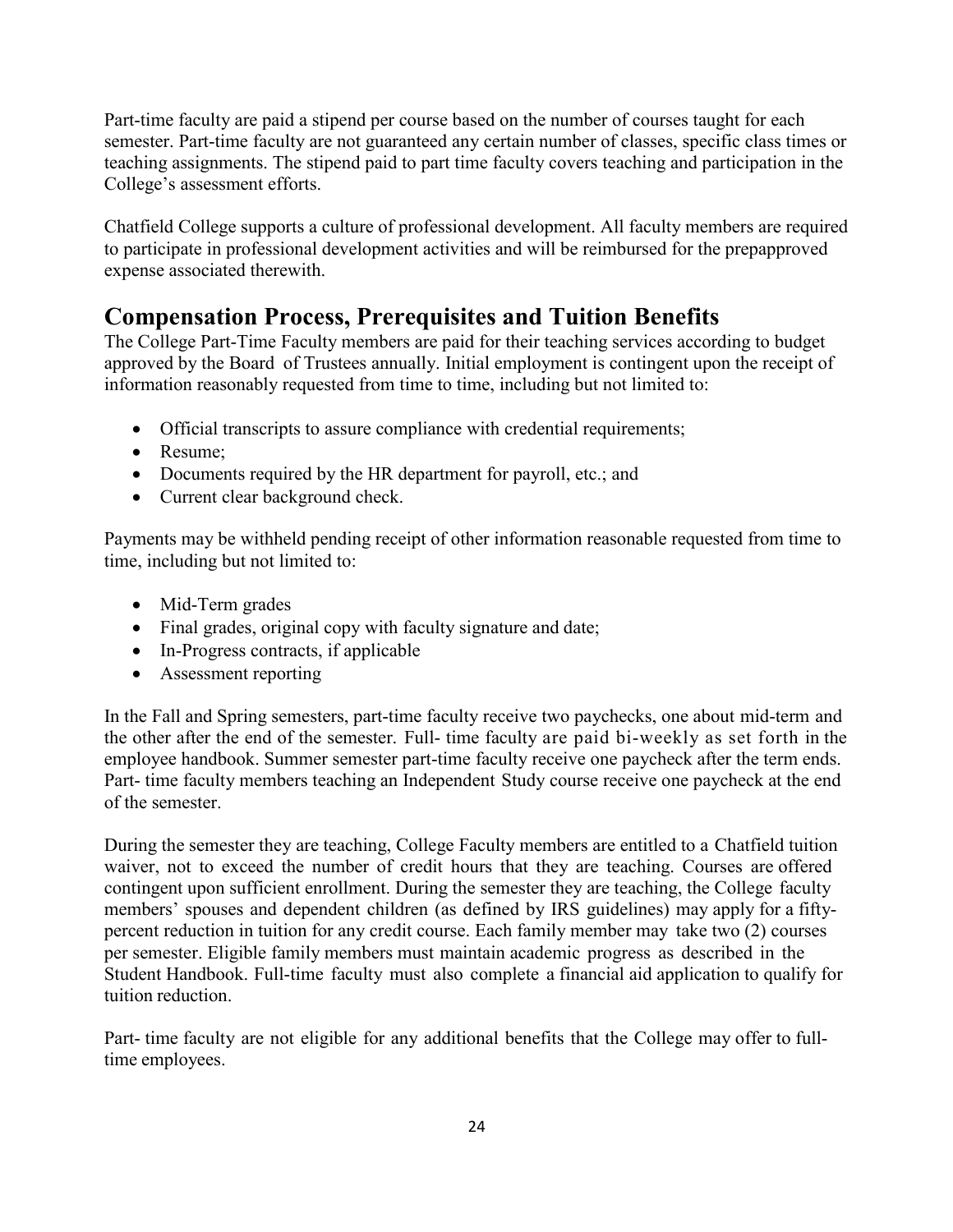#### **Online Course Development**

The following applies to new online courses developed by part-time faculty.

A stipend of \$300 for development of a new online offering is offered, payable after completion of first offering (end of term). The faculty member must receive distance education training prior to submission for approval to the Faculty Governance Group. The course is the intellectual property of Chatfield College.

Compensation for 10 or fewer students will take place at the standard rate. Compensation for 11 or more students will be 10% above this rate. Enrollment levels will be determined after the conclusion of the drop/add period.

For any online course of 11 students or more, there will be an additional \$150 stipend paid for student completion above 60% combined with reported student learning outcomes achievement above 80%.

For any online course of 10 students or fewer, there will be an additional \$100 stipend for student completion above 60% combined with reported student learning outcomes achievement above 80%.

### **Course Syllabi**

Syllabi should be submitted to the Registrar's office one week prior to the start of the term. The College reserves the right to withhold payment of salary if a completed syllabus has not been received. The creation of effective syllabi is an ongoing, dynamic process in which, as in the very art of teaching, there is always room for improvement.

Course development is the responsibility of the Department Chair of the discipline under which the course falls and the faculty member teaching the course. Prior to the first week of classes, all faculty must submit, to the Department Coordinator, detailed syllabi for each course they are teaching each semester that it is taught. The approved syllabus will be sent to the Registrar and the faculty member will post the syllabus on the course page within Chatfield's LMS. This is necessary to guarantee that the instruction at Chatfield be as clear, responsible, and coherent as possible. In addition, the syllabus can function as a guide to the progress of the instruction within the course itself. Furthermore, students transferring a course from Chatfield often need to submit detailed information about the content and level of difficulty of a course to the receiving school. Finally, for purposes of accreditation, the College is required to have a syllabus on file for every course section offered.

To assist faculty with syllabus development, a template is available for developing all syllabi. Several elements of the standard syllabus may not be removed or modified given their pertinence to compliance issues.

In each course syllabus, there will be a statement of the expected amount of work to be undertaken. The amount of work should meet, but can reasonably exceed, the minimum standards required for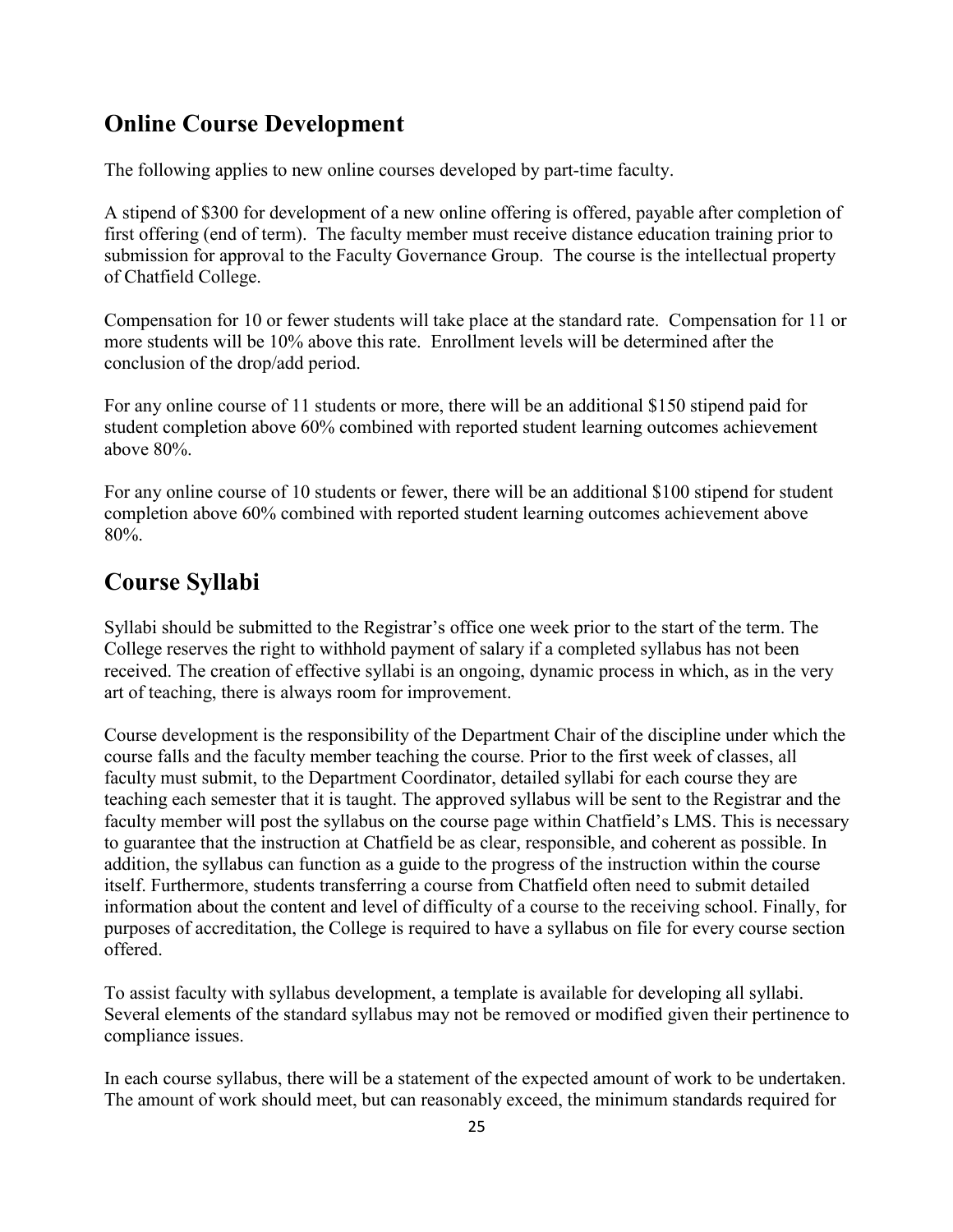the award of academic credit. There is an expectation that students will complete 2 hours of work outside the classroom, studio or other instructional setting for each hour spent in formalized instruction.

Formalized instruction can take many forms but is, in general, a learning-oriented activity with defined and assessable learning outcomes that is initiated and guided by a qualified member of the faculty. In many cases, it is sufficient for a qualified member of the faculty to assign outside work that can reasonably be completed by an average student in the stated amount of time.

#### **The Syllabus as Agreement**

Any revised Syllabus for each class taught is required to be approved by the Department Coordinator and the submitted to the Registrar by the second week of each term. This syllabus is an agreement between you and the student. Any changes made by the instructor after classes begin should be minimal, particularly regarding assignments, meetings outside of normal class hours and any requirements that may affect evaluation and grading. Students should be made aware of any revisions, and Department Coordinators should be consulted prior to the revision. The Registrar's office retains copies of all course syllabi. Copies of each course syllabus are to be posted on Chatfield eCampus by each instructor, to allow electronic access for students.

#### **Class Lists**

At each semester's opening, current class lists are available within the SONIS information system and in course section page of the LMS. The lists should be checked for accuracy at the first two class meetings, and the Registrar should be informed of any discrepancies . Faculty must submit an electronic attendance report after each class.

### **Student Attendance and the Role of Faculty**

Chatfield College is an attendance-taking institution as determined by the Office of Postsecondary Education of the U.S. Department of Education and is therefore required to take attendance to determine continued Title IV (Financial Aid) eligibility of its students. The Department provides the following definition of attendance:

*Attendance must be "academic attendance" or "attendance at an academically-related activity".* 

Attendance has two components: access to and engagement with instruction, and evidence of learning. When a faculty member indicates that a student has attended by submitting an attendance record, she/he is attesting that academic engagement in the subject matter of the course and its evidence are present.

Examples of access to instruction include:

- Attending a class where there is an opportunity for direct interaction between the instructor and students.
- Taking an exam, completing an interactive tutorial, or participating in computer-assisted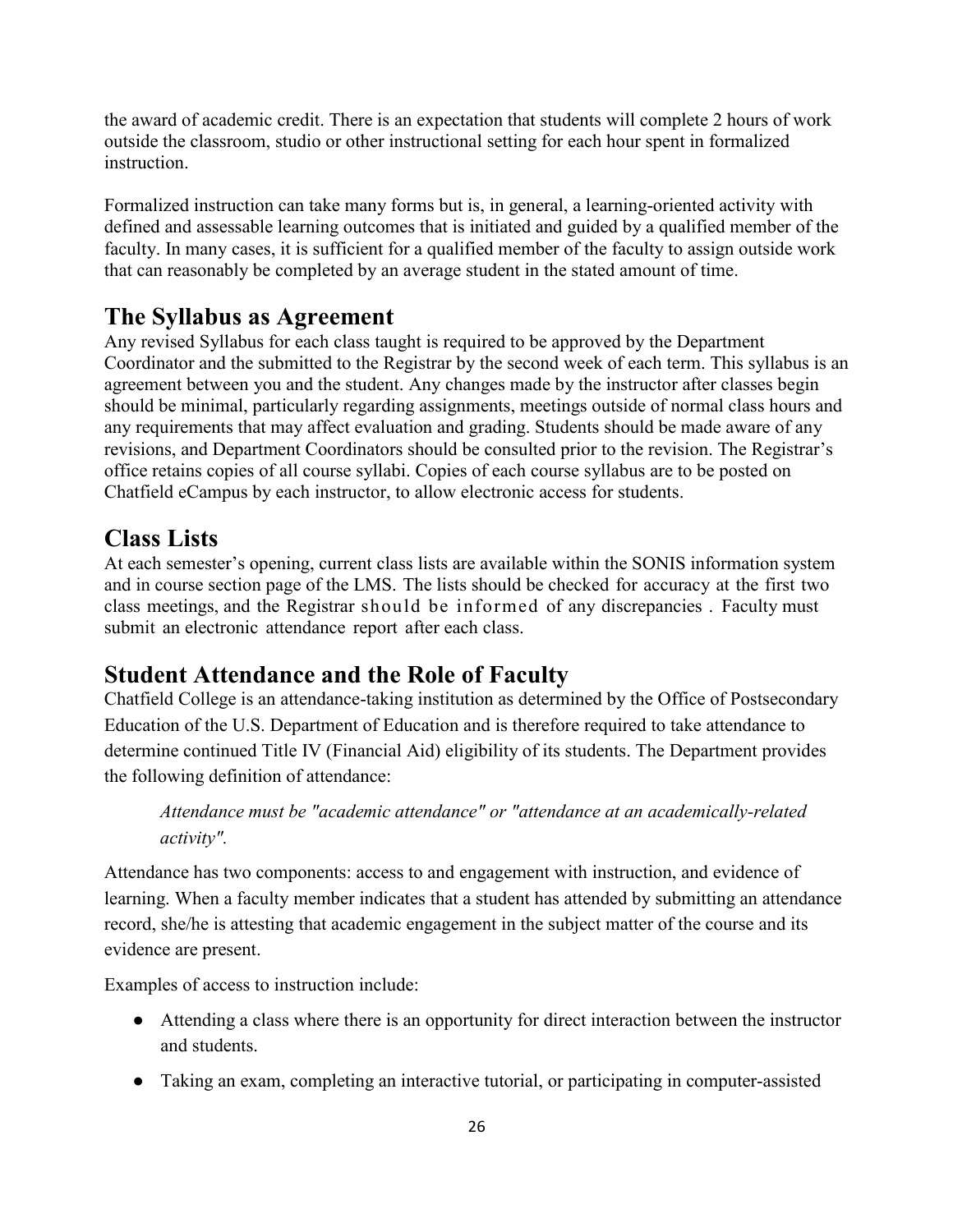instruction.

• initiating contact with a faculty member to ask a question about the academic subject studied in the course.

Examples of evidence of learning include:

- Submitted assignments
- Research Projects
- Documented participation in class discussion

Many of Chatfield's students receive federal financial aid, and the award of this aid is contingent upon continuing attendance. The absence of a submitted attendance record is interpreted as a lack of attendance, and this absence can result in a student being administratively withdrawn (grade mark of WF) from a course. Dual credit (CCP; high school) student attendance can be used by originating school districts to determine truancy. It is therefore essential to report attendance correctly, and regularly within 24 hours of the end of each class session. Attendance records are submitted electronically

The "Class Attendance and Chatfield Unofficial Withdrawal Policy" assures our continued compliance. The attendance policy is included in the standard syllabus template and should be reviewed in class at the beginning of each semester.

Attendance is an assumed practice, and therefore does not contribute positively to grade determination in a course. Conversely, a lack of attendance cannot, in and of itself, contribute negatively to grade determination in a course unless participation is a documented and assessed component of the course on that day. Missing a substantial portion of any scheduled class meeting(s), whether by absence, tardiness, and/or early departures should reasonably be expected to result in a midterm and/or final grade of "D" or "F", neither of which will transfer nor maintain Satisfactory Academic Progress for continued Financial Aid. Students are expected to meet the attendance requirements of the college faculty, including all makeup classes and field trips, as requisite for satisfactory completion of each course. Students should contact their instructor if they are unable to attend class. Faculty may require written verification. It is the discretion of each faculty member to determine if make-up assignments will be allowed, but their completion does not substitute for missed attendance.

Attendance in online courses, or courses containing an approved distance education component, can be determined by constructive and continued weekly participation in discussion boards, completion of assignments. Additional examples are included in the *Distance Education Handbook*. Attendance in online courses is submitted each week.

#### **Faculty Observation Process**

All faculty are observed on a regular basis by members of the academic administration or Department Coordinators. New faculty are observed within the first year; faculty with 2-6 years of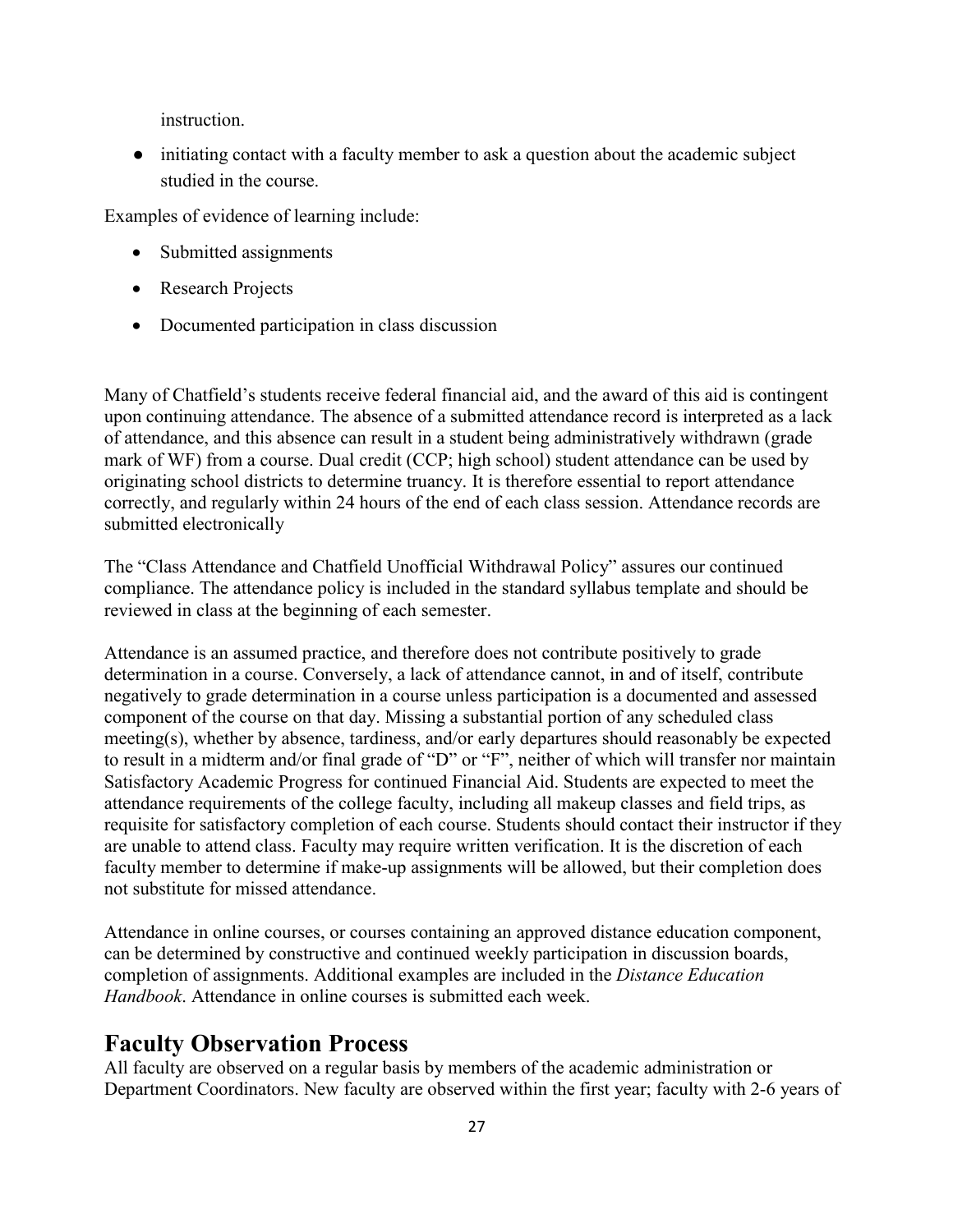service are assessed every other year; faculty with 6 years of service or more are assessed every three years. The documents associated with this process are appended to this *Handbook*

At the completion of each academic year, all faculty meet with their Coordinator to review all forms of evaluation, including student evaluations of teaching, and determine future goals and/or identify specific areas of improvement. Department Coordinators meet with the Academic Dean. At this time a review of the past year's professional development activity is made and recommendations for future professional development are established in a collaborative manner

### **Conflict Resolution Procedure**

It is the desire of Chatfield College that all faculty members experience a work environment that is harmonious, productive, and respectful. Any faculty member who feels that some unfair treatment has occurred; a policy has been violated; or sees a situation in conflict with expectations, should address the matter as quickly as possible using the following procedure:

The problem or concern is taken to the Academic Dean or Associate Dean/Site Director within one month of the occurrence. Most problems can be resolved at this level. The Academic Dean or Associate Dean/Site Director should document details of the discussion, including: the date on which the problem was first discussed; date/s of the incident/s; the concern presented by the faculty member; and any other details the supervisor feels are important. Following the initial discussion, the Academic Dean or Associate Dean/Site Director will respond, in writing, within two weeks (10 working days) of the date on which the faculty member raised the concern.

If the faculty member is not satisfied with the decision by the Associate Dean/Site Director, they may present the complaint in writing to the Dean, attaching the written response from the Associate Dean/Site Director. This request must be made within two weeks from the receipt of the response.

The appeal should contain the following information:

- Faculty member's statement of the complaint/problem and the related facts;
- $\bullet$  Date(s) of the occurrence(s);
- Witness(s) to the occurrence(s), if any;
- A copy of the Academic Dean or Associate Dean/Site Director's response;
- The remedy or corrective action sought;
- Signature of faculty member.

If the faculty member is not satisfied with the decision by the Dean, they may present the complaint in writing to the Chief Operating Officer, attaching the both prior written responses. The Chief Operating Officer will have three weeks to investigate the matter and respond to the faculty member in writing. Reasons for the decision will be provided in the response. If timelines have not been followed (as above), the Chief Operating Officer may investigate the situation, but the complaint will lose its status as a formal complaint. (If the Chief Operating Officer is a party to the complaint, the President will assign another administrative person to perform those duties.)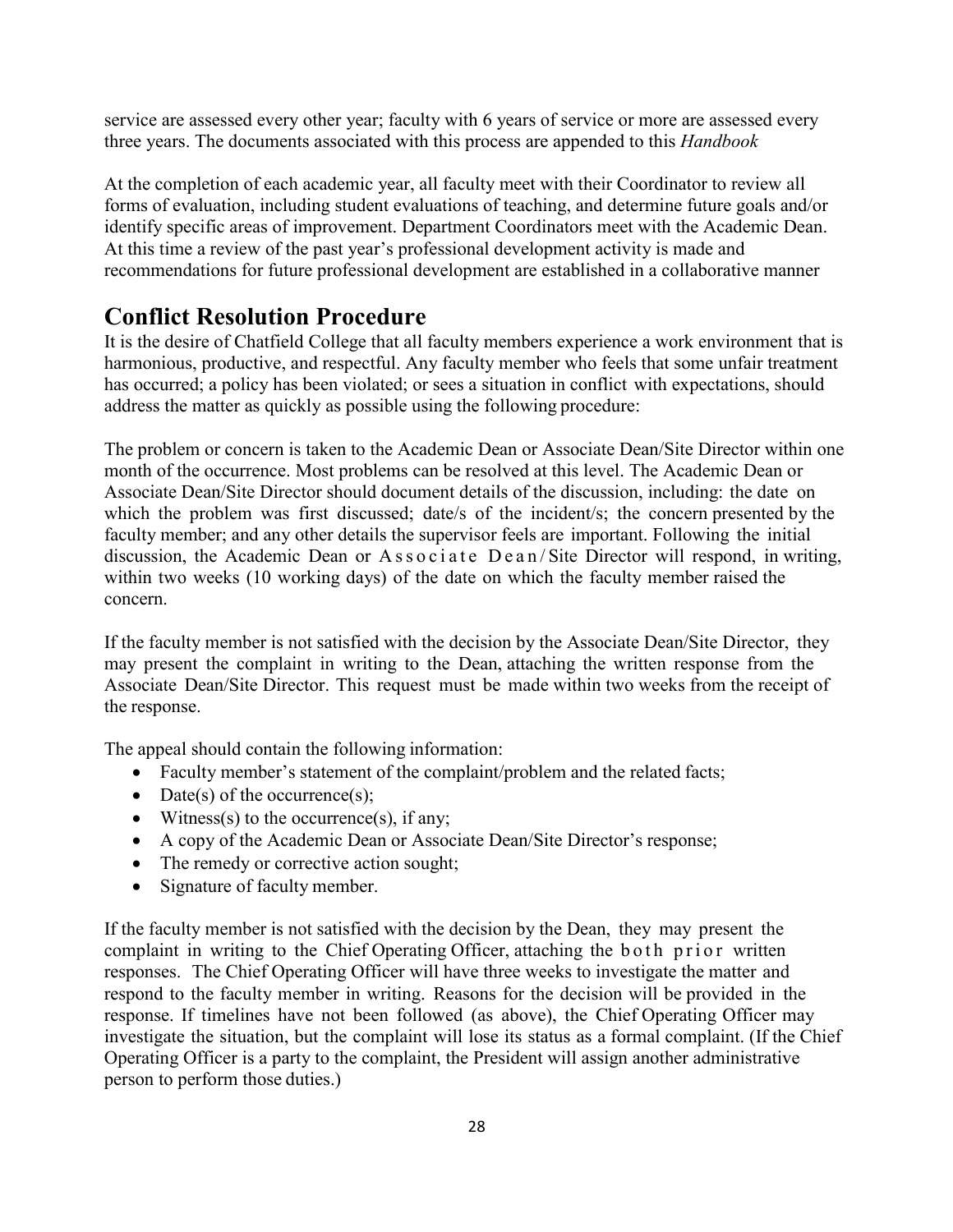If further remedy is sought, the faculty member may appeal to the President within two weeks. The President will review all documentation and make a determination within a reasonable period of time. The decision of the President is final and binding. If the President is a party to the complaint, the Board of Trustees Chairman or Executive Committee will accept the appeal in lieu of the President and their decision will be final and binding.

While the College desires to resolve all faculty members complaints as informally as possible, the College retains the right to direct its faculty members and to discipline or discharge faculty members in its sole discretion.

#### **The Faculty Grievance Process**

A grievance is an appeal for a perceived wrong or condition caused by:

- Discrimination based on age, sex, race, religion, national origin, or other basis prohibited by law;
- Denial of academic freedom:
- Dismissal without cause during the period covered by the teaching assignment form;
- Violation of the guidelines of the Faculty Handbook or College policy; and,
- Unfair or clearly inequitable treatment.

A College faculty member may appeal disciplinary action in the following manner:

- The College faculty member sends a written appeal to the Academic Dean within thirty days of the event in question.
- The College faculty member requests a meeting with the Academic Dean to review the appeal.
- If the matter is not resolved during that meeting, a full evidentiary hearing is held before a Grievance Committee consisting of five members appointed by the Faculty Governance Group. The Faculty Governance Group will also appoint a chairperson from the five members of the committee.
- The following rules shall apply to the hearing:
- The faculty member and the administration shall have the right to be represented by counsel at all stages of the hearing process. At least 20 days' written notice shall be given to all parties before the hearing date. Either party may move for a continuance of not more than 30 days. This request must be made to the chairperson of the Grievance Committee and must be in writing. The Grievance Committee may choose to grant or deny this request.

### **Faculty Purchases**

All faculty requests for purchasing classroom materials or supplies must be submitted to the Department Coordinator and approved by both the Department Coordinator and the Academic Dean prior to ordering. Purchase orders will be submitted for all purchases.

### **Textbooks and Textbook Changes**

Textbooks serve as the basis of course content and, as a result, are linked to descriptions and learning outcomes for each course. Therefore, the adoption of a new textbook requires careful consideration. All requests for textbook changes must be submitted for approval to the Faculty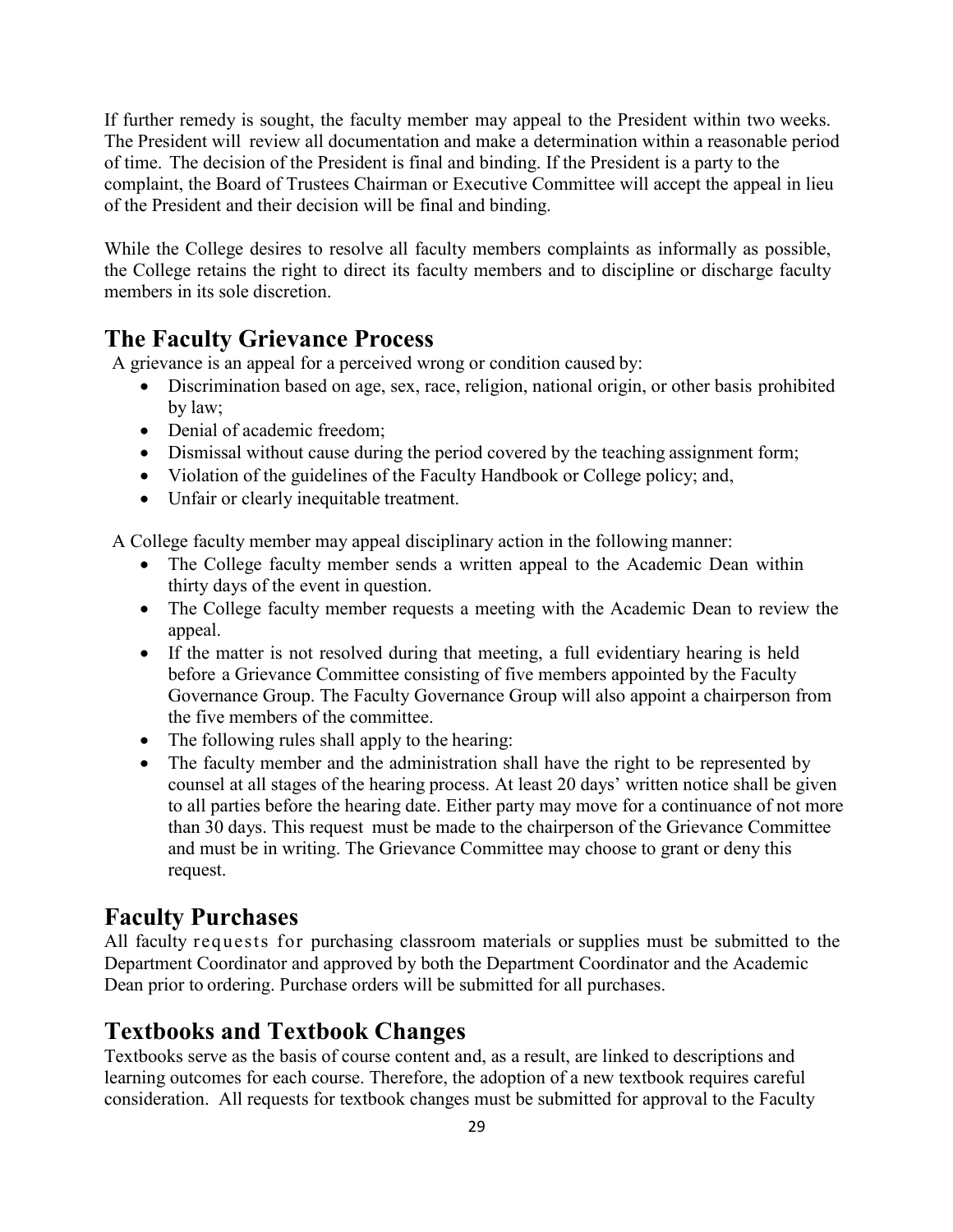Governance Group with a revised syllabus (suitable for distribution to students) that links outcomes to the new text. In the event the Committee has concerns over the ability of the proposed new text to support student achievement of learning outcomes, the Office of Assessment will be requested to review the proposal.

The Higher Education Opportunity Act requires that the full cost of enrollment, including the cost of course materials, fees, and texts, be provided at the time of registration. Therefore, textbooks must be selected prior to the registration period and cannot be changed once registration has begun. Registration periods are included on the academic calendar. Department Coordinators are responsible for making textbook recommendations to the Bookstore, through the Academic Dean's office.

### **Student Counseling and Non-Academic Support Services**

Informally, all members of the staff and faculty are encouraged to be attentive to students' needs. Academic Advising is the responsibility of many employees, including but not limited to: the Registrar, individual members of the faculty, the Associate Deans/Site Directors, Faculty, persons hired to serve exclusively as academic advisors, and the Dean

For extra support and personal mentoring, Chatfield College maintains a referral network of social service providers. The College Faculty who become aware that a student needs assistance w i t h personal problems should alert one of the following: the student's Department Coordinator, an Associate Dean/Site Director, an Academic Advisor, or the Academic Dean. Chatfield's faculty, staff, and board members, as well as community volunteers, may also serve in formal or informal mentoring roles.

### *Field Trip Policy (Suspended)*

**For the 2020-21 academic year, Field Trip experiences will be suspended as part of Chatfield's safety response to the COVID-19 pandemic..**

Chatfield College recognizes and affirms the educational value of co-curricular activities, or experiences outside the traditional classroom environment. Due to safety and emergency concerns, these activities must be preapproved by the Department Coordinator and monitored by the Academic Dean or Associate Dean/Site Director. A field trip request form must be completed and approved in advance of the trip. All students accompanying the instructor must provide emergency contact information that will be kept on file at the college. Minor students participating MUST have parental permission. Emergency contact information for all students and faculty must be on file.

Chatfield College has limited means of transporting students. Students may assume responsibility for transportation to off-site events.

The following process should be followed when planning field trips: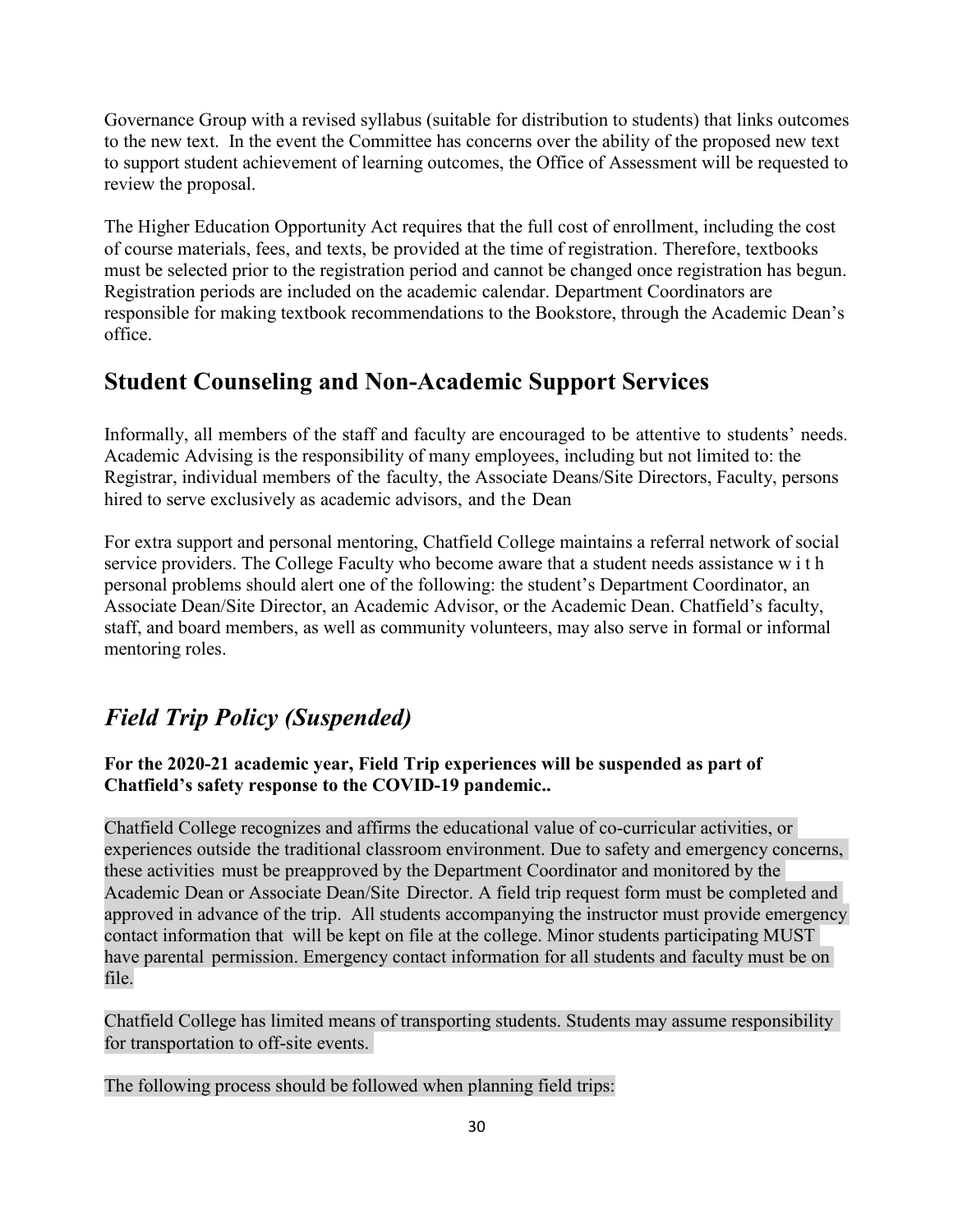- Submit a written request and completed field trip form to your Department Chair for approval.
- If approved by the Department Chair, submit the written request and Chair approval for secondary approval to the Academic Dean or Associate Dean/Site Director where the class is offered.
- If approved by the dean or site director, students' permission papers and copies of emergency medical papers are collected. One copy must stay at the Registrar's office, while the second copy must be with the instructor while accompanying the class.

#### **Posting of Announcements**

Announcements may be posted by permission of the Academic Dean or Site Director. This will provide an opportunity for the material to be reviewed and the posting locations approved. Any unauthorized postings will be removed and discarded.

### **Poster and Flier Policy**

- All posters/flyers must have approval from a designated Chatfield representative.
- All posters/flyers using the Chatfield College logo must have written approval from the Chatfield College marketing department.
- Posters/flyers can only be posted on approved bulletin boards; approved boards include:
	- All digital, smart boards in classrooms and designated areas
	- Other bulletin boards as identified by Site Managers within each campus building
- Any posters/flyers hung outside of the approved boards may be removed.
- Posters/flyers may be posted on approved boards for up to twenty-one (21) days prior to and up to one day after the event.
- Posters/flyers will be displayed on a first come first serve basis.
- Recommended poster/flyer size is 8 1/2" x 11", and not to exceed 11" x 17".
- Posters/flyers may be bilingual as long as there is a comparable English translation on the flyer.
- Posters/flyers advertising alcohol-related events are not permitted.
- Posters/flyers advertising rooms/apartments/houses for rent are not allowed and will not be posted regardless of sponsorship.
- No outside vendors, companies, organizations or agencies may post posters/flyers unless they have approval from the Associate Dean(s)/Site Director(s) and other members of the Management team.
- Chatfield College reserves the right to refuse or remove posters/flyers including those which:
	- $\circ$  the College deems to wrongfully discriminate on the basis of age, sex, race, color, national origin, religion, or sexual orientation or disability;
	- contain statements, illustrations or implications which are not consistent with the College's mission and vision; or
	- $\circ$  advertise any product or service which if purchased by a qualified individual would be in violation of any law.

### **Release of Student Information**

In response to FERPA regulations, Chatfield has drafted a list of items that are recognized as directory information. This is the only information that can be given to anyone about a student. Faculty need to follow these guidelines in all that they do. The directory information that can be given out without a student's signature on a permission form is as follows:

- Name
- All addresses, including email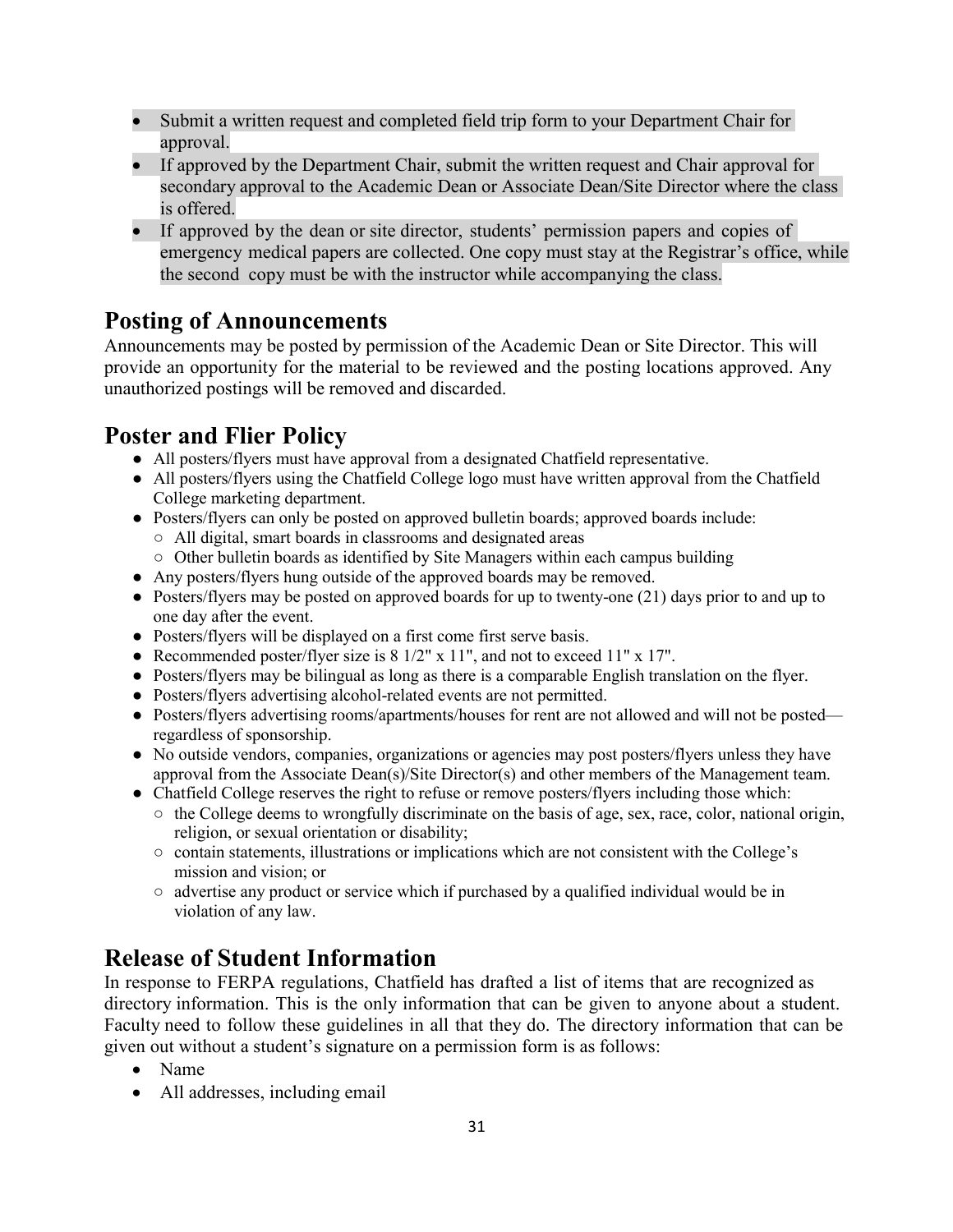- Telephone numbers
- Concentration
- Numbers of hours registered and full or part time status
- Class standing (freshman, sophomore,  $3<sup>rd</sup>$  year)
- Dates of enrollment
- Degree awarded
- Total hours earned credit hours
- Honors and awards
- For a transfer student, the name of the previous institution attended

This pertains to all students regardless of their age. Parents of minor students consented to these disclosures when the student first registered.

### **Class Attendance and Chatfield Unofficial Withdrawal Policy**

The College policy that follows is not superseded by individual attendance policies.

Attendance is required, and regular attendance is of critical importance. Any student who misses 3 classes of a 15 week course that meets once per week, or 6 classes of a course that meets twice per week for 15 weeks, or one class of a course that meets for 5 weeks, will be contacted by the Dean's office. Any student who misses 5 or more classes of a 15 week course that meets once per week, or 10 or more classes of a course that meets twice per week , or more than one class of a course that meets for 5 weeks, may be withdrawn from the course upon recommendation of the Dean, in consultation with the course instructor and Registrar. At the end of the semester, a grade of W will be recorded.

Students who receive financial aid under Title IV will be administratively withdrawn if

- there is no record of attendance in any class during the first two weeks of classes (fall and spring terms);
- there is no record of attendance in any class during the first week of classes (summer term only);

Students who receive financial aid under Title IV and who do not attend classes during 14 consecutive days will be administratively withdrawn from Chatfield.

A grade of WF can negatively impact standing at Chatfield College as well as further financial aid eligibility.

### **Independent Study**

If, in order to graduate, a student must complete a specific course that is not on the schedule that term, and no comparable course is offered, the student may request an opportunity to take a course by Independent Study. A student may take no more than two Independent Study courses in their last semester before graduation. The proper procedure for this option is: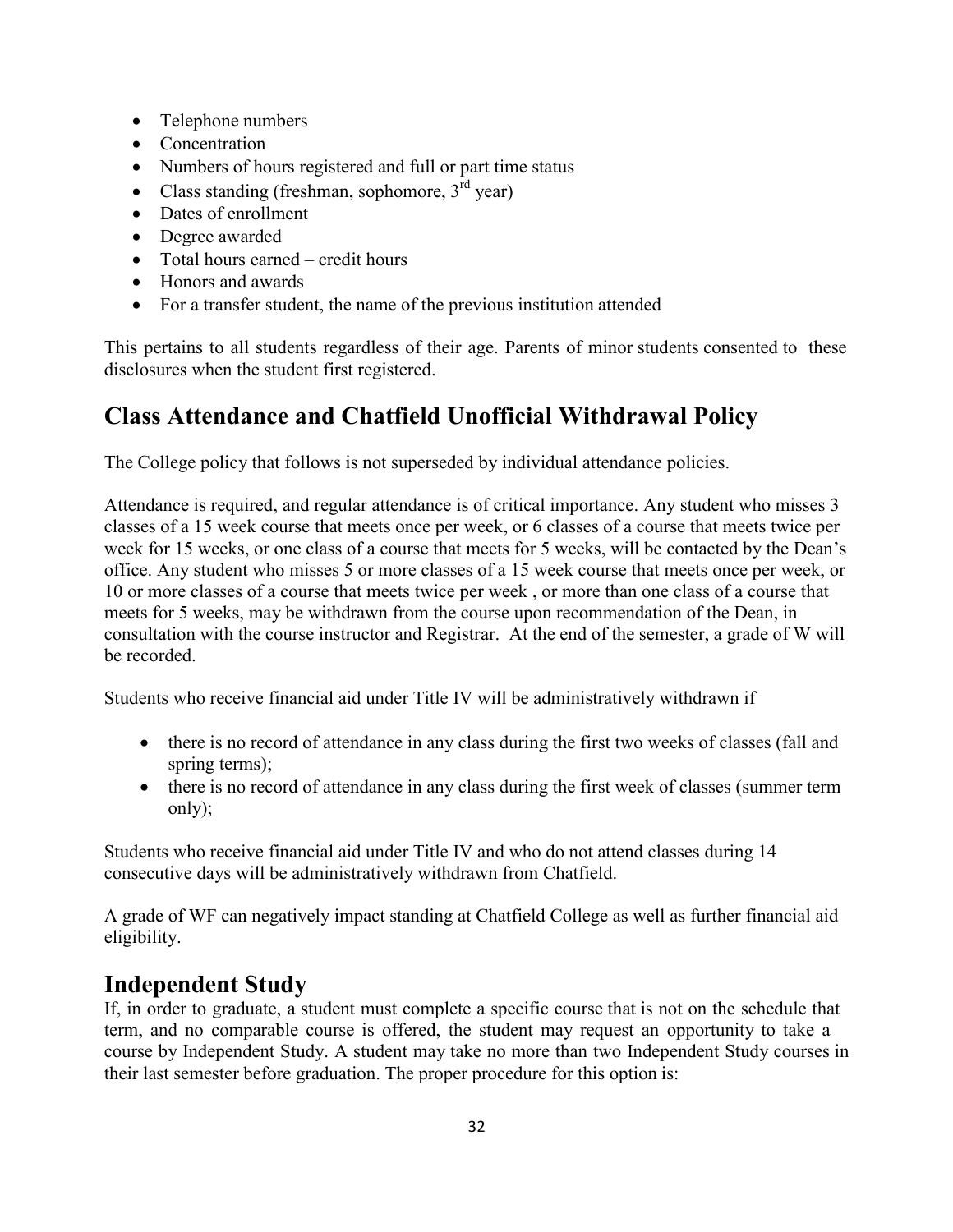- For the student to obtain an Independent Study Request and Plan form from the Registrar;
- Consult with the faculty member.
- During the drop/add period, the Independent Study Request must be approved by the Registrar and the Academic Dean.

The student must complete all paperwork prior to being registered for the course. This must be finished within the Drop-Add period, which appears in the academic calendar.

In planning an Independent Study, the College Faculty should keep in mind that this is not to be a correspondence course, in which the student does readings and takes a test at the end. Material should be at least as challenging as a classroom course, and frequent interaction between the College Faculty and student should provide real teaching/learning time.

The A College Faculty member is not obligated to agree to teach Independent Study courses. Faculty compensation for independent study will be determined by the Academic Dean on a case by case basis and consider the credit hours earned and other relevant factors. There will be no more than two (2) students in an Independent Study course. Dual credit (CCP; High School) students are not eligible to register for individualized instruction through independent study courses as part of the State CCP program but may do so outside the scope of the CCP program.

### **Class Size and Class Cancellations**

The academic administration is responsible for determining minimum and maximum class size. Faculty members are encouraged to promote registration in classes they teach or believe would be of particular value to individual students. Decisions regarding classes that are not viable due to insufficient enrollment are determined by the week prior to the opening of the semester. The Registrar will contact the College faculty if their classes are cancelled. However, upon the agreement of the Academic Dean and the College faculty, courses with lower than the minimum requirement may be offered, for specific students, as an Independent Study. The guidelines for Independent Study courses will be followed.

In the event that enrollment in a course section falls to zero during the semester, the faculty member will be released form the course paid for the weeks of instruction.

### **General Faculty Meetings**

All faculty members are required to attend the all-faculty meetings that are typically held prior to the first class of the Fall and Spring semesters. Faculty may elect to apply for compensation of professional development funds, provided a record of attendance is available and a professional development summary form is completed. The agenda for each General Faculty Meeting includes information pertinent to the semester, faculty development, and areas of concern, which benefit from faculty input.

### **Grading System**

The final grade assignment by The College fFaculty is based on student performance during the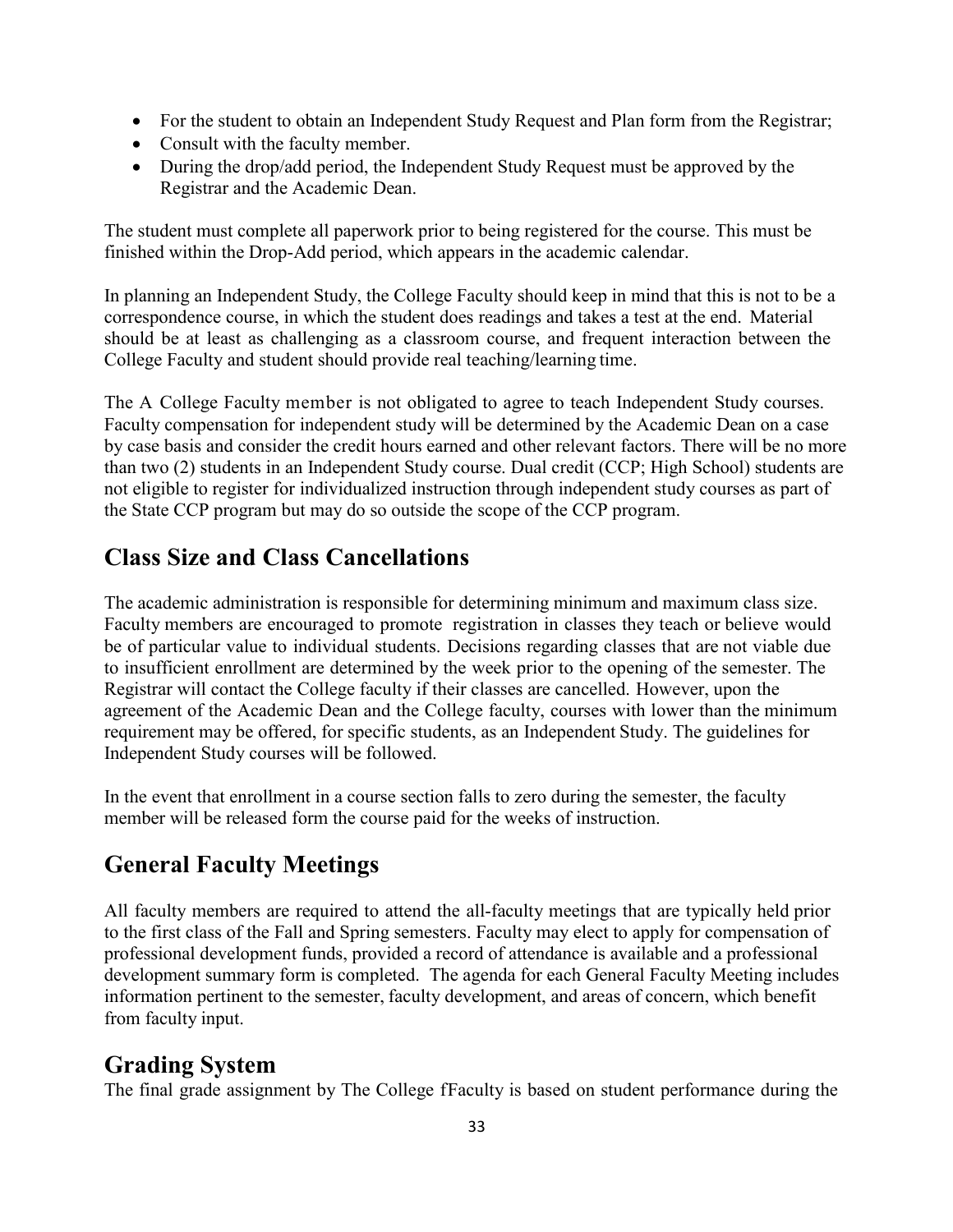semester and on the final examination, if applicable. Each grade is assigned a specific number of quality points per credit hour. The grade point average is determined by dividing the sum of quality points by the total number of credits attempted.

| <b>Mark</b>  | <b>Meaning</b> | <b>Explanation</b>                                                                                                                                                                                                                                                        |
|--------------|----------------|---------------------------------------------------------------------------------------------------------------------------------------------------------------------------------------------------------------------------------------------------------------------------|
| $\mathbf{A}$ | Excellent      | 4 quality points per credit hour                                                                                                                                                                                                                                          |
| AT           |                | Audit                                                                                                                                                                                                                                                                     |
| B            | Good           | 3 quality points per credit hour                                                                                                                                                                                                                                          |
| $\mathbf C$  | Fair           | 2 quality points per credit hour                                                                                                                                                                                                                                          |
| D            | Poor           | 1 quality point per credit hour                                                                                                                                                                                                                                           |
| F            | Failure        | 0 quality points per credit hour                                                                                                                                                                                                                                          |
| <b>WD</b>    |                | Official Withdrawal, assigned by the Registrar's Office                                                                                                                                                                                                                   |
| WF           | Withdraw-Fail  | 0 quality points per credit hour Administrative Withdrawal,<br>assigned by the Registrar's Office                                                                                                                                                                         |
| P/NP         | Pass/No Pass   | Issued in selected workshops and courses. At the time of<br>registration, students may request the grade of P/NP in<br>regular courses with the Dean's approval. Of the 64 hours<br>required for a degree, a limit of nine hours may be<br>taken on a Pass/No Pass basis. |
| R            |                | Course repeated: course listed elsewhere on transcript with<br>a grade                                                                                                                                                                                                    |
| IP           |                | In Progress: grade withheld pending fulfillment of<br>assignments, must be accompanied with an In-Progress<br>Report                                                                                                                                                      |

### **Chatfield College Code of Academic Integrity**

(Approved June 2018)

Chatfield College is dedicated to creating a community that models excellence in lifelong learning, and of reverence and esteem in support of one another. At the heart of this is personal honesty, an honesty that makes possible an open exchange of ideas. True community and academic excellence thrive at Chatfield College through honesty, trust, and mutual respect. It is the aim of this Code of Academic Integrity to foster an atmosphere in which individuals can reach their fullest potential as students and teachers.

Academic work submitted at Chatfield College carries the honor statement: *"I affirm that my work upholds the highest standards of honesty and academic integrity, and that I have neither given nor received any unauthorized assistance."* This statement should be included at the beginning of each assignment turned in for evaluation, with a signature following the statement.

For assignments that are submitted electronically, the statement should be included as possible. Professors should communicate clearly what is, and is not, authorized assistance. Submission of any electronic assignment for evaluation will be taken to indicate that you have complied with and affirm the statement of academic integrity in completing the assignment.

#### **Examples of Academic Dishonesty:**

Academic dishonesty is a serious violation of our community standards. It undermines the bonds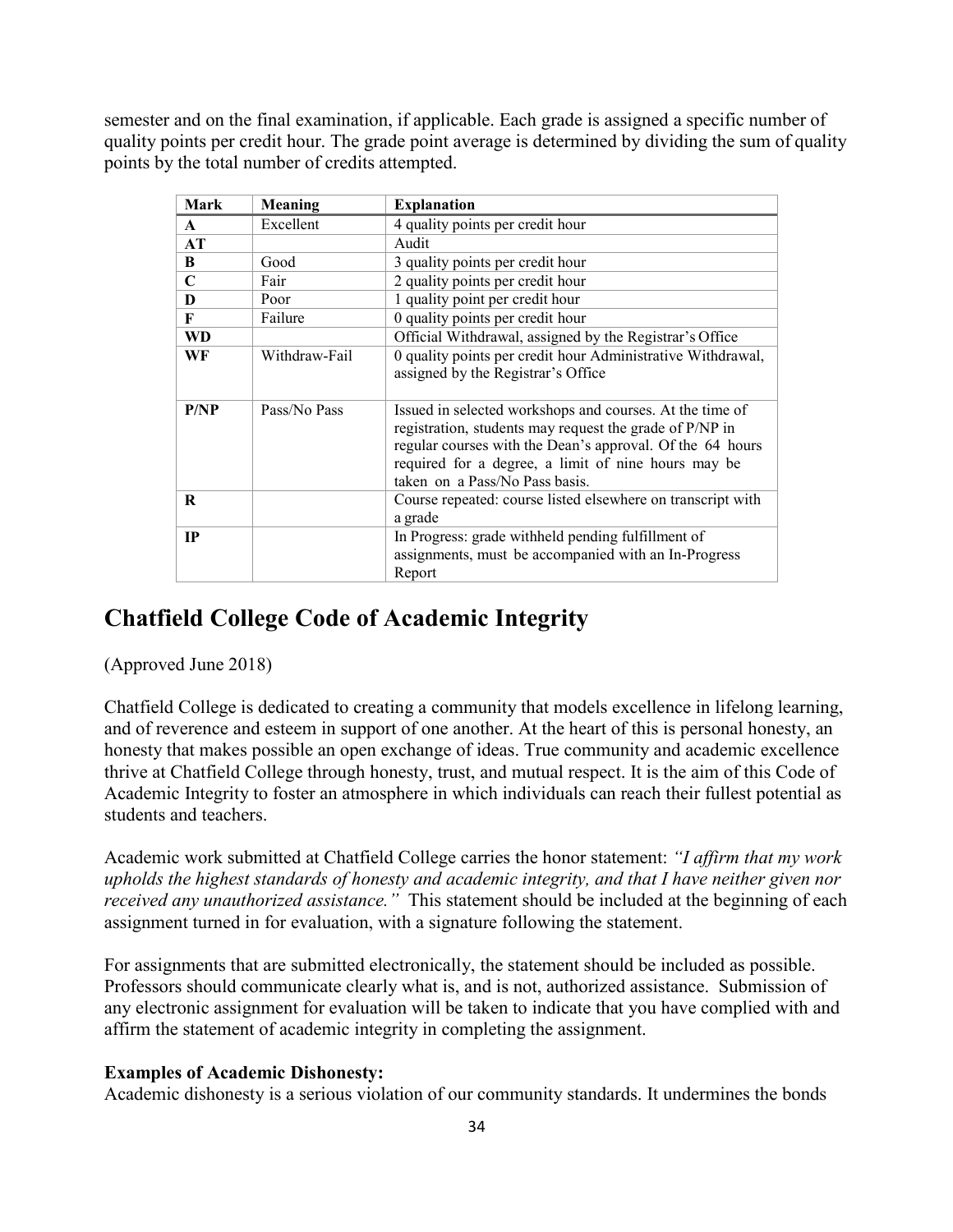between members of the community and defrauds those who may eventually depend upon our knowledge and integrity. Such dishonesty includes:

- Cheating
- Using or attempting to use unauthorized materials, information, study aids, or assistance in any academic exercise.
- Fabrication
- Falsifying or inventing of any information or citation in an academic exercise.
- Facilitating academic dishonesty
- Helping or attempting to help another to violate any provision of this code.
- Plagiarism
- Representing the words or ideas of another as one's own in any academic exercise
- Stealing, manipulating or interfering with any academic work of another student

It is the responsibility of the faculty member to provide additional clarification or examples particularly appropriate to the discipline, and it is the responsibility of students to consult with their instructor when questions related to academic integrity arise. Ethically guided common sense is the best tool for avoiding instances in which academic dishonesty is considered in the evaluation of any work in any course.

Complaint Procedures for Plagiarism:

- In all cases of alleged plagiarism, the faculty will consult the Dean and Site Directors to determine if there is any record of prior offenses.
- If the case is a first offense, the faculty member may choose to give the student a verbal or written warning and may administer sanctions if he or she deems it appropriate. Such sanctions may include, but are not limited to, a failing grade in the assignment. The faculty member will submit a written record of the warning and any action taken to the Registrar for placement in the student's file.
- If the case is a second offense, or if the faculty member deems a first offense too serious to be handled in the above stated manner, the faculty member will report the offense directly to the Dean. The Dean will then proceed as deemed necessary.

#### Additional information regarding plagiarism can be found in the *Student Handbook*. **Weather-Related Information and Course Cancellation**

#### (Revised Fall, 2017)

On occasion, it is necessary for the college administration to cancel some or all classes due to inclement weather or other unexpected events such as interruption of water or electrical service. When any classes are cancelled due to widespread inclement weather, regional radio and television stations will be notified. Notification of cancellations will be also be made by One Call Now and by email. If the notification cannot be made through broadcast media, only One Call Now and email will be used.

Chatfield college serves students and employs faculty and staff who come to us from a broad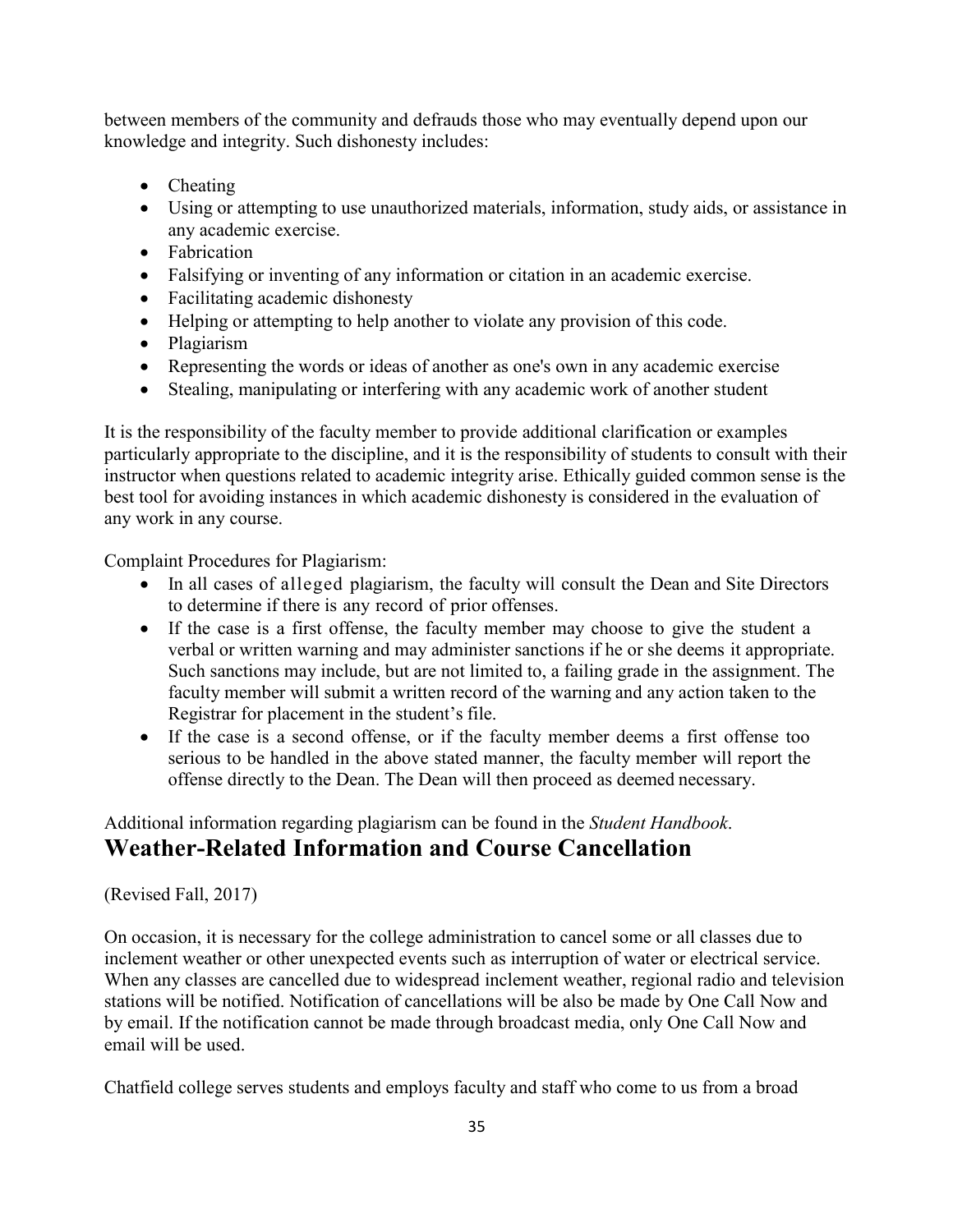geographic area that displays a variety of weather patterns. Safety in travel during inclement weather is our greatest concern. Chatfield is, however, a college, and has responsibilities to our students, the Ohio Department of Higher Education, and our accrediting body to offer complete instructional experiences as scheduled; therefore, cancellation of classes for part or all of a day is not undertaken lightly. The decision is not based upon the actions of public schools or other organizations but is based on the judgment of College administrators who assess weather reports, road conditions and other variables. Our collective goal is to provide a quality collegiate education regardless of circumstances.

Except when road closures are declared by local government, employees in most businesses and industries are expected to work. Students and faculty should realize that becoming a Chatfield College student or faculty member incurs many similar responsibilities. Even if a local school district is delayed or closed, Chatfield College may be open.

At the time of the first class meeting, each faculty member should establish with the students a communication plan in the event of an unexpected class cancellation due to weather-related issues. While students will remain responsible for the work required to maintain academic progress, faculty will enable that work to take place in a supportive manner, without academic penalty. In the unlikely event that a member of the faculty is unable to be in class due to weather-related issues, they will additionally notify the college of the cancellation and a sign will be placed on the classroom door announcing the cancellation. Students will remain responsible for the work to be covered, and the faculty member will enable that work to take place in a supportive manner and without academic penalty.

### **Scheduling Changes, Room Assignments, and Room Assignment Changes**

Room assignments or class meeting time changes must be cleared with the Registrar and Associate Deans/Site Directors in advance. Faculty members are not to change classrooms or meeting times.

### **Graduation**

The presence of faculty members at the graduation exercises is extremely important. Such an event offers an opportunity for Trustees, Administration, Faculty, student body, and students' families to join in mutual celebration of the accomplishments of the academic year. Our students make many sacrifices in order to complete their goals. Faculty attendance is a sign of approval and encouragement to them. Further, it gives the trustees, staff, students, and families an opportunity to acknowledge the faculty members' central role in student achievement. The College Faculty attending the ceremonies needs to order caps and gowns through the Registrar if they do not own them.

#### **Visitors and Children**

Chatfield College provides an environment suited to academic activities performed by employees and students. Classroom usage is limited to enrolled students and visitors who have an appropriate academic purpose, including guest speakers, those invited to make special announcements, and others whose presence supports the academic nature of the classroom. For reasons of child safety and in the interest of maintaining the academic environment of the classroom setting and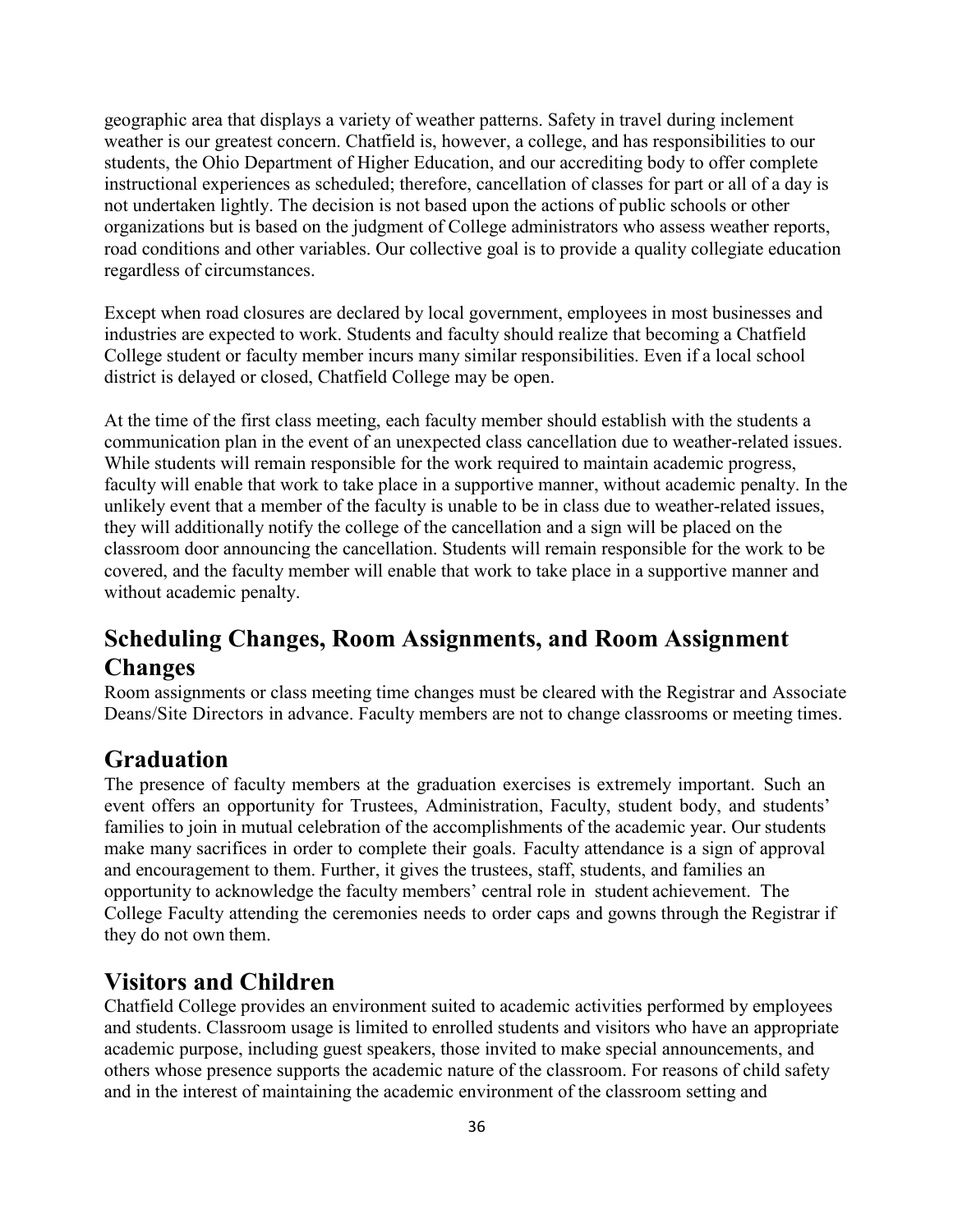performance of academic endeavors, Chatfield students may not bring children into their classrooms during instruction time. Information about local childcare facilities is available and assistance in selecting childcare is offered either directly by Chatfield or through a partner organization or agency. Chatfield College staff will not assume supervision of student's children and children may not be left unsupervised within the Chatfield College area without the prior permission of the Associate Dean/Site Director.

### **Reporting Student Progress**

#### Midterm and Final Grade Reports

Each instructor determines their own policy with regard regarding examinations and papers, including make-up exams and the extension of deadlines within the semester. Since class sizes are small, the instructor is encouraged to conduct personal conferences with each student at least once during the semester. This practice is essential for any student experiencing attendance, achievement or other issues in class. Faculty should each faculty member should use the Early Alert system if a student is having academic difficulties.

Assignment grades should be regularly posted to Chatfield eCampus, which helps students to be aware of their academic progress. Students should have a clear indication of where they stand in order to make informed decisions about continuing in or withdrawing from courses. A midterm progress report will be requested by the Registrar's office by the eighth week of class to provide this measure for those students. These reports are not recorded on the student's academic record but serve an advisory function. Midterm reports are given to all students. In addition, contact is made with students who seem to be having difficulty in one or more subjects. Faculty do not report mid-term grades during summer session or in nine-week classes: however,

### **Dropped Classes and Student Withdrawals**

Students who formally leave a class during the Drop-Add drop/add period are withdrawn from that class. The Drop-Add period published in each semester's Academic Calendar. There is no grade penalty for dropping classes within the add/drop period, and the student will not be charged for a dropped class. Revised class rosters will not identify such students as having been in the class.

Withdrawal forms are available in the Registrar's office. All students should meet with the instructor and their advisor before withdrawing. Every effort should be made to discuss the reasons for potential withdrawal and to find available resources to help students complete the class. If the student withdraws from the class before the last day to add/drop, the course will not be part of their academic transcript.

If the student withdraws after the Drop/add period but before the final withdrawal date, a notation of "WD" will be made on the transcript. A student who simply stops attending, without completing the withdrawal procedure will be assigned a mark of WF (administrative withdrawal). A grade of "IP" should not be given in this case.

Grade Changes and the use of the IP (In Progress) System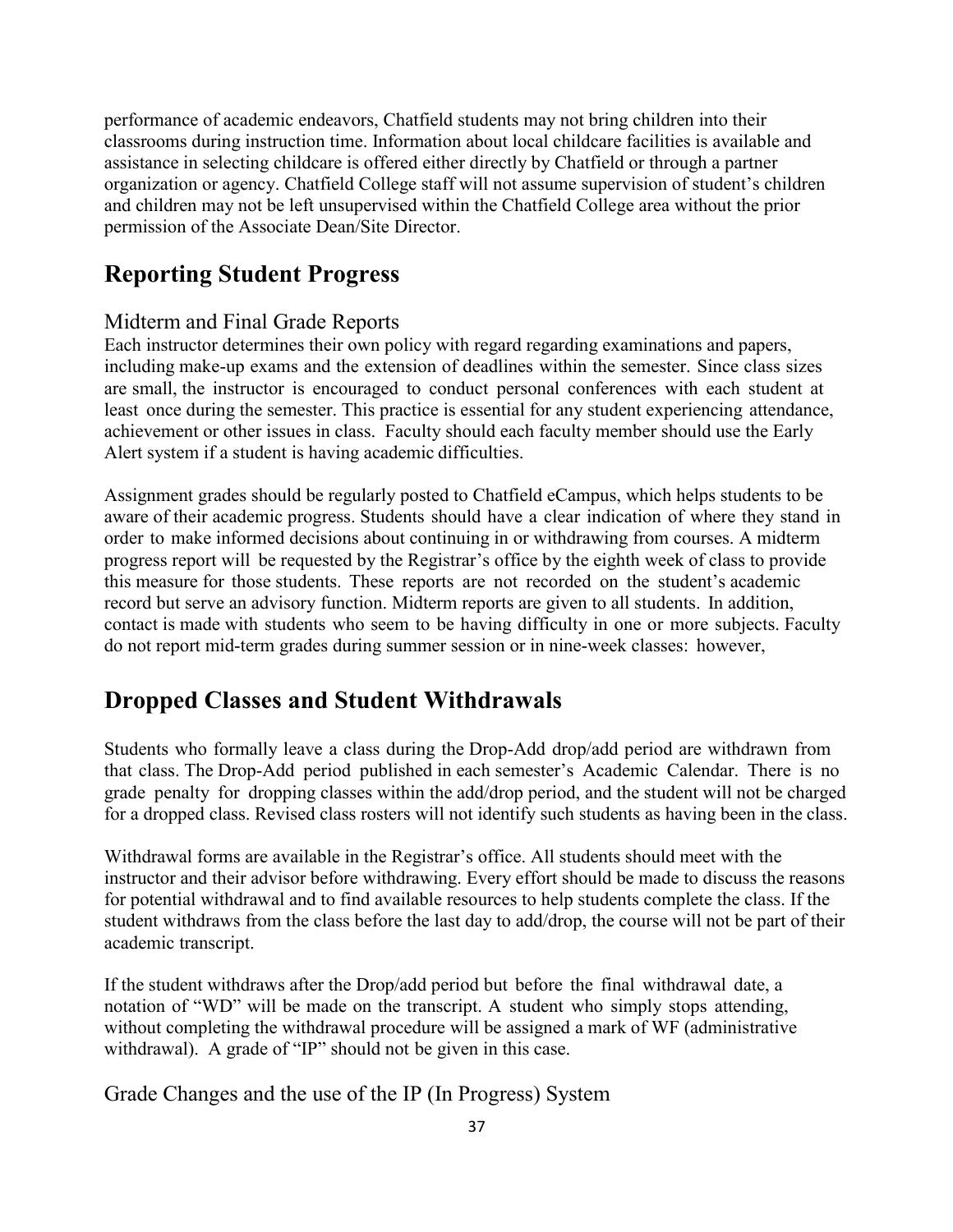The grade "IP" indicates that the student has done passing work in a course but has not fulfilled all requirements of a course. The "IP" grade is not to be used routinely in cases where a student has simply neglected to complete assignments in a timely fashion or has had several a number of unexcused absences. Rather, the "IP" grade should be given only when there is an illness, a death in the family, or another unavoidable emergency. In such cases, the student has a responsibility to contact the instructor before the end of the semester to find out how he/she may complete the work satisfactorily.

The "In Progress Report and Contract" is a form to be used as an addendum to the final grade report for any student receiving this mark. It provides clarity for the instructor, the student, and the Registrar's Office regarding the expectations for completion. Grade reports and this contract for any IP grade must be turned in at the same time and before the final faculty paycheck will be issued. If the student is unable to sign the IP form, they (or their representative) should discuss the matter with the Registrar. Copies of the form are available from the Registrar's Office.

Upon completion, the faculty members must report the grade, on a grade change form, to the Registrar. If the IP is not resolved prior to the deadline, it will be replaced on the transcript with the grade indicated on the contract. Under some extreme circumstances (e.g. extended illness that has been documented) a longer time may be allowed after consultation with the Department Chair or Academic Dean.

If a grade needs to be changed for reasons other than an IP, the instructor must fill out the appropriate form before the end of the semester following the semester the course was taken. It is the responsibility of the student to request a change of grade from their instructor and the responsibility of the instructor to participate in the process.

#### **Academic Appeals**

Academic appeals must take place prior to the end of the subsequent Drop-Add period following the term in which the course was taken.

An academic appeal may be considered for the following reasons:

- a) If a student believes that the instructor has failed to follow stated grading policies, procedures and/or objectives as outlined in the syllabus; or
- b) If a student believes any grievous error was made on behalf of the instructor with the delivery of the curriculum or the application of the grading policy; or
- c) If the student has evidenced uneven, whimsical, or bias in the evaluation of an individual's achievement or performance; or
- d) If the student believes the instructor has failed to provide students' tests or other written material within a reasonable time after grading.

In the event a student believes any of the above transpired, the student can begin the appeal process. The steps of that appeal process are as follows. First, an appeal must be filed with the instructor. If a resolution is not reached through that appeal, the student may then move the appeal to the Department Chair or Academic Dean for review. If a resolution is still not reached, the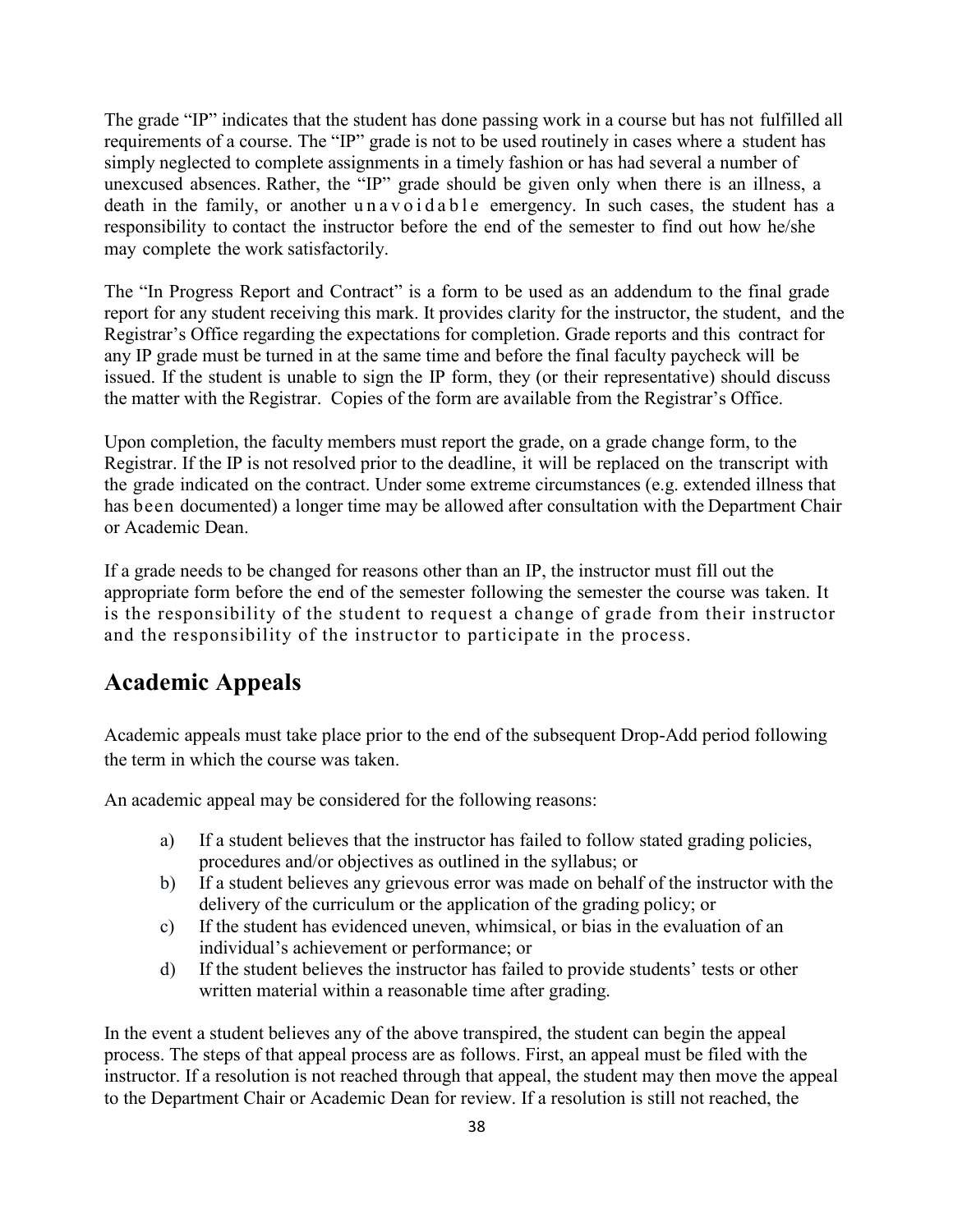student may call for the Academic Appeals Committee to review the matter.

Filing an Appeal with Instructor

A formal academic appeal must be presented to the instructor in writing, describing the student's reasons for thinking the grade was not based on the academic performance of the student. The instructor shall reply in writing to the student and Associate Dean(s)/Site Director(s) within two weeks.

Filing an Appeal with the Department Chair or Academic Dean

If dissatisfied with the explanation that has been given or the denial of the appeal by the instructor, the student may submit the original academic appeal to the Department Chair or to the Academic Dean (if the complaint is with the Department Chair) within two weeks of the instructor's response. The Department Chair or the Academic Dean will:

- Request copies from the student of the written formal complaint to the instructor and the instructor's response; and,
- Advise and assist the student in a further attempt to resolve the problem

The Department Chair or the Academic Dean shall reply in writing to the student within two weeks regarding her/his decision.

Filing an Appeal with an Academic Appeals Committee

If the student remains dissatisfied with the explanation that has been given by the department chair or the Academic Dean, or if the appeal is again denied, she/he may request a hearing from a special Academic Appeals Committee consisting of faculty members appointed by the Associate Dean(s)/Site Director(s).

The faculty member cited by the student and to whom the academic appeal concerns and the student complainant each present to the Academic Appeals Committee her/his analysis of the facts of the case. The Academic Dean will also have the opportunity to present her/his findings and conclusions concerning the merits of the student's complaint. The burden of proof in the academic appeal shall be on the complainant.

Authority for determining grades normally rests with the instructor, especially when the instructor is acting in accordance with policies that have been clearly articulated in the course syllabus; therefore, the Academic Appeals Committee shall not substitute its academic judgment for that of the instructor, but shall investigate and adjudicate only the complaint of bias or capriciousness, lack of adherence to stated grading policies, lack of adherence to procedures and objectives outlined in the instructor's syllabus, or failure to provide test or other written feedback results after grading.

If it is found that the academic appeal is without merit or if the evidence does not warrant overturning previous judgments, the case shall be dismissed. If it is found that the grade given was the product of bias or capriciousness, that there was a failure to adhere to stated grading policies, that course objectives and/or procedures were not met or followed, or test and/or written material feedback was not provided in a timely fashion after grading, the Academic Appeals Committee shall present its recommendation to the Academic Dean. The Academic Dean shall communicate that decision in writing to the student, the instructor, and to the Registrar if a grade change is needed. It shall be accompanied by a notation "By Appeal" and shall be included in the student's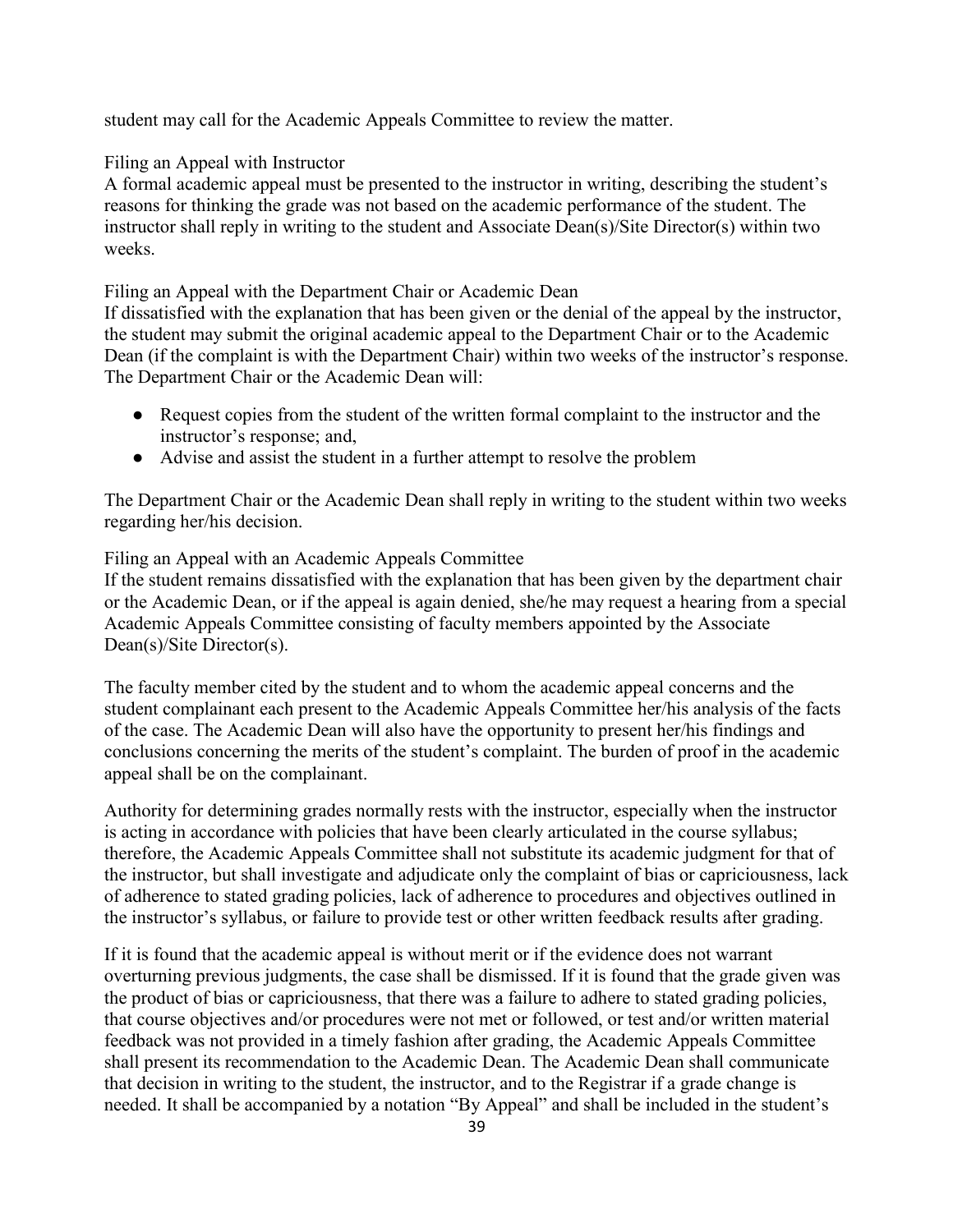file.

Because the college believes that every student and faculty member should be treated as individuals and with respect, modifications to this procedure may be made in circumstances involving a very personal or sensitive nature.

### **Intervention**

It is recognized that occasionally problems may arise that require immediate intervention and resolution that cannot be deferred until the conclusion of the term. In such cases, the following procedures shall be followed:

When concerns arise (student-faculty conflicts, staff-faculty conflicts, staff or faculty concerns, faculty attendance, faculty records, allegations of inappropriate or illegal behavior, etc), the Academic Dean or Associate Dean/Site Director will follow these procedures:

- The aforementioned Academic Dean or Associate/Site Director will gather pertinent information from parties involved.
- If a Associate Dean/Site Director is conducting the investigation into any allegations, s/he will notify the Academic Dean immediately of the situation.
- The Associate Dean/Site Director or Academic Dean will then meet with the faculty member concerning the issue to determine the best resolution of the problem to avoid compromising instruction, required time in class, safety or student support. The Academic Dean conducting the meeting shall document the content and resolution of the meeting.
- If the matter cannot be resolved informally, or if there is evidence of violation of other provisions of this Handbook, or Local, state or Federal laws or regulations, further action, including suspension or dismissal, may be undertaken.

# **College Policies**

### **Catholic College**

The college operates as an Ursuline Catholic College in conformity with the principles of higher education as set forth in *Ex corde Ecclesiae.*

### **Faculty Records**

Current and past faculty records are maintained by the Academic Dean. Faculty files are considered confidential and are open to review only by the individual faculty member and the appropriate administrative personnel. Requests to review other college records must be approved by the President.

### **Harassment**

The College recognizes the faculty's right to a work place free of racial and sexual harassment. Faculty should be aware that racial and sexual harassment is against the law.

No faculty member should be expected or required to submit to racial slurs, racial jokes, sexual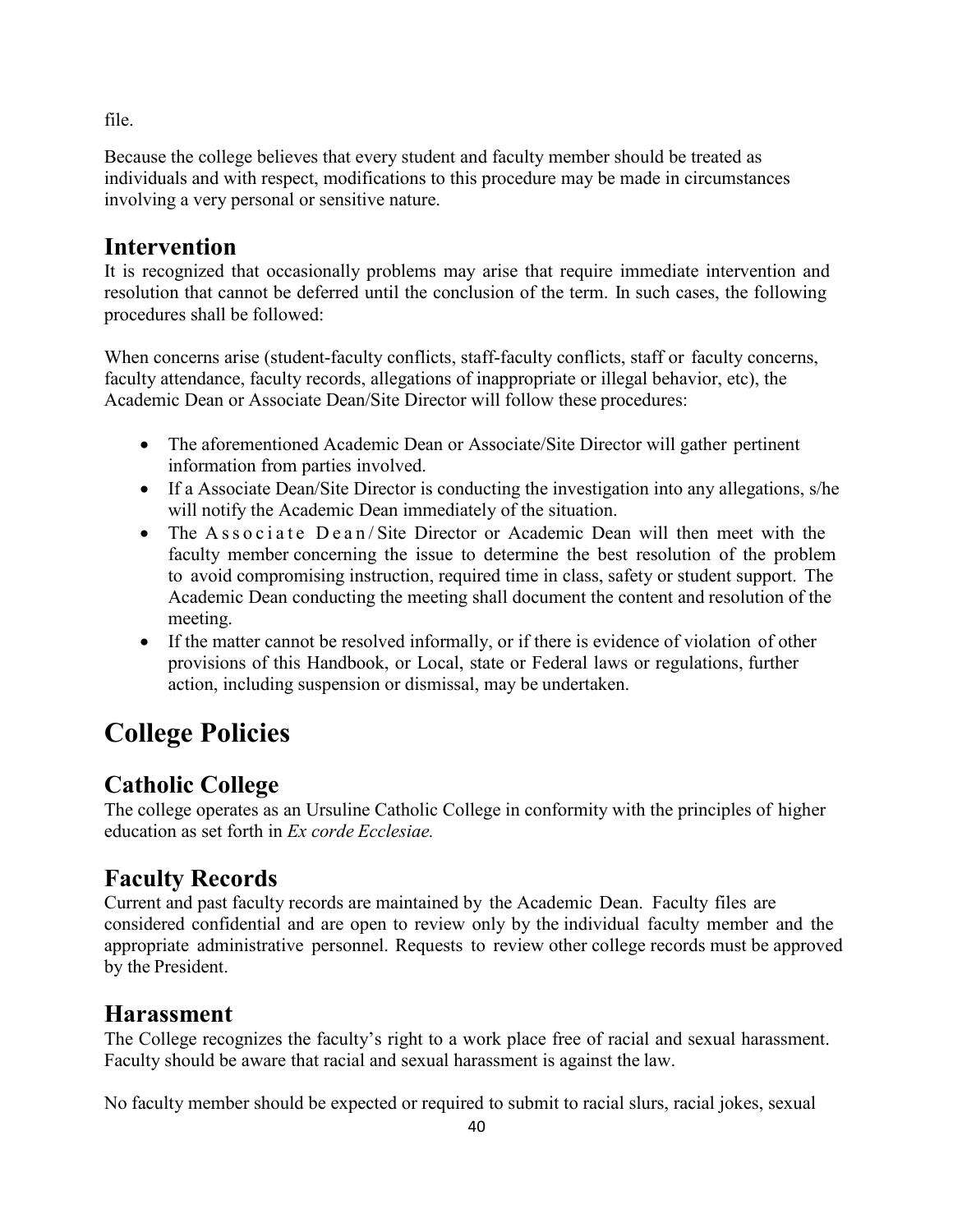advances, and requests for sexual favors or other verbal or physical conduct of a racial or sexual nature in the workplace. Such conduct may create a hostile or offensive working environment, and may constitute unlawful harassment. Sexual harassment may also occur when submission to or rejection of such conduct is used for a basis for employment decisions. The College will not tolerate or condone racial or sexual harassment or pressures that utilize job status as a factor in any application interview, employment review, promotion or dismissal relating to the performance of any job duties.

Any faculty member who believes that he or she has been subjected to racial or sexual harassment, or who has witnessed such misconduct in the workplace, must immediately report the incident to his/her supervisor. If the faculty member's supervisor is the subject of the complaint or if, for any reason, the faculty member does not wish to report such an incident to his/her supervisor, the faculty member should report the matter to the Academic Dean, unless the complaint involves the Academic Dean, in which case the report should be to the President of the College. All reported incidents of harassment will be thoroughly investigated, and the complaints will be treated confidentially to the extent consistent with a thorough investigation. Any faculty member or supervisor who is found to have engaged in unlawful harassment of anyone will be subject to appropriate disciplinary action, up to and including termination of employment. The College will not authorize or permit any form of retaliation against any faculty member who has made a good faith claim of harassment.

Faculty members are expected to exercise these same principles with students. Respect is intrinsic to all persons at Chatfield College.

#### **Other Complaints**

Any other complaints must be submitted in writing to the Academic Dean or President of the College and filed in the President's Office. The Academic Dean or President of the College will review the complaint and decide what appropriate action should be taken*.*

#### **Alcoholic Beverages**

The possession and consumption of alcoholic beverages on campus is forbidden. Allowances are made for approved special events for those 21 or older. The moderate consumption of alcohol at College-sponsored events does not constitute a violation of the Substance Abuse policy.

### **Illegal Drugs**

State and federal law forbids the possession or consumption of illegal drugs or narcotics. The sale, use, or possession or manufacture of such illegal items is strictly forbidden on campus. Failure to comply with this federal law constitutes a major infraction.

#### **Substance Abuse**

Chatfield College faculty members are required to present themselves in a mental and physical condition appropriate for work. It is the intent and obligation of the College to provide a drugand alcohol-free, healthy, safe, and secure environment.

The use, manufacture, distribution, or possession of a controlled substance or alcohol on College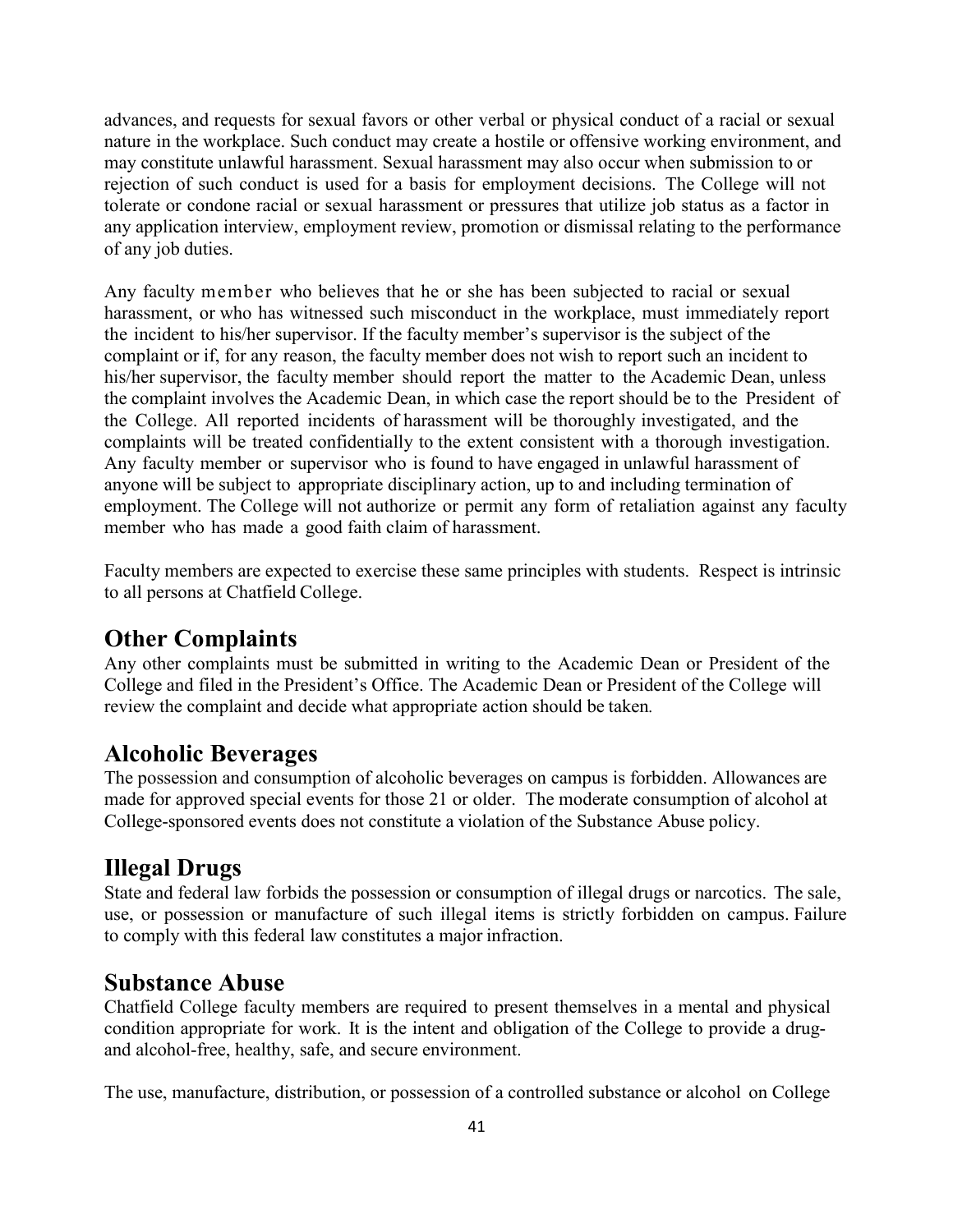premises, or while conducting college business off college premises, is absolutely prohibited. Violations of this policy will result in disciplinary action up to and including discharge, and may have legal consequences.

Chatfield College recognizes drug and alcohol abuse as a potential health, safety, and security problem. Addiction is recognized as a disease, which must be treated with both competency and compassion. Faculty members who need help to deal with substance abuse problems are encouraged to use health insurance plans as appropriate. Conscientious efforts to seek help will not jeopardize your job. For more information, contact your supervisor or the Director of Finance. See Addendum for additional information on health risks associated with alcohol and substance abuse.

**First Offense:** Faculty members who are under the influence *of drugs or alcohol will be transported from the workplace. They will then be required to seek profession*al *counseling*. Failure to do so will result in termination.

**Second Offense:** Faculty members who violate this policy a second time will again be transported from the workplace. For continued employment, they will be required to seek treatment from a certified substance abuse facility. If suitable treatment is not pursued and completed, the employee will be terminated.

#### **Local Alcohol and Drug Abuse Programs**

In the event that a drug or alcohol related problem should arise, please contact the Dean or Associate Dean/Site Director. At the St. Martin campus the assistance of The Brown County Counseling Service, and at the Over-the-Rhine site the assistance of The Hamilton County Alcohol and Drug Addiction Services Board, will be sought in order to help the individual(s) find the most suitable drug and alcohol counseling, treatment, rehabilitation, or re-entry program.

### **Tobacco Policy**

Chatfield College is committed to providing a healthy and productive work and learning environment for all students, faculty and staff. Research shows that tobacco use, including smoking and breathing secondhand smoke, constitutes a significant health hazard. The college strictly prohibits all smoking of tobacco products within all college buildings and within 30 feet of all college buildings.

This policy applies to all, including students, faculty, staff, contractors and visitors.

For the purpose of this policy, "tobacco" is defined to include, but not limited to, any lit cigarette, cigar, pipe, bidi, clove cigarette, electronic cigarette (e-cigarette), personal vaporizer, and any other smoking product.

The use, distribution or sale of tobacco, including any smoking device, or carrying of any lit smoking instrument, in college-owned, leased or occupied facilities or within 30 feet of college-owned, leased, or occupied property is prohibited. This includes:

- All campuses.
- If individuals in the college community smoke or use tobacco products off college properties, they are expected to be respectful of residents and businesses neighboring the university campuses and properties. They should not loiter in front of homes or businesses near college campuses or properties.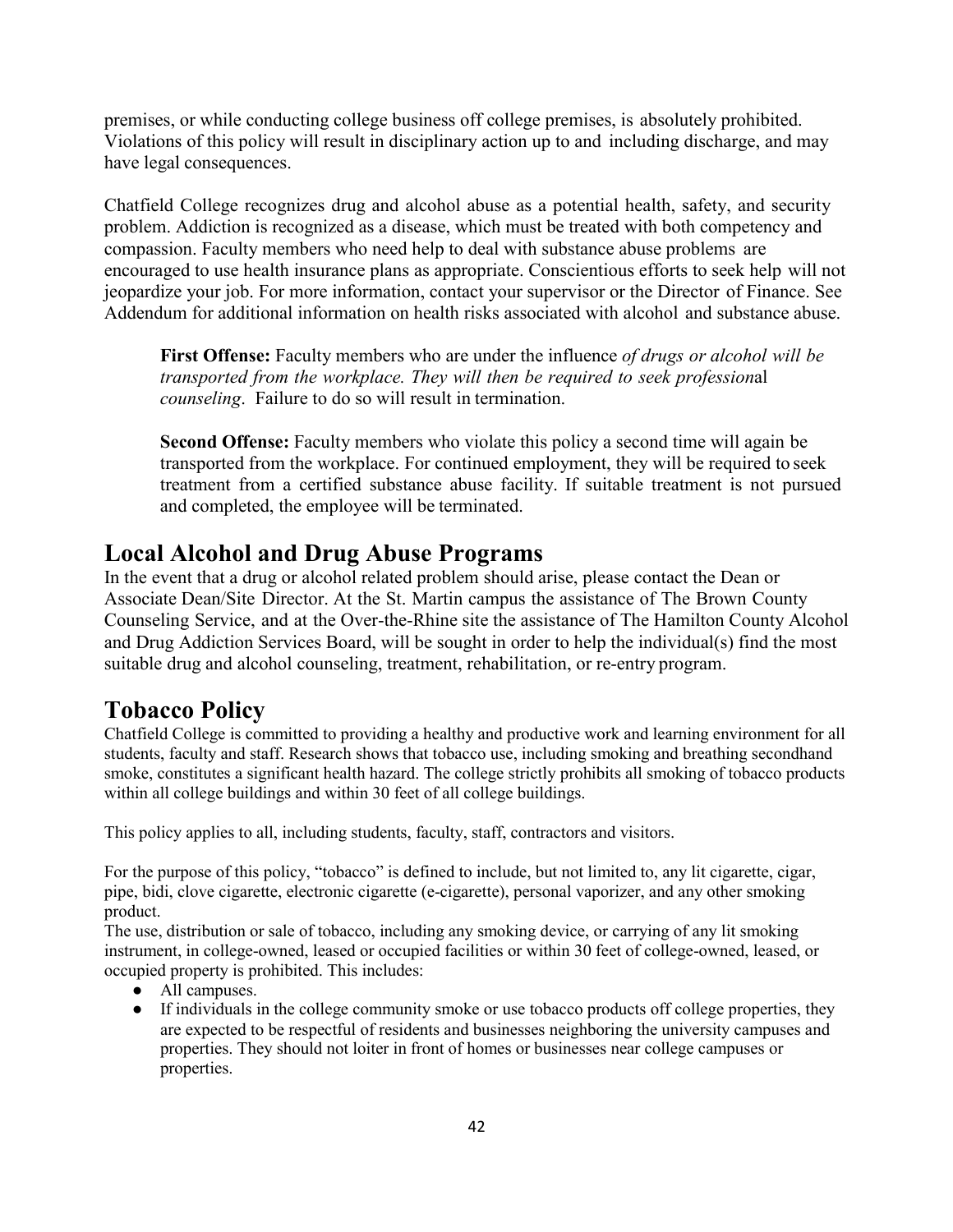- If individuals in the college community smoke or use tobacco products, they must discard tobacco products in appropriate receptacles.
- The distribution of tobacco products on college property is prohibited.
- No tobacco-related advertising or sponsorship shall be permitted on college property, at collegesponsored events or in publications produced by the college.
- Violations of this policy may result in disciplinary action.

This policy is a community health initiative. We are all responsible for implementing and enforcing this policy. It is important that we all work to promote good health and support an environment limiting the use of tobacco.

Ultimately, our hope is to achieve voluntary compliance with the policy, aided by community enforcement of its terms. There are clear challenges associated with the enforcement of this policy; however, similar to all college policies, we each have a responsibility to comply. While not preferred, disciplinary actions for violations, tailored to each constituency within the community, may be implemented if necessary.

#### **Affirmative Action Statement**

Employment is based solely on the applicant's qualifications and ability to meet established requirements for employment. Chatfield College does not discriminate against any applicant for employment at the College because of race, religion, age, gender, national origin, or physical handicap.

#### **Communicable Diseases**

The position of Chatfield College toward any illness is one that is compassionate and nonjudgmental. In the case of communicable diseases, Chatfield's goal is to achieve balance in our responsibility to both infected and non-infected people. Thus, the guidelines are: Persons with highly communicable diseases will leave the campus for the length of time appropriate to the disease.

For persons who have diseases of lower communicability and short communicability after treatment commences, decisions will be made after evaluating the individual case.

#### **Safety/Security**

Maintaining a safe environment in all facilities is a matter of primary concern to the Chatfield College community. The College recognizes its responsibility with respect to providing safe and healthy working conditions and is committed to preventing accidents, injuries, and related losses. To that goal, the College enlists the support of every faculty member to continuously exercise good judgment, safety-mindedness, and to adhere to safety rules and regulations.

Faculty members are advised to take necessary means to protect self and property from injury. Prudent care of personal items and mutual concern for one another is encouraged. The entire community shares in maintaining an environment conducive to safety. Any faculty member, regardless of position, whose actions are considered unsafe or who causes others to be subject to unsafe conditions shall be subject to corrective action up to and including dismissal.

Concerns or questions related to safety or security should be promptly reported to the Academic Dean or Site Director.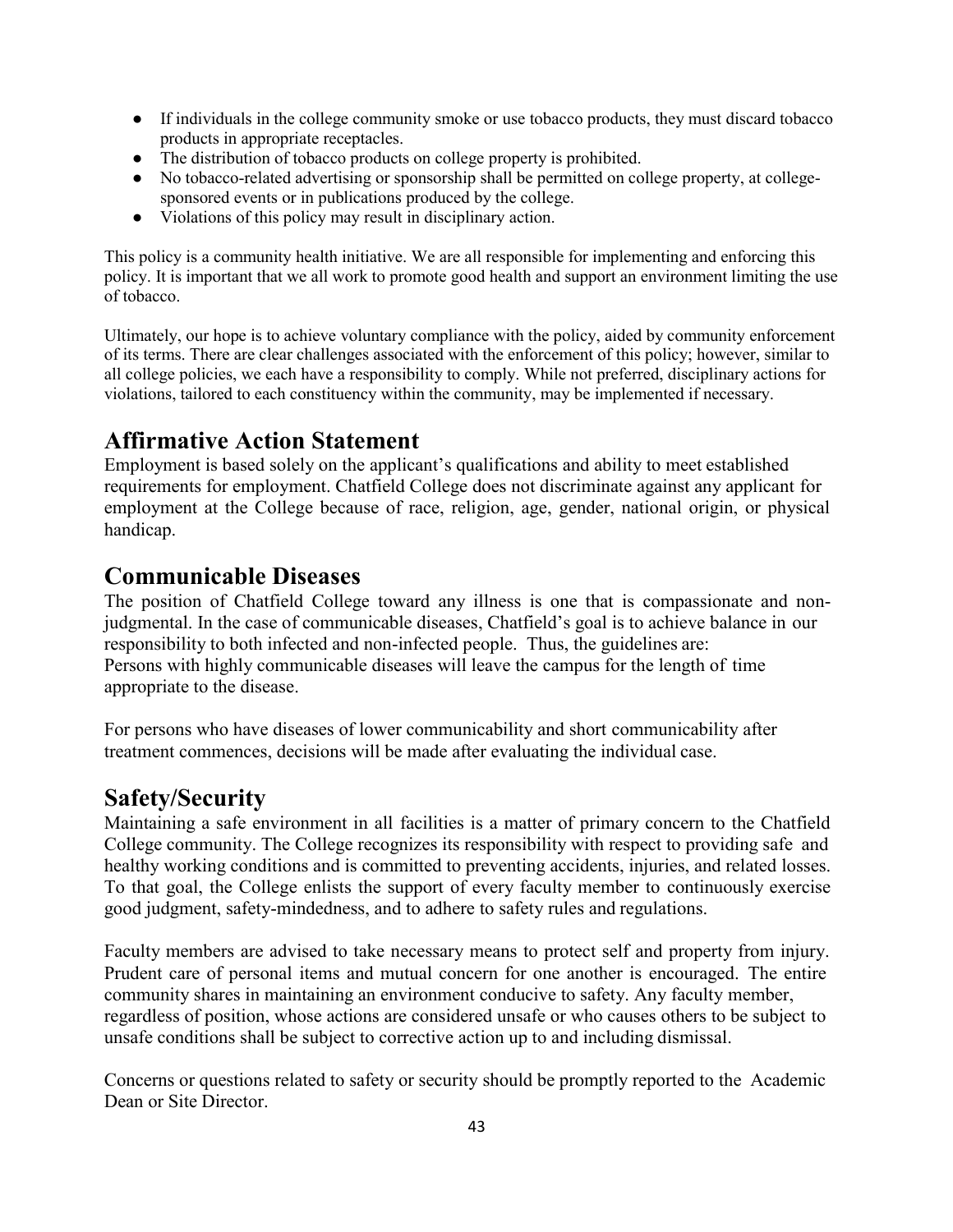An Emergency Manual has been developed for each site and is placed in the main office, in each classroom, the library, and with the Academic Dean or Associate Dean/Site Director. This manual will serve as a reference for faculty, staff, and students if an emergency or crisis develops.

#### **Confidentiality**

Employees shall not divulge, furnish or make accessible to anyone (other than in the ordinary course of the College's business) or use for personal purposes or for purposes other than for the benefit of the College, its staff or students, any knowledge with respect to confidential information or data of the College or with respect to any other confidential aspect of the business operations, financial affairs and other matters of the College, its staff or students.

All public areas of the College, which include, but are not limited to the student lounges, restrooms, library, corridors, and parking lots, are considered off-limits for conversations of a business-nature. Employees are to conduct business discussions/transactions in work areas only and to create positive customer interactions and impressions in the College's public areas. Casual conversation requires the same faithfulness to confidentiality. While the front office is a public area, it is also a work area and employees are to handle business in that area in a prudent fashion especially when students or visitors are nearby.

Chatfield College Responsible Use of Information Technologies Policy Chatfield College faculty, staff, students, and guests are required to follow the Responsible Use of Information Technologies Policy, which is:

### Computing and Information Technology

The College policy for the management of computer networks, personal computers and the resources made available thereby. The policy reflects the ethical principles of the College community and indicates, in general, the privileges and responsibilities of those using College computing resources.

#### Acceptable Use

#### *Institutional Purposes*

College computing resources are to be used exclusively to advance the College's mission of education, research, and public service. Faculty, staff, and students may use them only for purposes related to their studies, their responsibilities for providing instruction, the discharge of their duties as employees, their official business with the College, and other College-sanctioned or authorized activities. The use of College computing resources for commercial purposes including any sort of solicitation is prohibited, absent prior written permission of the appropriate College official(s). Unauthorized commercial uses of College computing resources jeopardize the College's relationships with network service providers and computer equipment and software vendors.

The College acknowledges that occasionally faculty, staff, and students use College computing resources assigned to them or to which they are granted access for non-commercial, personal use.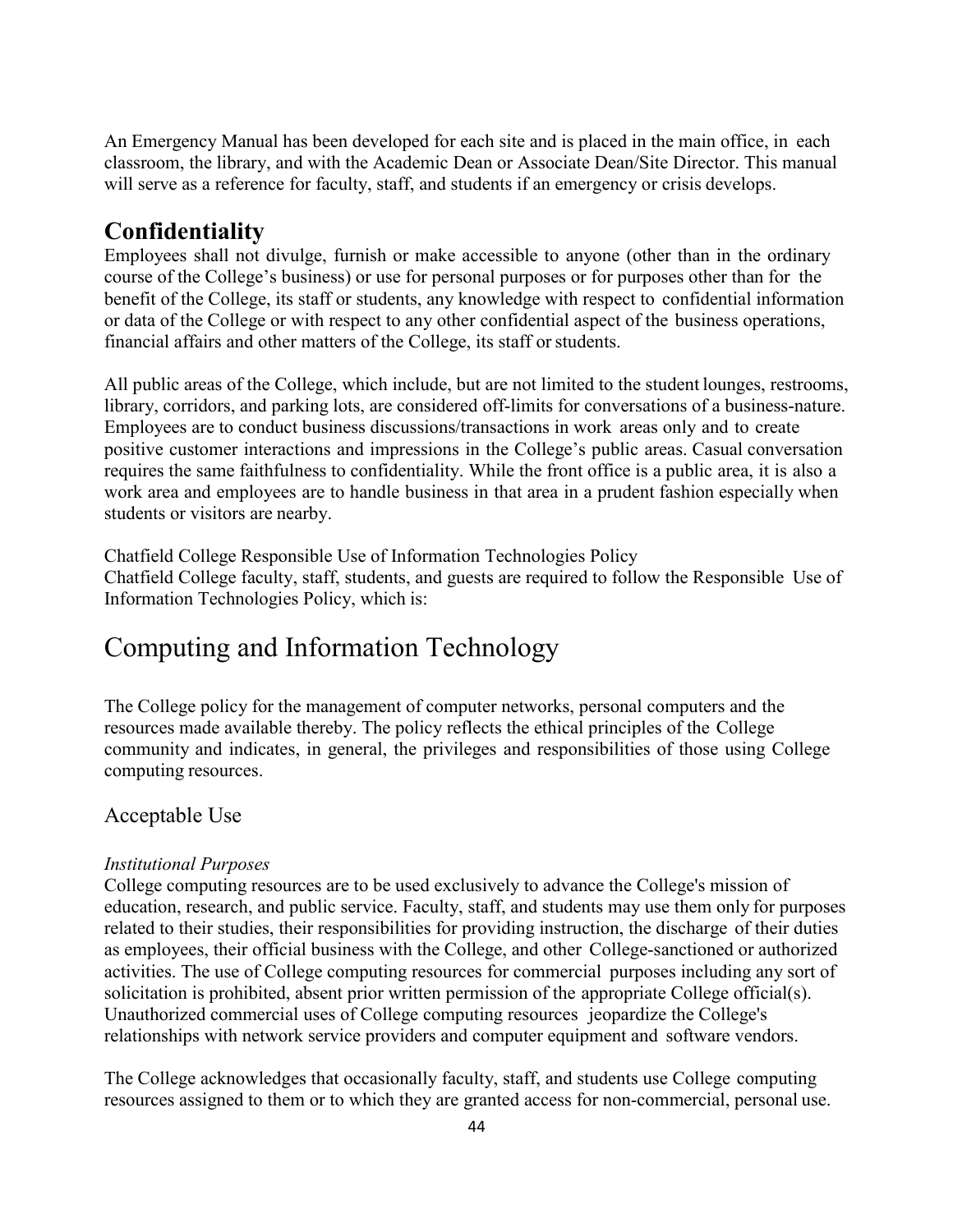the Chief Operating Officer if the use involves administrators, staff, or guests. Dean if the use involves faculty or student academic matters or non-academic student use and by whether a particular use of computing resources conforms to this policy shall be made by the otherwise prohibited by this policy or any other College policy or directive. Decisions as to do not interfere with the efficient operation of the College or its computing resources, and are not excessive, do not interfere with the performance of any faculty, staff member, or student's duties, Such occasional non-commercial uses are permitted by faculty, staff, and students, if they are not

#### Impermissible Use

include, but are not limited to, the following: the College to liability. Impermissible uses (some of which may also constitute illegal uses) to the reputation of the College, inconsistent with the mission of the College, or likely to subject following purposes or any other purpose, which is illegal, immoral, unethical, dishonest, damaging Computing resources may only be used for legal purposes and may not be used for any of the

- Harassment
- Libel or slander
- Fraud or misrepresentation
- others Destruction of or damage to equipment, software, or data belonging to the College or
- Disruption or unauthorized monitoring of electronic communications
- Unauthorized copying or transmission of copyright-protected material
- Use of the College's trademarks, logos, insignia, or copyrights without prior approval
- Violation of computer system security
- identification numbers (including e-mail addresses) assigned to others Unauthorized use of computer accounts, access codes (including passwords), or network
- communications or e-mail exchanges, overuse of interactive network utilities, and so forth) computing activities of others (such as randomly initiating interactive electronic Use of computer communications facilities in ways that unnecessarily impede the
- Development or use of unapproved mailing lists
- College or to College life Use of computing facilities for private business purposes unrelated to the mission of the
- 
- Academic dishonesty<br>• Academic Honor Code violations
- Violation of software license agreements
- Violation of network usage policies and regulations
- Violation of privacy
- Posting, sending, or viewing obscene, pornographic, sexually explicit or offensive material
- Posting or sending material that is contrary to the mission or values of the College
- Intentional or negligent distribution of computer viruses

Cooperative Use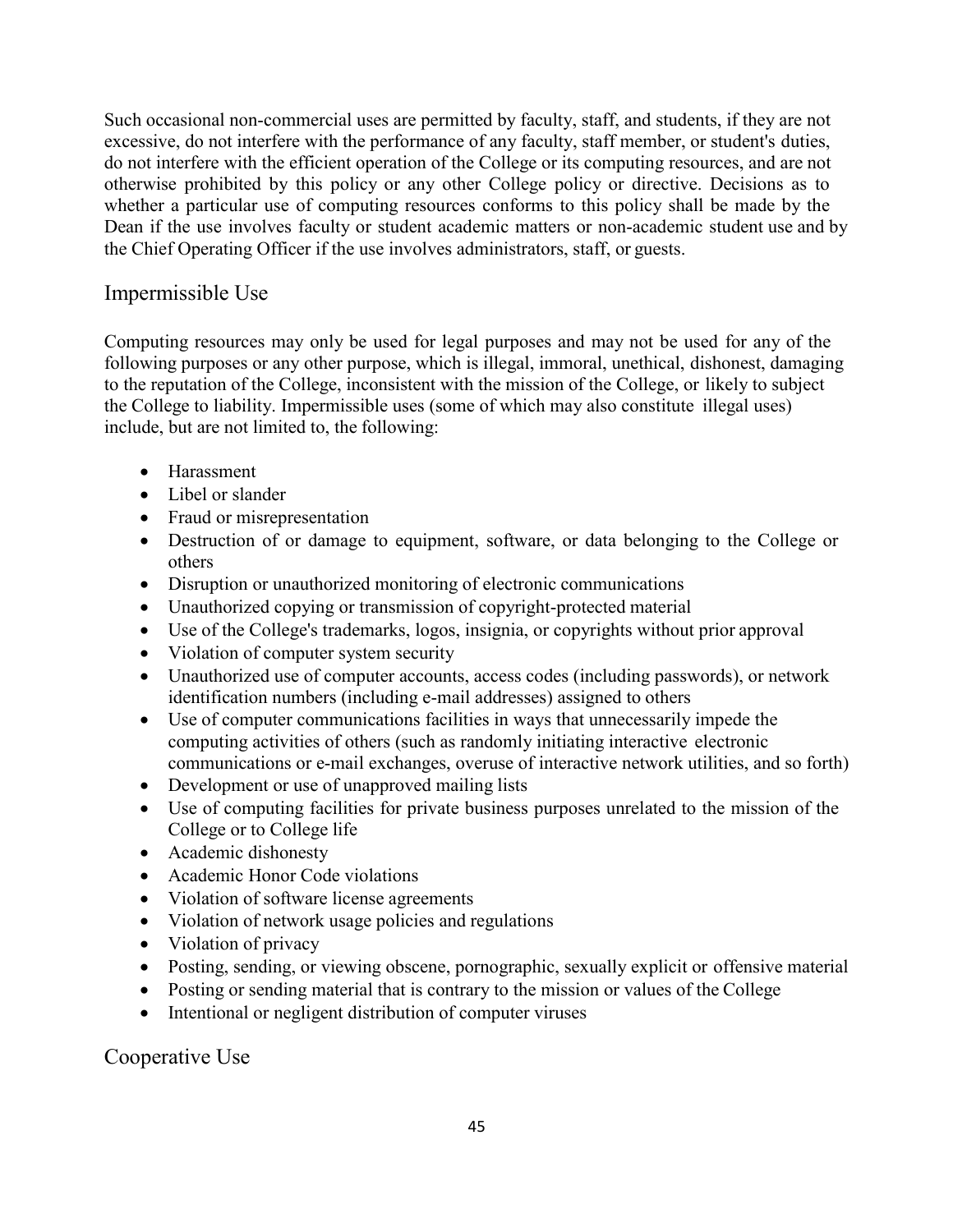Computing resource users can facilitate computing at the College in many ways. Collegiality demands the practice of cooperative computing. It requires:

- Check your college email address regularly and use it for communications
- Furnish any other email address you use to the Registrar
- Regular deletion of unneeded files from one's accounts on shared computing resources
- Refraining from overuse of connect time, information storage space, printing facilities, processing capacity, or network services
- Refraining from use of sounds and visuals which might be disruptive or offensive to others
- Refraining from use of any computing resource in an irresponsible manner
- Refraining from unauthorized use of departmental or individual computing resources

#### Responsibilities of Users

The user is responsible for correct and sufficient use of the tools available for maintaining the security of information stored on each computer system. The following precautions are strongly recommended:

- Computer accounts, passwords, and other types of authorization that are assigned to individual users should not be shared with others.
- The user should assign an obscure account password and change it frequently.
- The user should understand the level of protection each computer system automatically applies to files and supplement it, if necessary, for sensitive or confidential information.
- The computer user should be aware of computer viruses and other destructive computer programs, and take steps to avoid being a victim or unwitting distributor of these processes.
- The computer user should consider whether information distributed using College resources should be protected from unauthorized use by the use of copyright notices or by the restriction of distribution of certain materials to the Chatfield College users. Information regarding copyright may be obtained from the General Counsel's Office. Information regarding restriction of distribution of materials may be obtained from the Office of Information Technologies.

#### Security

Chatfield College will assume that users are aware that electronic files are not necessarily secure. Users of electronic mail systems should be aware that electronic mail in its present form is generally not secured and is extremely vulnerable to unauthorized access andmodification.

#### Privacy and Confidentiality

The College reserves the right to inspect and examine any Chatfield College owned or operated communications system, computing resource, device, and/or files or information contained therein at any time for any purpose.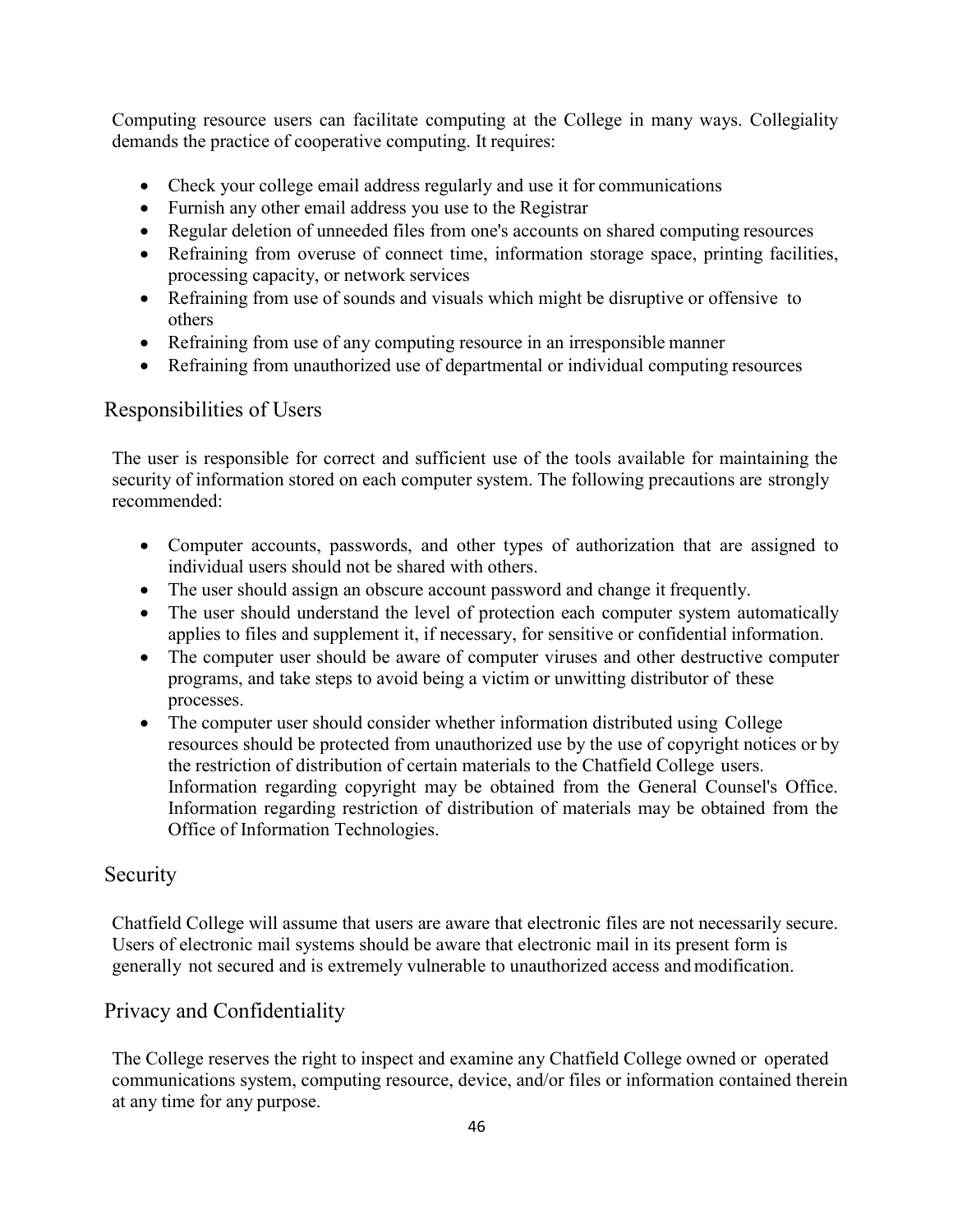#### **Sanctions**

Violations of the Responsible Use of Information Technologies Policy shall subject users to the regular disciplinary processes and procedures of the College for students, staff, administrators, and faculty and may result in sanctions from a loss of their computing privileges up to and including dismissal. Illegal acts involving College computing resources may also subject violators to prosecution by local, state, and/or federal authorities.

#### Disclaimer

As part of the services available through the Chatfield College campus network, the College provides access to a large number of conferences, lists, bulletin boards, and Internet information sources. These materials are not affiliated with, endorsed by, edited by, or reviewed by the College of Chatfield College, and the College takes no responsibility for the truth or accuracy of the content found within these information sources. Moreover, some of these sources may contain material that is offensive or objectionable to some users.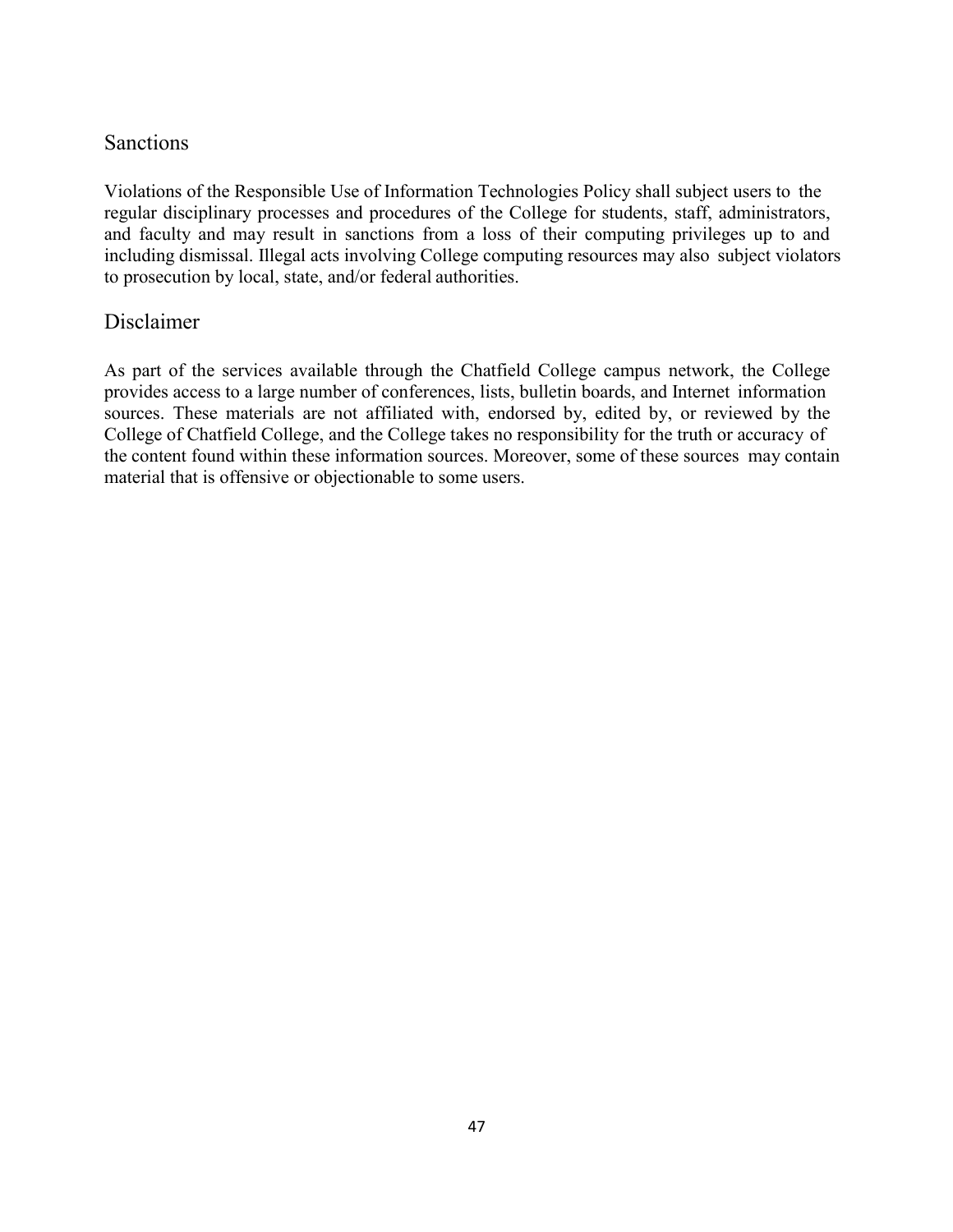#### **APPENDIX: Course Syllabus Development**

The syllabus should state the objectives, goals, strategies and measure for the course, making explicit connections between the objectives of the course and the mission of the College. For example, "Since Chatfield's focus is to promote lifelong learning, this drawing course is intended to enable individuals to see their environment as a new way and express their experience creatively, rather than to produce professional artist." The Chatfield College syllabus template should be used for all syllabi. The syllabus should list a ll learning outcomes (for the course, the discipline, the concentration, and the c o l l e g e l e v e l s) and measures for the course (i.e., what students will be expected to know or do), not just material to be covered or assignments required. For example, in English Composition, "Students will be able to convey in writing why a particular argument is not clear and sound," rather than simply 'Students will write a persuasive essay." This projected outcome could then be followed by concrete ways the course would measure students' performance. The Office of Assessment and the Department Coordinator can help to ensure the proper outcomes are included. After approval by the Department Coordinator, syllabi should be submitted to the Registrar's office one week prior to the start of the term. The College reserves the right to withhold payment of salary if a completed syllabus has not been received. The creation of effective syllabi is an ongoing, dynamic process in which, as in the very art of teaching, there is always room for improvement.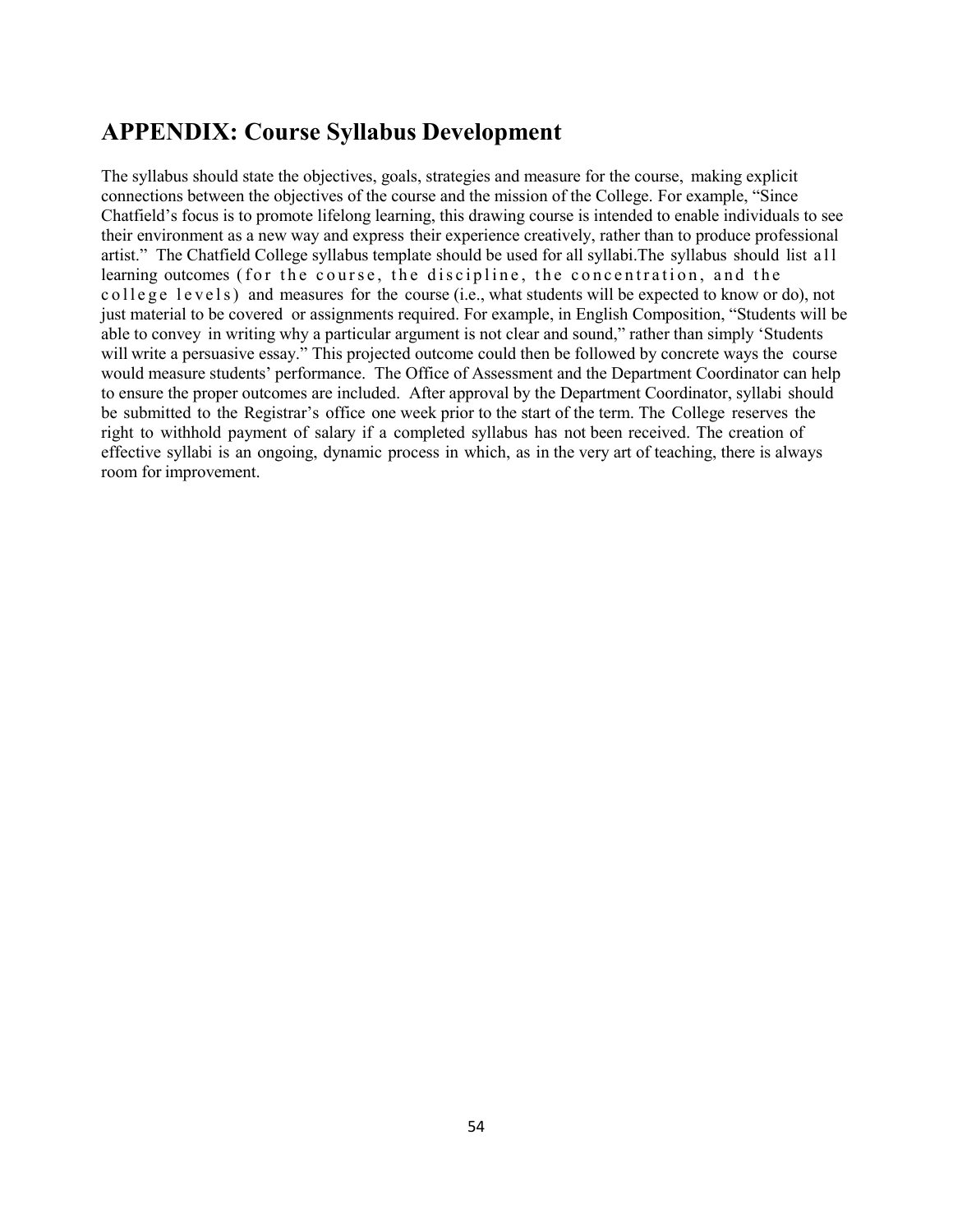# **APPENDIX Faculty Observation Forms**

| <b>Seated Courses</b> |  |  |  |  |  |
|-----------------------|--|--|--|--|--|
|-----------------------|--|--|--|--|--|

| <b>Classroom Observation Plan-Seated Course</b><br>(To be completed by the observee prior to the classroom visit)<br>Please attach your course syllabus. |                |                                                                                                       |  |  |
|----------------------------------------------------------------------------------------------------------------------------------------------------------|----------------|-------------------------------------------------------------------------------------------------------|--|--|
| Course:                                                                                                                                                  | Section:       |                                                                                                       |  |  |
| $\textbf{Room:}$                                                                                                                                         | Time of Class: | Day of class:                                                                                         |  |  |
| Date of visit: $\perp$                                                                                                                                   |                |                                                                                                       |  |  |
| Number of students enrolled:                                                                                                                             |                |                                                                                                       |  |  |
| $Observe:$                                                                                                                                               |                |                                                                                                       |  |  |
| Observer:                                                                                                                                                |                |                                                                                                       |  |  |
| 1. State the objective(s) of the class session.                                                                                                          |                |                                                                                                       |  |  |
|                                                                                                                                                          |                |                                                                                                       |  |  |
|                                                                                                                                                          |                |                                                                                                       |  |  |
|                                                                                                                                                          |                |                                                                                                       |  |  |
|                                                                                                                                                          |                |                                                                                                       |  |  |
|                                                                                                                                                          |                |                                                                                                       |  |  |
|                                                                                                                                                          |                | 2. How do you plan to achieve this/these objective(s)? What teaching methods/activities will you use? |  |  |
|                                                                                                                                                          |                |                                                                                                       |  |  |
|                                                                                                                                                          |                |                                                                                                       |  |  |
|                                                                                                                                                          |                |                                                                                                       |  |  |
|                                                                                                                                                          |                |                                                                                                       |  |  |
|                                                                                                                                                          |                |                                                                                                       |  |  |
| 3. Explain how the content of this session fits into the student learning outcomes for the course.                                                       |                |                                                                                                       |  |  |
|                                                                                                                                                          |                |                                                                                                       |  |  |
|                                                                                                                                                          |                |                                                                                                       |  |  |
|                                                                                                                                                          |                |                                                                                                       |  |  |
|                                                                                                                                                          |                |                                                                                                       |  |  |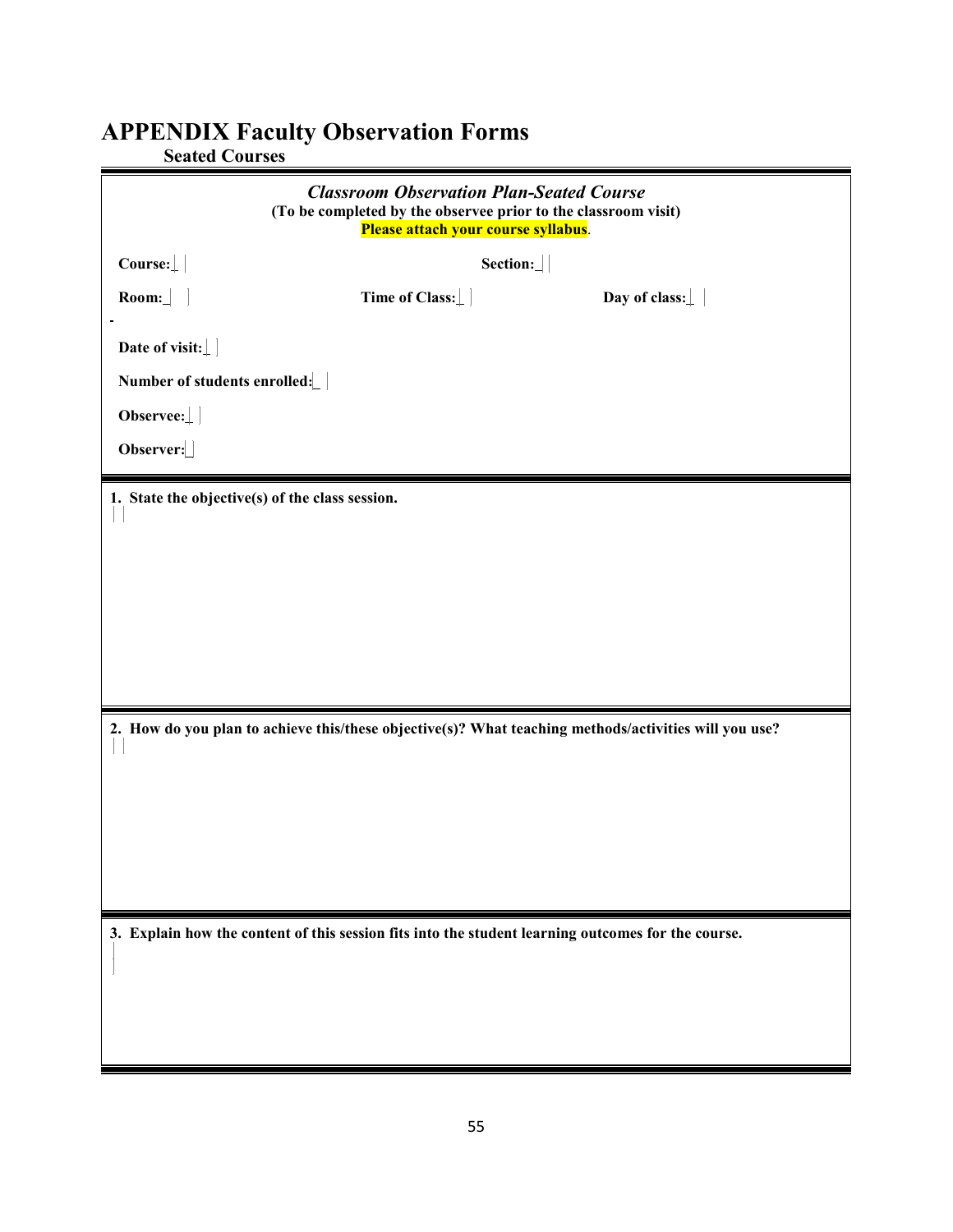#### **Classroom Observation Form-Seated Courses**

| Observee: |  | <b>Course/Section Observed:</b> |       |        | # Students Registered:     |
|-----------|--|---------------------------------|-------|--------|----------------------------|
| Observer: |  | Date:                           | Time: | Place: | <b># Students Present:</b> |

On a scale of 1 to 5, please indicate the extent to which the instructor meets the teaching criteria listed below. Please include comments in the column on the right. Attach additional comments as necessary.

|    | <b>Excellent</b>           | <b>Above Average</b>                                                                                                                                                                    | 3<br>Average |              | <b>Below Average</b> | Poor            | <b>NA</b><br><b>Not Applicable</b> |
|----|----------------------------|-----------------------------------------------------------------------------------------------------------------------------------------------------------------------------------------|--------------|--------------|----------------------|-----------------|------------------------------------|
|    |                            |                                                                                                                                                                                         |              |              |                      |                 |                                    |
|    |                            |                                                                                                                                                                                         |              | Rating       |                      | <b>Comments</b> |                                    |
|    | another appropriate time.  | <b>Objectives:</b> The professor made a clear statement of the<br>objectives of the session connected to the student learning<br>outcomes of the course at the beginning of class or at |              | 5 4 3 2 1 NA |                      |                 |                                    |
| 2. | with necessary materials.  | <b>Preparation:</b> The professor was well-prepared for class                                                                                                                           |              | 5 4 3 2 1 NA |                      |                 |                                    |
| 3. | organized manner.          | <b>Organization:</b> The professor presented the material in an                                                                                                                         |              | 5 4 3 2 1 NA |                      |                 |                                    |
|    | clearly.                   | 4. Clarity: The professor presented instructional material                                                                                                                              |              | 5 4 3 2 1 NA |                      |                 |                                    |
|    | subject.                   | <b>5.</b> Expertise: The professor displayed expertise in the                                                                                                                           |              | 5 4 3 2 1 NA |                      |                 |                                    |
|    | appropriate to the course. | 6. Class Level: The professor presented material at a level                                                                                                                             |              | 5 4 3 2 1 NA |                      |                 |                                    |
|    |                            | 7. Learning Styles: When appropriate, the professor<br>combined methods of instruction (visual, auditory, etc.)<br>to accommodate various student learning styles.                      |              | 5 4 3 2 1 NA |                      |                 |                                    |
|    |                            | 8. Respect: The professor treated all students respectfully.                                                                                                                            |              | 5 4 3 2 1 NA |                      |                 |                                    |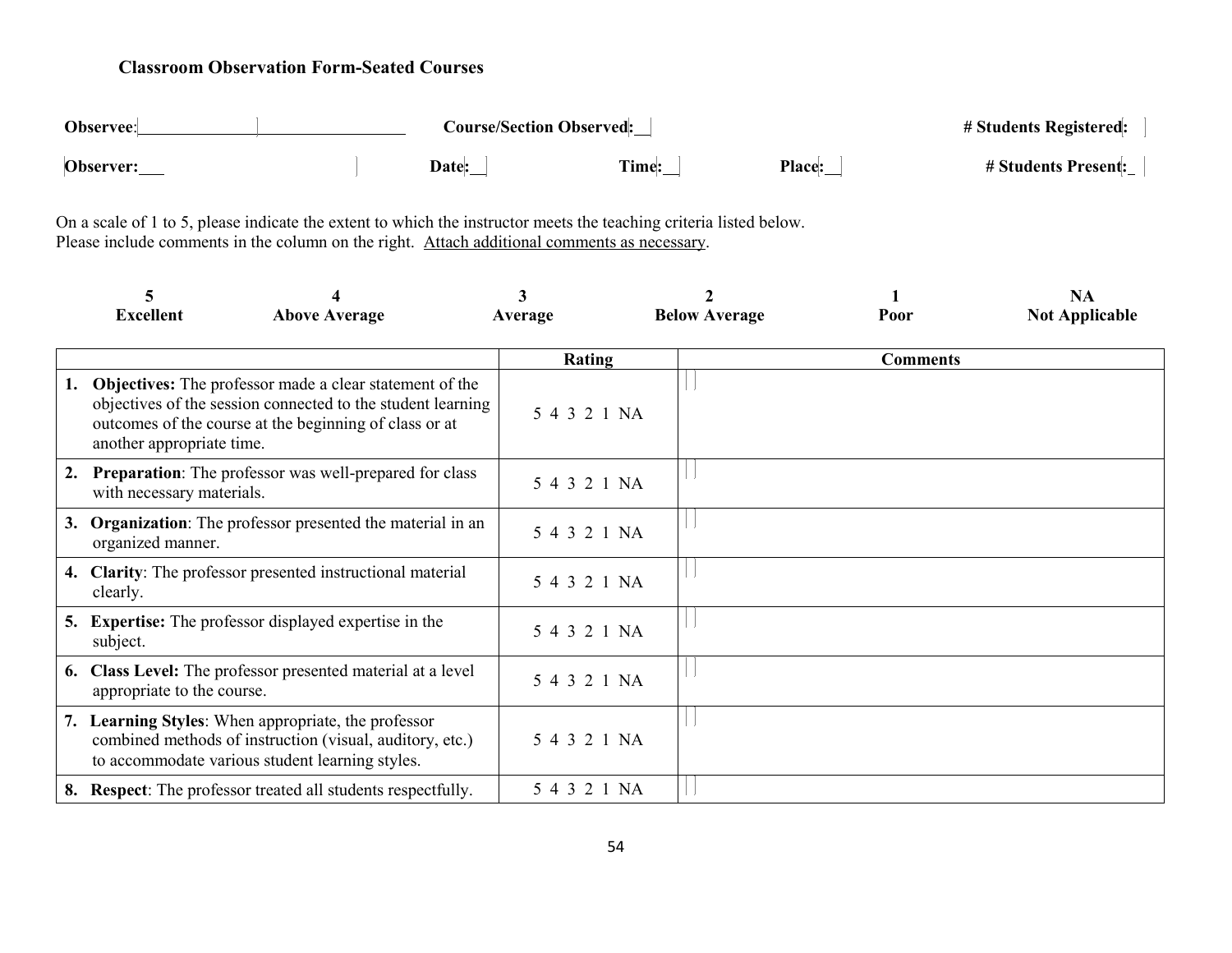|                                                                                                                                                                                          | Rating       | <b>Comments</b> |
|------------------------------------------------------------------------------------------------------------------------------------------------------------------------------------------|--------------|-----------------|
| 9. Material Presentation: When presenting material, the<br>professor did so in a balanced manner, acknowledging<br>contrary views.                                                       | 5 4 3 2 1 NA |                 |
| 10. Comprehension: The professor periodically assessed<br>student learning and modified teaching strategies as<br>necessary to increase effectiveness in achieving learning<br>outcomes. | 5 4 3 2 1 NA |                 |
| 11. Responsiveness: The professor was attentive to student<br>questions and comments and provided clear explanations<br>and examples.                                                    | 5 4 3 2 1 NA |                 |
| 12. Classroom Management: The professor demonstrated<br>effective classroom management skills, and encouraged<br>student engagement                                                      | 5 4 3 2 1 NA |                 |

# *Non-Classroom Observations*

|                                                                                                                                                                                                                                                                                  | Rating       | Comments |
|----------------------------------------------------------------------------------------------------------------------------------------------------------------------------------------------------------------------------------------------------------------------------------|--------------|----------|
| 13. Course Outline: The professor's syllabus conforms to<br>the existing course outline of record (confirmed by Chair<br>or Dean).                                                                                                                                               | 5 4 3 2 1 NA |          |
| 14. Syllabus: The professor's syllabus includes a description<br>of course content, contact information, office hours if<br>applicable, student learning outcomes, the means by<br>which students will be evaluated, grading standards, and<br>other relevant information.       | 5 4 3 2 1 NA |          |
| 15. Observation Process: The professor participated in the<br>evaluation process in a professional and timely manner.                                                                                                                                                            | 5 4 3 2 1 NA |          |
| 16. Professional Obligations: The professor meets<br>professional obligations outside of class (e.g. submits)<br>rosters and grades on time, participates in dialogue about<br>student learning outcomes assessment results, participates<br>in professional development, etc.). | 5 4 3 2 1 NA |          |

### **Additional Comments**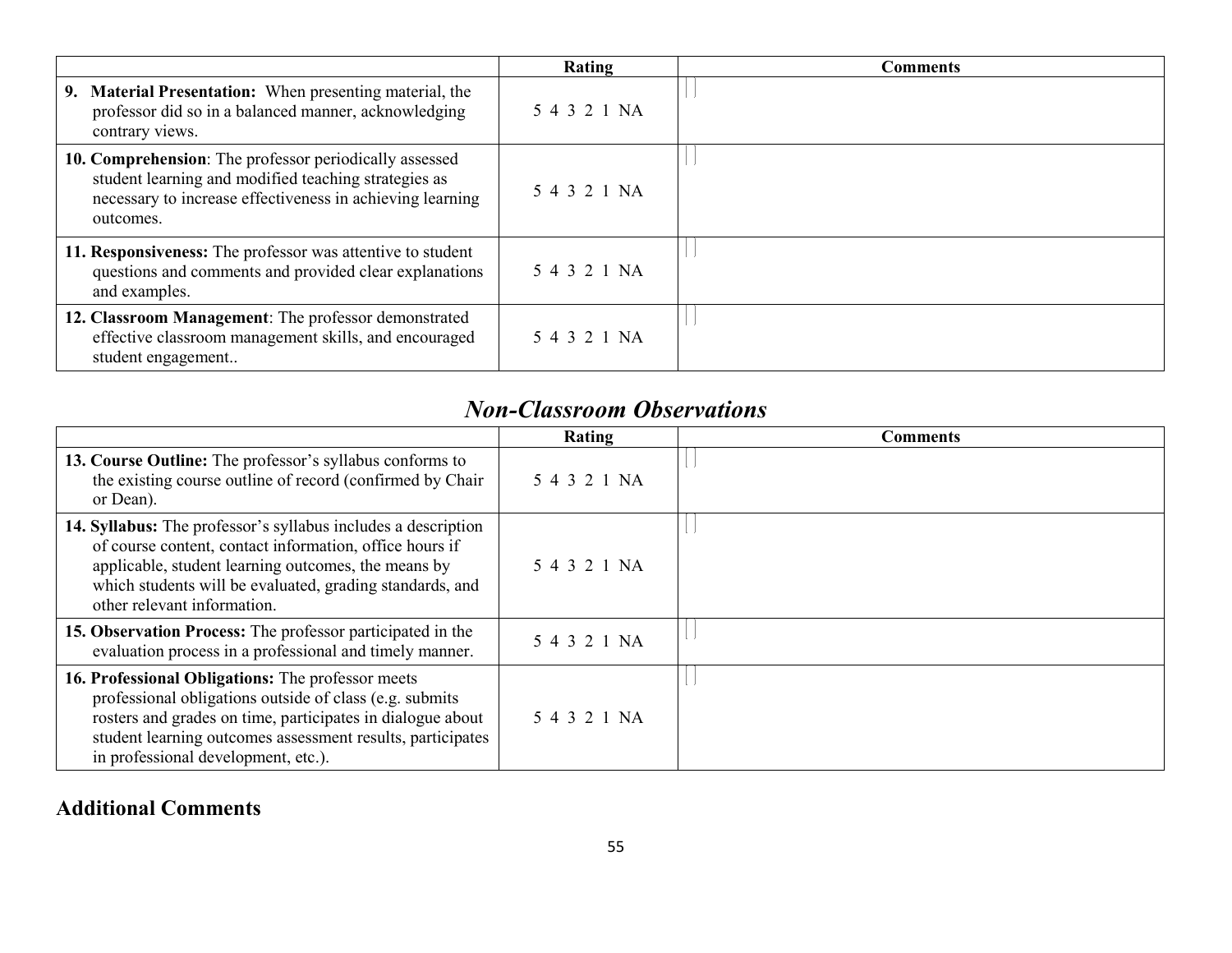| <b>Observation Summary-Seated Courses</b> |                        |                                                        |  |  |  |
|-------------------------------------------|------------------------|--------------------------------------------------------|--|--|--|
| Faculty Member:                           | Date:                  | To:<br>From:                                           |  |  |  |
| <b>Performance Criteria</b>               | <b>Recommendations</b> | <b>Completion Date</b><br>(confirmed by Dean's office) |  |  |  |
| Strengths                                 | $\mathbf{L}$           |                                                        |  |  |  |
|                                           |                        |                                                        |  |  |  |
| Opportunities                             |                        |                                                        |  |  |  |
|                                           |                        |                                                        |  |  |  |
|                                           |                        |                                                        |  |  |  |
| Signatures:                               |                        |                                                        |  |  |  |
|                                           |                        |                                                        |  |  |  |
| Faculty member being observed:            | Observer:              |                                                        |  |  |  |
|                                           |                        |                                                        |  |  |  |
| Dean:                                     |                        |                                                        |  |  |  |

A copy will be sent to the observee after signed by all parties, and the original will be placed in the observee's personnel folder. Upon completion of the recommendations, Dean will note completion dates on this form and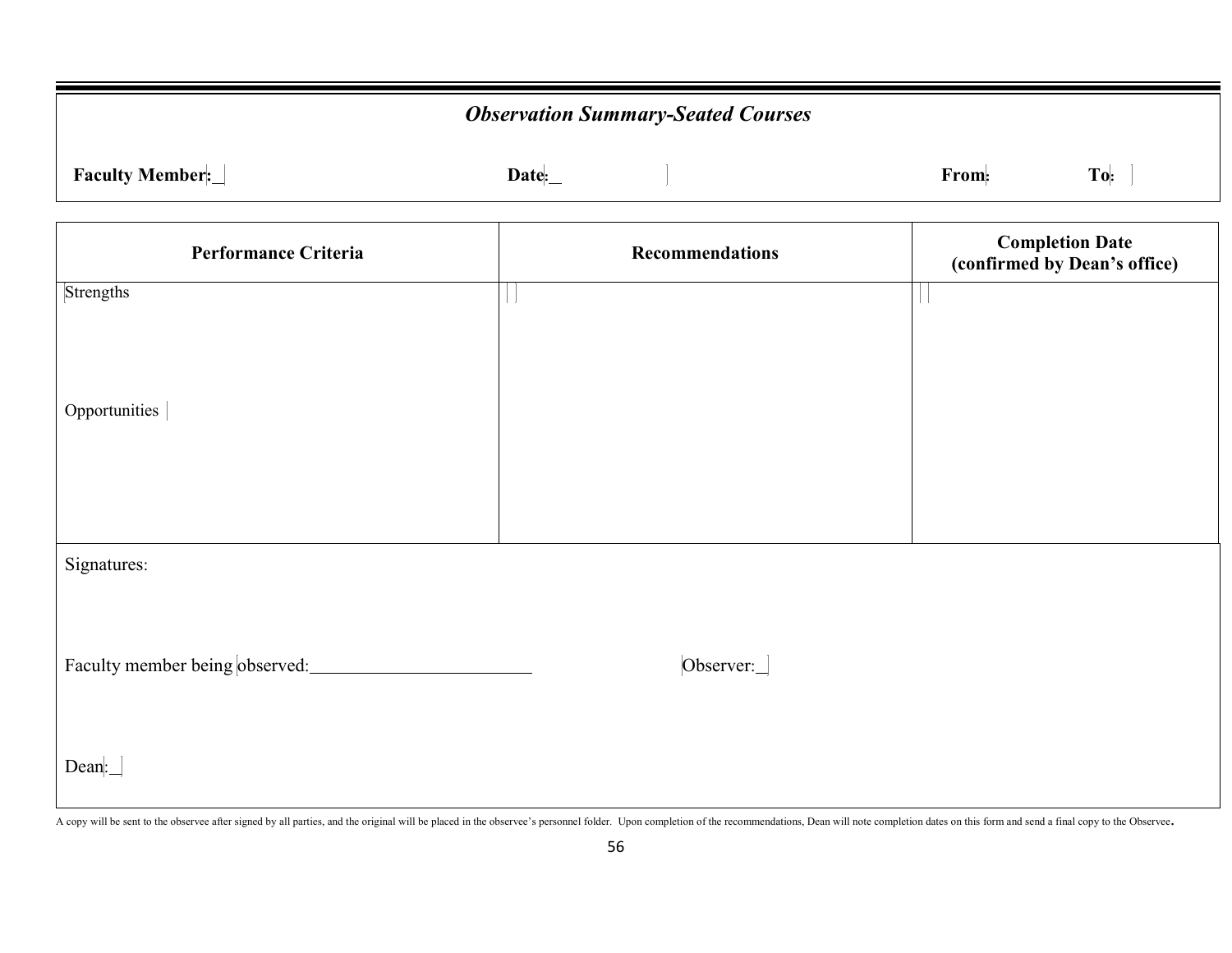| <b>On-Line Classroom Observation Plan</b>                         |                                                                |           |
|-------------------------------------------------------------------|----------------------------------------------------------------|-----------|
|                                                                   | (To be completed by the observee prior to the classroom visit) |           |
| Course:                                                           | Section:                                                       |           |
| Web site URL:                                                     | User name: $  $                                                | Password: |
| Date of visit (beginning and ending—consecutive five-day period): |                                                                |           |
| Number of students enrolled:                                      |                                                                |           |
| Observee: $\Box$                                                  |                                                                |           |
| Observor: $\Box$                                                  |                                                                |           |
| Please attach your course syllabus.                               |                                                                |           |

**1. State the objective(s) of the class for this five-day evaluation period.**

 $\begin{array}{c} \hline \end{array}$ 

**2. How do you plan to achieve this/these objective(s)? What teaching methods/activities will you use?**

**3. Explain how the content of this evaluation period fits into the student learning outcomes for the course.**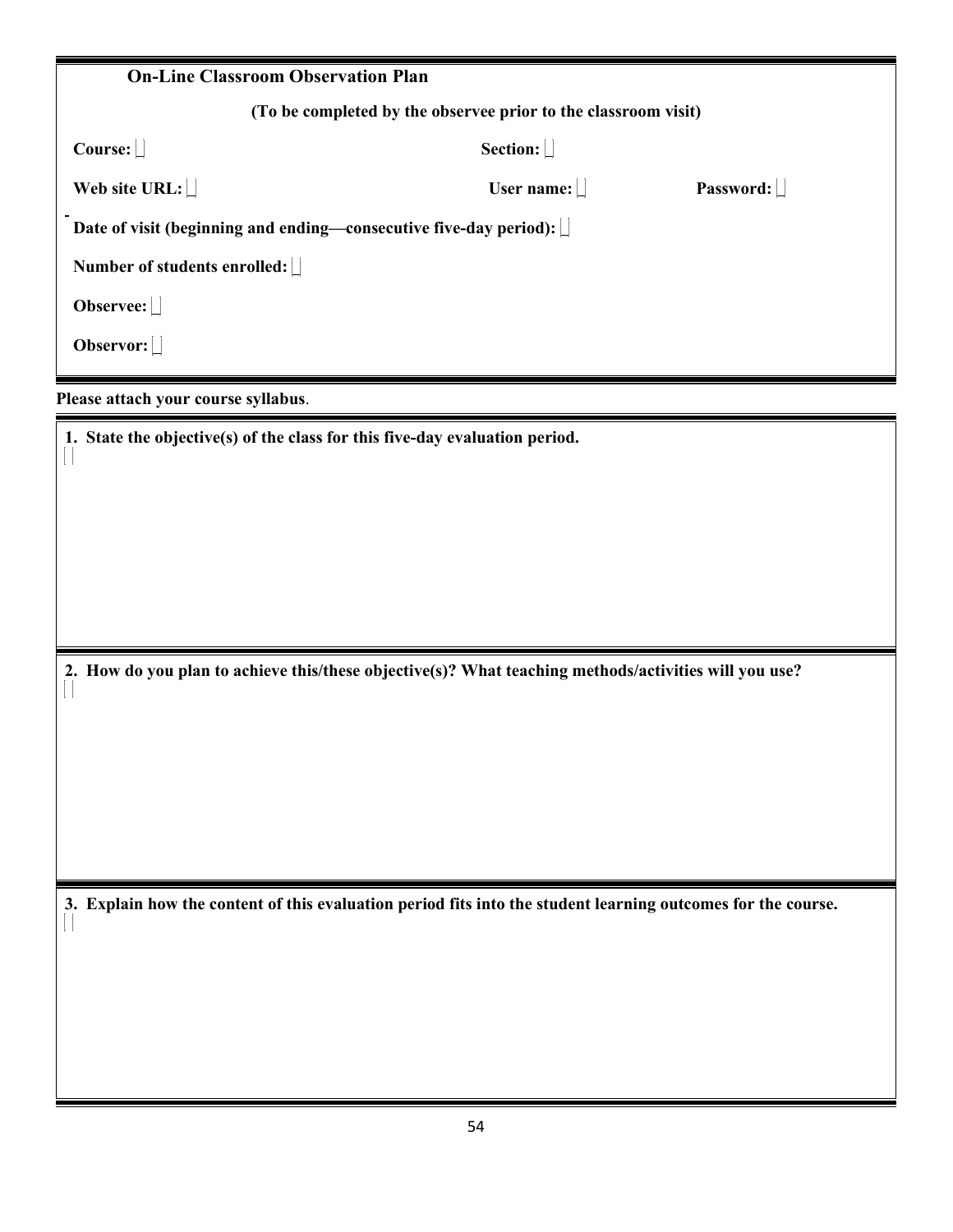|                  | <b>Observation Form for Online Teaching Faculty</b> |                        |
|------------------|-----------------------------------------------------|------------------------|
| <b>Observee:</b> | <b>Course/Section Observed:</b>                     | # Students Registered: |
| Observor:        | Date/Time:                                          | # Students Present:    |

On a scale of 1 to 5, please indicate the extent to which the instructor meets the teaching criteria listed below. Please include comments in the column on the right. Attach additional comments as necessary.

| 5                                                       |                                                                                                                                                                   | 3            |                      |                 | <b>NA</b>             |
|---------------------------------------------------------|-------------------------------------------------------------------------------------------------------------------------------------------------------------------|--------------|----------------------|-----------------|-----------------------|
| <b>Excellent</b>                                        | <b>Above Average</b>                                                                                                                                              | Average      | <b>Below Average</b> | Poor            | <b>Not Applicable</b> |
|                                                         |                                                                                                                                                                   | Rating       |                      | <b>Comments</b> |                       |
|                                                         | 1. Objectives: The professor made a clear statement of<br>the objectives of the lesson or assignment connected<br>to the student learning outcomes of the course. | 5 4 3 2 1 NA |                      |                 |                       |
| 2. Preparation of instructional materials:              |                                                                                                                                                                   |              |                      |                 |                       |
| a)<br>module/unit learning objectives.                  | The instructional materials contribute to the<br>achievement of the stated course and                                                                             | 5 4 3 2 1 NA |                      |                 |                       |
| b)<br>activities are clearly explained.<br>$\mathbf{c}$ | Both the purpose of instructional materials and<br>how the materials are to be used for learning<br>The instructional materials are current and                   | 5 4 3 2 1 NA |                      |                 |                       |
| contrary views.                                         | presented in a balanced manner, acknowledging                                                                                                                     | 5 4 3 2 1 NA |                      |                 |                       |
| in an organized manner.                                 | 3. Organization: The professor presented the material                                                                                                             | 5 4 3 2 1 NA |                      |                 |                       |
|                                                         | 4. Clarity: The instructional materials contribute to the<br>achievement of the stated course and module.                                                         | 5 4 3 2 1 NA |                      |                 |                       |
| subject.                                                | <b>5.</b> Expertise: The professor displayed expertise in the                                                                                                     | 5 4 3 2 1 NA |                      |                 |                       |
| level appropriate to the course.                        | 6. Class Level: The professor presented material at a                                                                                                             | 5 4 3 2 1 NA |                      |                 |                       |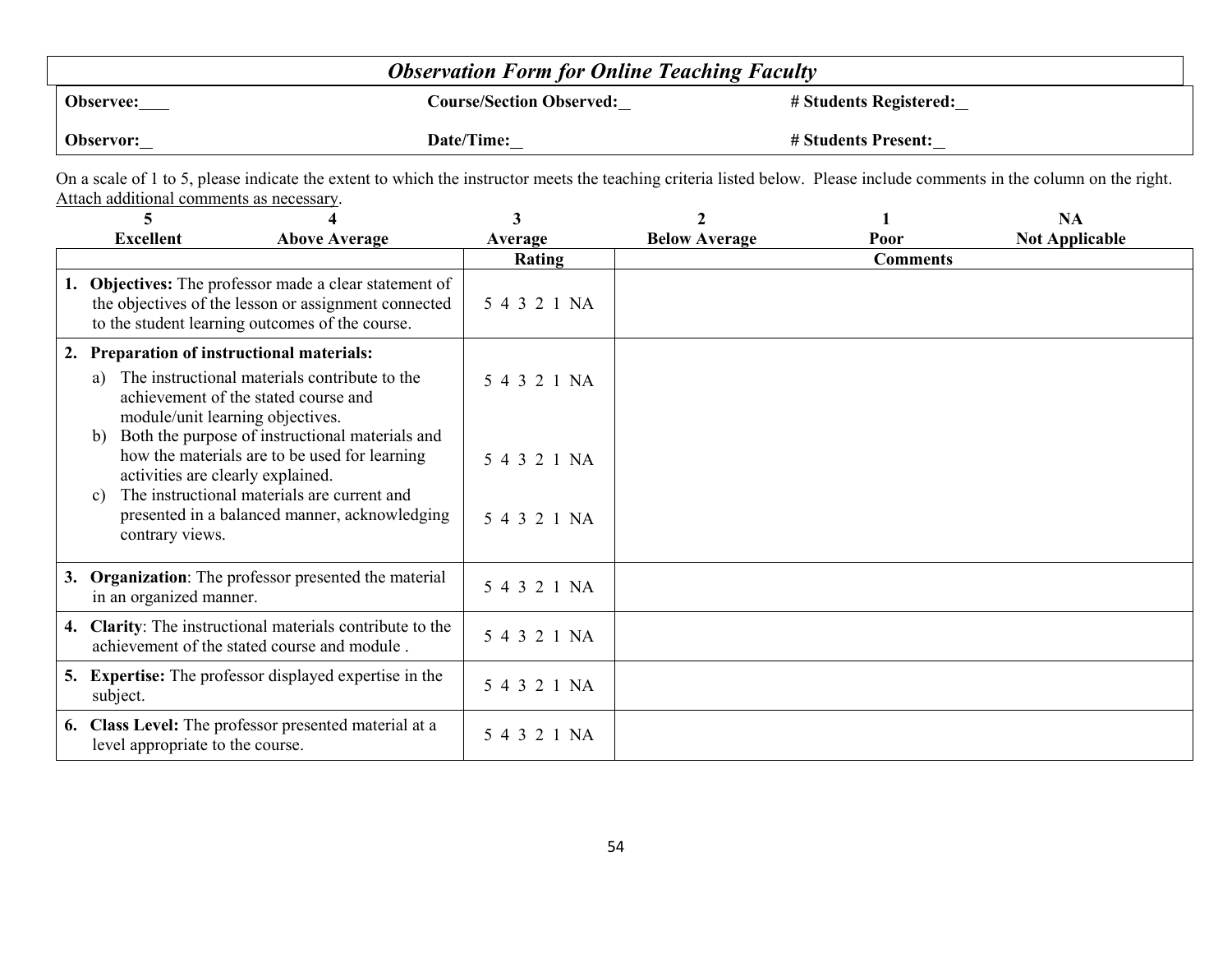| 7. Learning Styles: When appropriate, the professor<br>combined methods of instruction (visual, auditory,<br>etc.) to accommodate various student learning<br>styles.                                                                                                                 | 5 4 3 2 1 NA |  |
|---------------------------------------------------------------------------------------------------------------------------------------------------------------------------------------------------------------------------------------------------------------------------------------|--------------|--|
| 8. Respect: The professor treated all students<br>respectfully.                                                                                                                                                                                                                       | 5 4 3 2 1 NA |  |
| 9. Learning Activities: The professor chose learning<br>activities that promoted the achievement of the<br>stated learning objectives and provided<br>opportunities for interaction that support active<br>learning. The requirements for learner interaction<br>were clearly stated. | 5 4 3 2 1 NA |  |
| 10. Comprehension: The professor periodically<br>assessed student learning, and modified teaching<br>strategies as necessary to increase effectiveness in<br>achieving learning outcomes.                                                                                             | 5 4 3 2 1 NA |  |
| 11. Responsiveness: The professor was attentive to<br>student questions and comments and provided clear<br>explanations and examples.                                                                                                                                                 | 5 4 3 2 1 NA |  |
| 12. Online Class Management: The professor<br>demonstrated appropriate technical skills necessary<br>for managing an online class.                                                                                                                                                    | 5 4 3 2 1 NA |  |

### *Non-Classroom Observations*

|                                                                                                                                                                                                                                                                               | Rating       | Comments |
|-------------------------------------------------------------------------------------------------------------------------------------------------------------------------------------------------------------------------------------------------------------------------------|--------------|----------|
| 13. Course Outline: The professor's syllabus conforms<br>to the existing course outline of record. (Confirmed<br>by Chair or Dean)                                                                                                                                            | 5 4 3 2 1 NA |          |
| 14. Syllabus: The professor's syllabus includes a<br>description of course content, contact information,<br>office hours if applicable, student learning<br>outcomes, the means by which students will be<br>evaluated, grading standards, and other relevant<br>information. | 5 4 3 2 1 NA |          |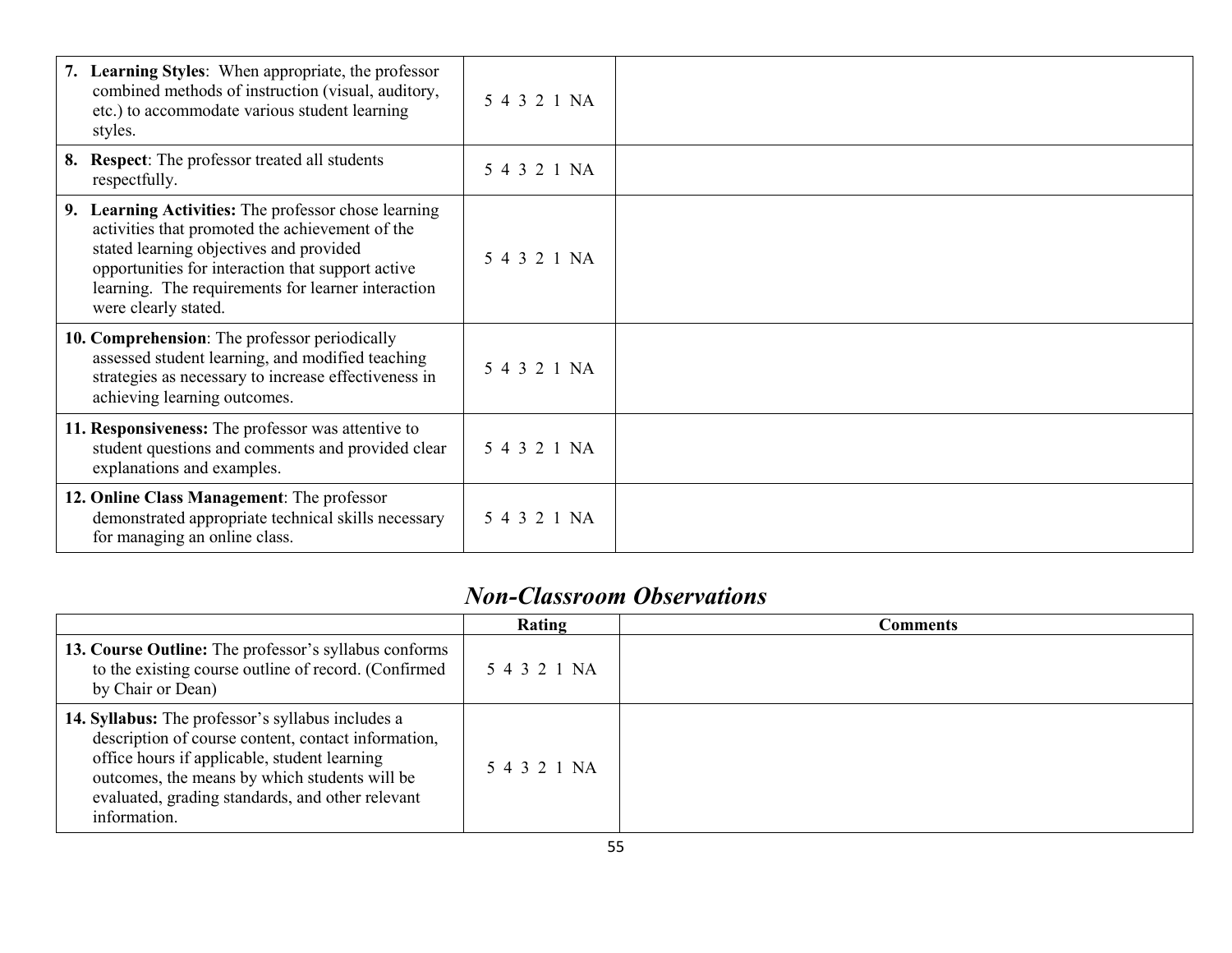| 15. Observation Process: The professor participated in<br>the observation process in a professional and timely<br>manner.                                                                                                             | 5 4 3 2 1 NA |  |
|---------------------------------------------------------------------------------------------------------------------------------------------------------------------------------------------------------------------------------------|--------------|--|
| 16. Professional Obligations: The professor meets<br>professional obligations outside of class (e.g.<br>submits rosters and grades on time, participates in<br>dialogue about student learning outcomes<br>assessment results, etc.). | 5 4 3 2 1 NA |  |

#### **Additional Comments**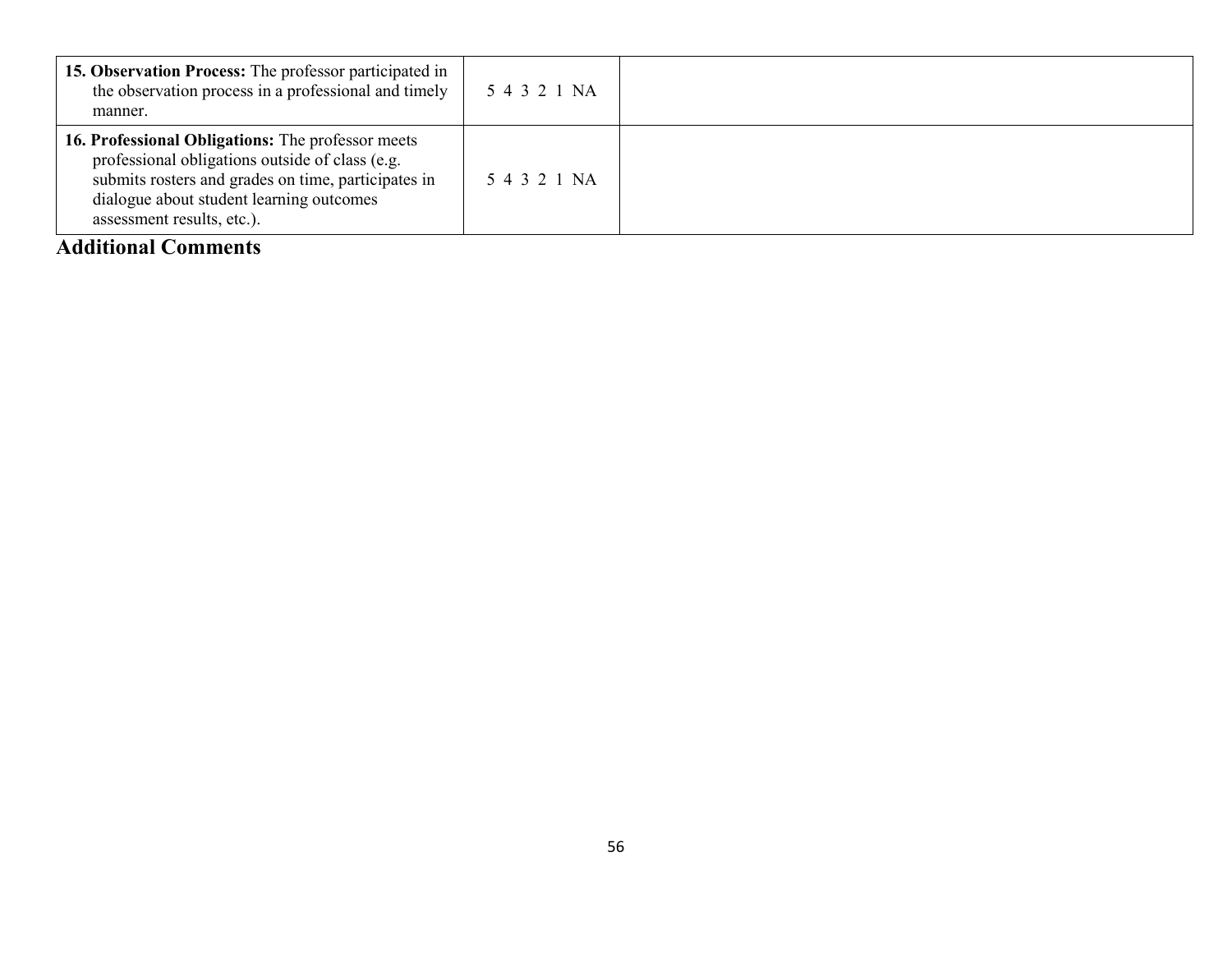| <b>Observation Summary-Online Classroom</b> |                  |                                                        |     |  |  |  |  |
|---------------------------------------------|------------------|--------------------------------------------------------|-----|--|--|--|--|
| <b>Faculty Member:</b>                      | $\textbf{Date:}$ | From:                                                  | To: |  |  |  |  |
| Performance Criteria                        | Recommendations  | <b>Completion Date</b><br>(confirmed by Dean's office) |     |  |  |  |  |
| Strengths                                   |                  |                                                        |     |  |  |  |  |
|                                             |                  |                                                        |     |  |  |  |  |
| Opportunities                               |                  |                                                        |     |  |  |  |  |
|                                             |                  |                                                        |     |  |  |  |  |
|                                             |                  |                                                        |     |  |  |  |  |
| Signatures:                                 |                  |                                                        |     |  |  |  |  |
| Faculty member being observed:              | Observer:        |                                                        |     |  |  |  |  |
| $\text{Dean}:$                              |                  |                                                        |     |  |  |  |  |
| Comments:                                   |                  |                                                        |     |  |  |  |  |
|                                             |                  |                                                        |     |  |  |  |  |

A copy will be sent to the observee after signed by all parties, and the original will be placed in the observee's personnel folder. Upon completion of the recommendations, Dean will note completion

dates on this form and send a final copy to the Observee.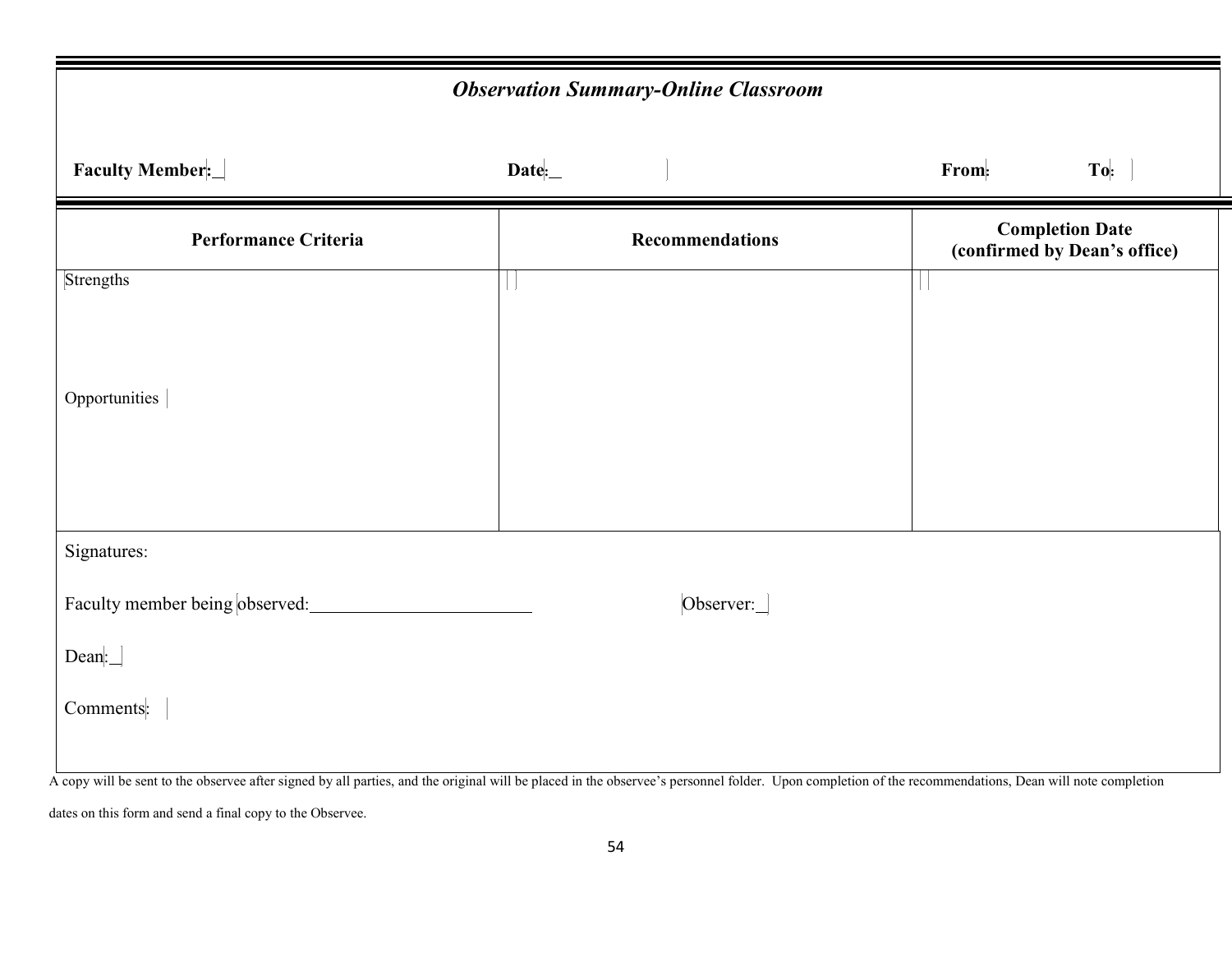#### **Distance-Delivered Course Design Rubric**

Course:

Instructor

Date:

|    | Date:                                                                                                                                                     |
|----|-----------------------------------------------------------------------------------------------------------------------------------------------------------|
|    | Reviewer                                                                                                                                                  |
|    |                                                                                                                                                           |
|    | Course Evaluation                                                                                                                                         |
| I. | <b>INSTRUCTIONAL DESIGN</b>                                                                                                                               |
|    | <b>Course Information</b>                                                                                                                                 |
|    | A syllabus including all of the information in Chatfield's syllabus template is provided                                                                  |
|    | A calendar of due dates and other time-sensitive events is provided.                                                                                      |
|    | Academic integrity expectations are provided.                                                                                                             |
|    | Information about academic support is provided. (Learning Labs, Math Lab, Studio, Supplemental Instruction, Library,<br>etc.)                             |
|    | (If required) Information about special hardware and software requirements is provided.                                                                   |
|    | (If required) Requirements for synchronous assignments, meetings, and any proctored testing are explained.                                                |
|    | <b>Course Design</b>                                                                                                                                      |
|    | Content is structured and sequenced in an organized, logical format.                                                                                      |
|    | Course content is described for purpose and/or course objectives.                                                                                         |
|    | Instructional delivery methods accommodate multiple learning styles. (Visual, Kinesthetic, Musical, Interpersonal, Intrapersonal,<br>Linguistic, Logical) |
|    | Course has no broken links.                                                                                                                               |
|    | Font type, size, and color are readable.                                                                                                                  |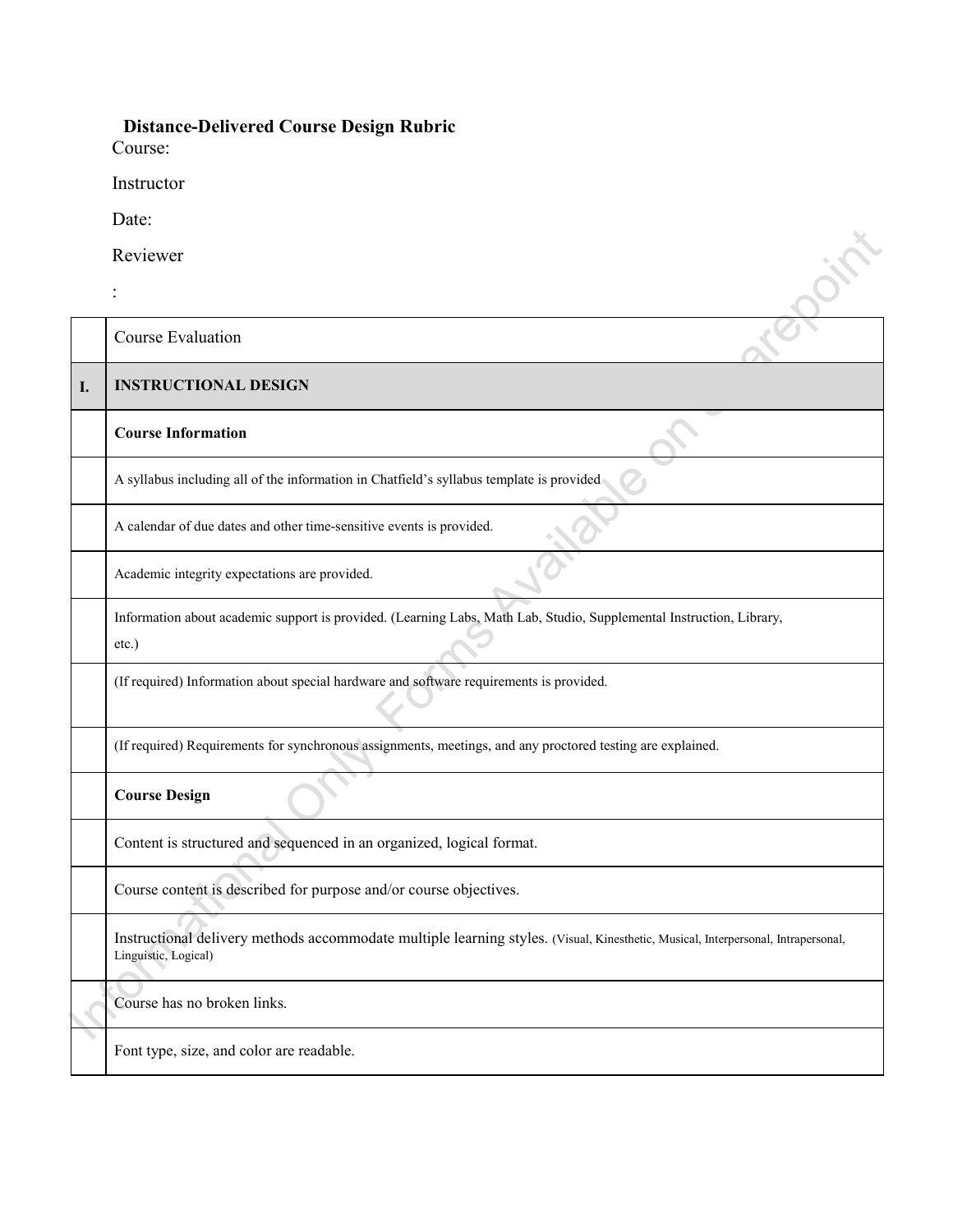|      | Course Evaluation                                                                                                                                                                                                                                                      |
|------|------------------------------------------------------------------------------------------------------------------------------------------------------------------------------------------------------------------------------------------------------------------------|
|      | Image, audio, and/or video files are good quality, file size is manageable by the user. Course abides by copyright<br>and fair use laws.                                                                                                                               |
|      | Course design indicates a conscious effort to comply with or exceed accessibility standards.                                                                                                                                                                           |
| П.   | COMMUNICATION, INTERACTION, & COLLABORATION                                                                                                                                                                                                                            |
|      | The class begins with information and instructions on how to get started.                                                                                                                                                                                              |
|      | Instructor contact and availability information is provided.                                                                                                                                                                                                           |
|      | Instructor preferred communication modes are explained with expected response timelines.                                                                                                                                                                               |
|      | Instructor communication, responses, and feedback model good practices for students.                                                                                                                                                                                   |
|      | Communication, interaction, and collaboration code of conduct/netiquette standards are explained.                                                                                                                                                                      |
|      | Students and the instructor have opportunities to introduce themselves to each other.                                                                                                                                                                                  |
|      | There are opportunities for student-to-student communication and interaction.                                                                                                                                                                                          |
|      | Discussions are organized. The instructor's role in discussion activities is defined.                                                                                                                                                                                  |
|      | Instructor-to-student interaction is regular, substantive, and initiated by both instructor and student.                                                                                                                                                               |
|      | The instructor is regularly "present" in the class. (Regular/regularly: Models interaction from a F2F class, which is typically throughout each<br>week of the semester. Substantive: is timely, relevant, instructional, directive, clarifying, and/or content-based) |
| III. | STUDENT EVALUATION & ASSESSMENT                                                                                                                                                                                                                                        |
|      | Assessment of student learning is aligned with course goals, conducted throughout the duration of the course, and uses<br>multiple methods. (Assessment: Feedback from the student to the instructor used for improvement of<br>teaching and<br>learning.)             |
|      | Evaluation of student achievement is aligned with course goals, conducted throughout the duration of the course, and uses<br>multiple methods. (Evaluation: Methods used to judge student learning for the purposes of grading and reporting.)                         |
|      | Date, time, and instructions for assessments and evaluations are provided.                                                                                                                                                                                             |
|      |                                                                                                                                                                                                                                                                        |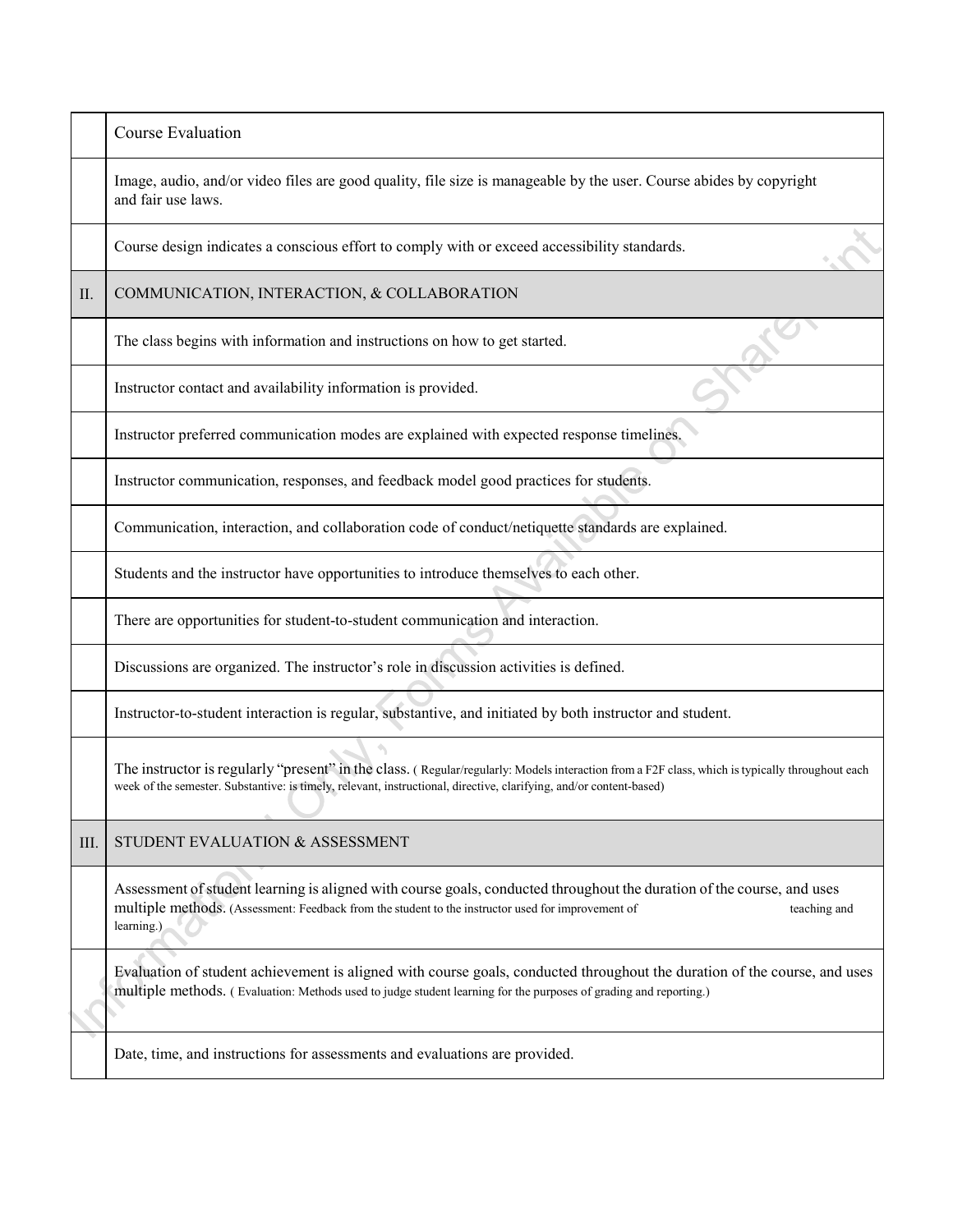|     | <b>Course Evaluation</b>                                                                                                                                                                                                                                                                                                                                                                                                                                                                                                                                                                                                                                                     |
|-----|------------------------------------------------------------------------------------------------------------------------------------------------------------------------------------------------------------------------------------------------------------------------------------------------------------------------------------------------------------------------------------------------------------------------------------------------------------------------------------------------------------------------------------------------------------------------------------------------------------------------------------------------------------------------------|
|     | A rubric or grading rationale is provided for each graded assignment.                                                                                                                                                                                                                                                                                                                                                                                                                                                                                                                                                                                                        |
|     | Assessments and evaluations are designed and administered to uphold academic integrity.                                                                                                                                                                                                                                                                                                                                                                                                                                                                                                                                                                                      |
|     | Surveys or other methods are used to solicit student feedback and feedback is used to improve the course.                                                                                                                                                                                                                                                                                                                                                                                                                                                                                                                                                                    |
|     | (If applicable) Testing parameters such as limited timing and repeat attempts are explained.                                                                                                                                                                                                                                                                                                                                                                                                                                                                                                                                                                                 |
|     | <b>Feedback and Grading</b>                                                                                                                                                                                                                                                                                                                                                                                                                                                                                                                                                                                                                                                  |
|     | The course grading policy, including grading scale and weights (if applicable), is provided.                                                                                                                                                                                                                                                                                                                                                                                                                                                                                                                                                                                 |
|     | A grade book provides timely, accurate grade information.                                                                                                                                                                                                                                                                                                                                                                                                                                                                                                                                                                                                                    |
|     | Feedback and grades are provided to students before subsequent assignments are due.                                                                                                                                                                                                                                                                                                                                                                                                                                                                                                                                                                                          |
|     | Procedures for reporting grade information complies with FERPA and institutional regulations.                                                                                                                                                                                                                                                                                                                                                                                                                                                                                                                                                                                |
|     | (If applicable) Penalties assessed to grades are described.                                                                                                                                                                                                                                                                                                                                                                                                                                                                                                                                                                                                                  |
|     | (If applicable) Extra credit opportunities are described.                                                                                                                                                                                                                                                                                                                                                                                                                                                                                                                                                                                                                    |
| IV. | ACCREDITATION COMPLIANCE                                                                                                                                                                                                                                                                                                                                                                                                                                                                                                                                                                                                                                                     |
|     | This course is not delivered as an online correspondence course.                                                                                                                                                                                                                                                                                                                                                                                                                                                                                                                                                                                                             |
|     | Correspondence courses are not distance education. Chatfield College is not accredited to deliver online correspondence courses per the Higher<br>Learning Commission's Definitions for Distance or Correspondence Education Courses and Programs.<br>This may be an online correspondence class if the class exhibits these four characteristics.<br>Course content is all available at the start of the term;<br>1.<br>Regular/substantive interaction between the instructor and students does not occur;<br>2.<br>3.<br>Student-to-student interaction does not occur;<br>Students can complete the full class self-paced, at any time before or by the end of the term. |
|     |                                                                                                                                                                                                                                                                                                                                                                                                                                                                                                                                                                                                                                                                              |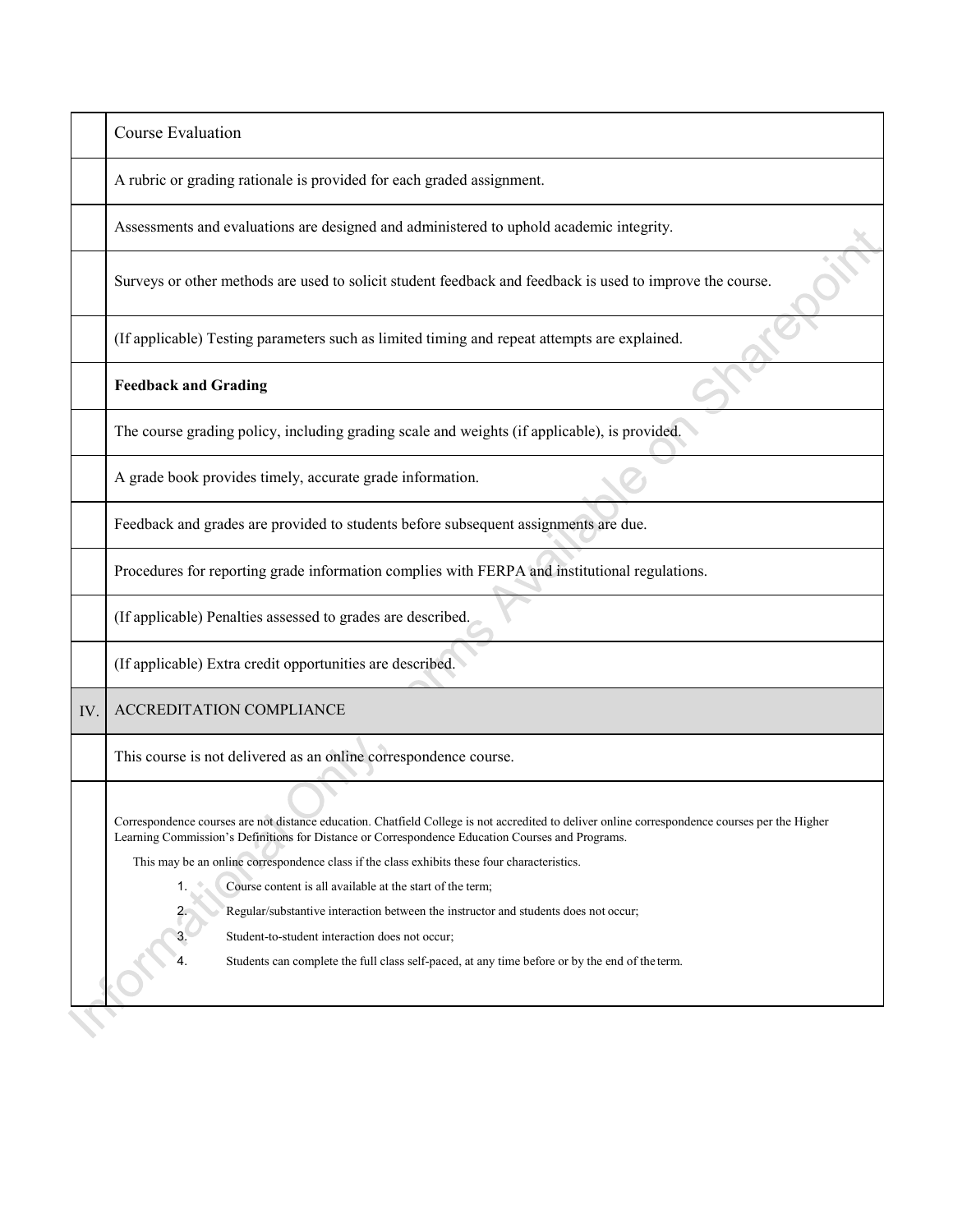| Course Evaluation                |   |   |   |
|----------------------------------|---|---|---|
| <b>Comments on Course Design</b> |   |   |   |
|                                  |   |   |   |
|                                  |   |   |   |
|                                  |   |   |   |
|                                  |   |   |   |
|                                  |   |   |   |
| Faculty Evaluation               |   |   |   |
| ∍                                | 4 | 3 | ∍ |

# Faculty Evaluation

| 5                | 4                                                                                                                                                                                                                             | 3       |   | $\overline{2}$          |                         | 1                |              |           |
|------------------|-------------------------------------------------------------------------------------------------------------------------------------------------------------------------------------------------------------------------------|---------|---|-------------------------|-------------------------|------------------|--------------|-----------|
| Excellent        | Above Average                                                                                                                                                                                                                 | Average |   | <b>Below Average</b>    |                         | Poor             |              | <b>NA</b> |
| the subject.     | <b>Expertise:</b> The professor displayed expertise in                                                                                                                                                                        |         | 5 |                         | $\overline{\mathbf{3}}$ | $\overline{2}$   | $\mathbf{1}$ | <b>NA</b> |
| respectfully.    | <b>Respect:</b> The professor treated all students                                                                                                                                                                            |         | 5 | $\overline{\mathbf{4}}$ | $\overline{\mathbf{3}}$ | $\overline{2}$   | $\mathbf{1}$ | <b>NA</b> |
| technical skills | <b>Online Class Management: The</b><br>professor demonstrated appropriate<br>necessary for managing an online class.                                                                                                          |         | 5 | $\overline{\mathbf{4}}$ | $\mathbf{3}$            | $\boldsymbol{2}$ | $\mathbf{1}$ | <b>NA</b> |
| timely manner.   | <b>Observation Process:</b> The professor participated<br>in the observation process in a professional and                                                                                                                    |         | 5 | $\overline{\mathbf{4}}$ | $\mathbf{3}$            | $\boldsymbol{2}$ | $\mathbf{1}$ | <b>NA</b> |
|                  | Professional Obligations: The professor meets<br>professional obligations outside of class (e.g.<br>submits rosters and grades on time, participates<br>in dialog about student learning outcomes<br>assessment results, etc. |         | 5 | $\overline{\mathbf{4}}$ | $\mathbf{3}$            | $\overline{2}$   | $\mathbf{1}$ | <b>NA</b> |
|                  | <b>Comments on Faculty Evaluation:</b>                                                                                                                                                                                        |         |   |                         |                         |                  |              |           |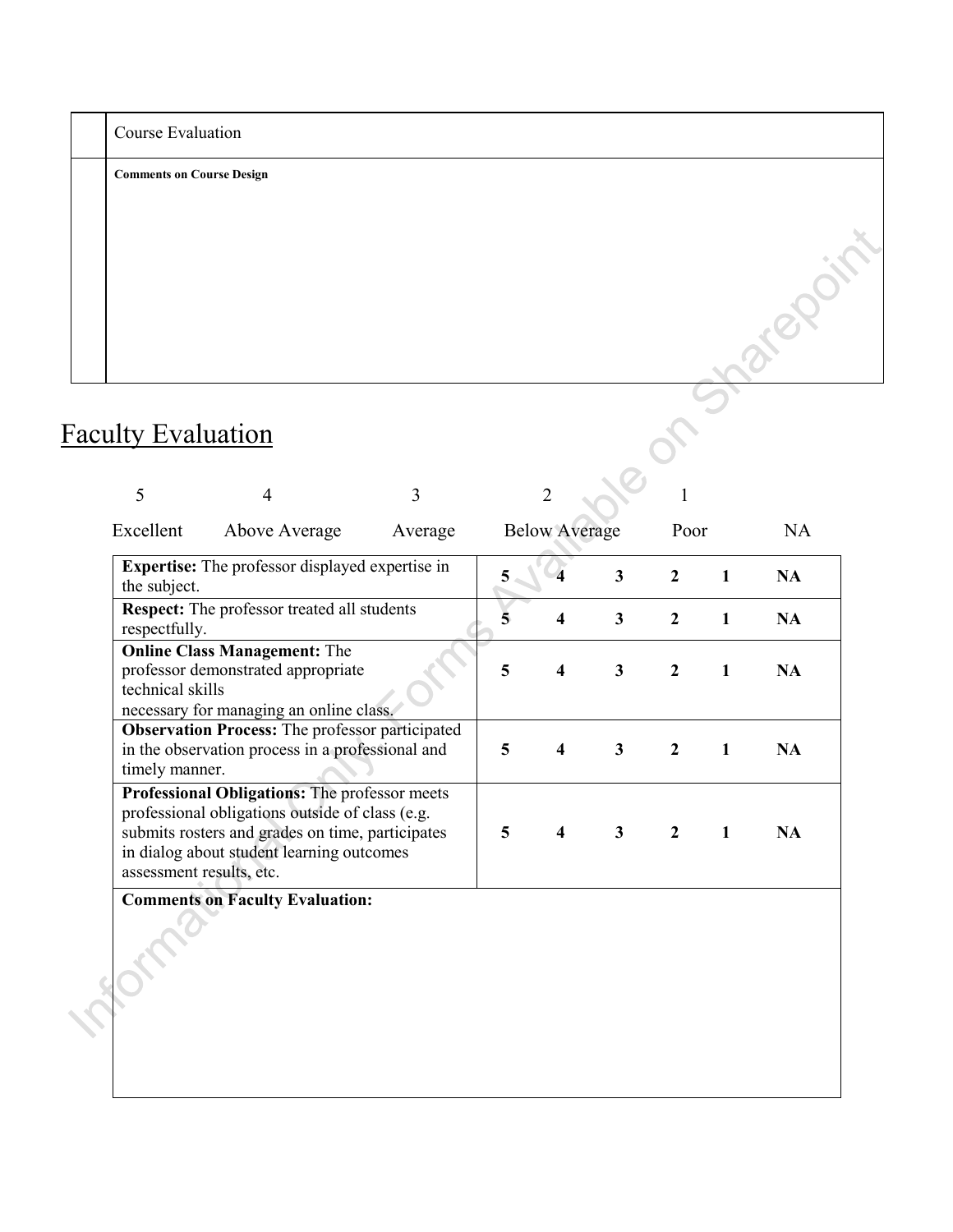Additional Comments:

Signatures:

Faculty Member Date

Observer Date

Dean Date

A copy will be sent to the faculty member after signed by all parties, and the original will be placed in the faculty member's personnel folder. Upon completion of the recommendations, the Dean will note completion dates on this form and send a final copy to the faculty member.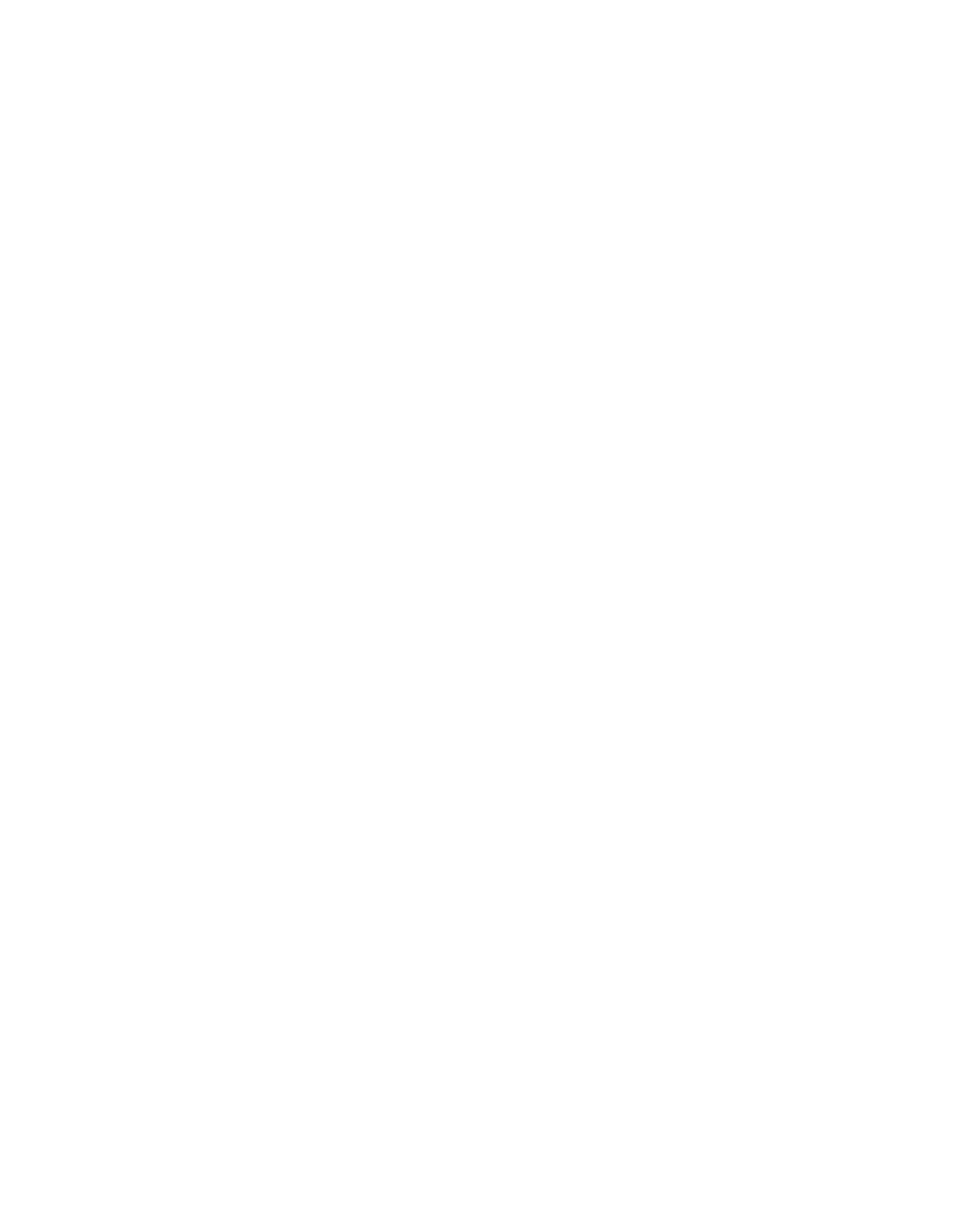### **APPENDIX Writing Standards**

Understandable, sustained content Mechanics, usage, and vocabulary Sentence structure Complete sentences Sentence variety and complexity

Organization and coherence Paper Thesis and support Paragraphs

Clear development of ideas in a paper adequate length Critical thinking, logic, awareness of audience, originality

#### Level 1 – Writing

A student at Level 1 recognizes agreement among basic elements (nouns, verbs, pronouns) in the same clause or phrase. This student avoids gross errors in short or simple structures and can logically select and order main ideas or divisions in a sustained paragraph using appropriate transition words. Students at this level demonstrate a basic understanding of appropriate writing.

#### Level 2 – Writing

In addition to performing successfully at Level 1, a student who is proficient at Level 2 also recognizes appropriate agreement among basic elements when they are complicated by interviewing words or phrases, avoids errors relatively long and complicated constructions, and is able to recast several simple clauses using a single, more complex combination. Students performing at this intermediate level can recognize and use the elements of good writing.

#### Level 3 – Writing

In addition to performing Level 1 and Level 2 skills successfully, a student at Level 3 can make logical statements and comparisons and is able to solve difficult or subtle writing problems such as appropriate use of parallelism. These students can make fine distinctions among closely related root words and grammatical structures characteristic of a mature writing style.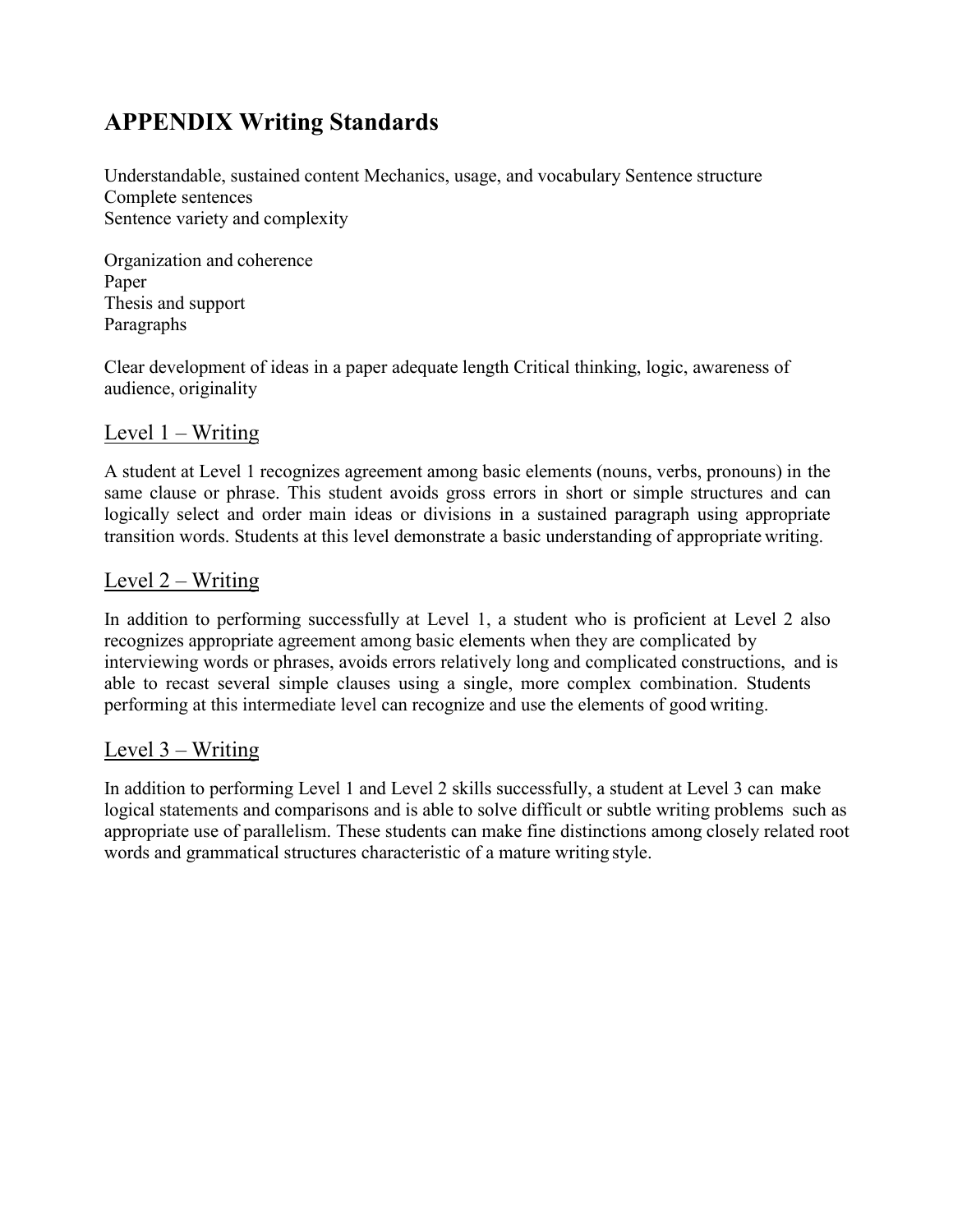### **APPENDIX Degree Requirements**

(Rev 06/2018)

Students complete core requirements and one of four concentrations for a total of 64 credits

| Course                                | Credits |
|---------------------------------------|---------|
| Art, Music, or Theater Elective       | 3       |
| BUS128, BUS253 or BUS254              | 3       |
| ENG 101 Composition                   | 3       |
| ENG 111 Intermediate Composition      | 3       |
| GEN105 Cornerstone                    |         |
| GEN 205 Capstone                      |         |
|                                       |         |
| INF 125 or INF225                     | 3       |
| MAT 125 or MAT 174 or MAT 130         | 3       |
| Philosophy Elective                   | 3       |
| Political Science or History Elective | 3       |
| Religious Studies Elective            | 3       |
| <b>Science Elective</b>               | 4       |
| Sociology or Psychology Elective      | 3       |
| SPE 105 Oral Communications           | 3       |
| <b>CORE TOTAL</b>                     | 39      |

### **General Education Core Requirements**

NOTE: REL/HIS 275 or REL/HIS 276 cannot fulfil both Religious Studies and Political Science/History Elective Core Requirements.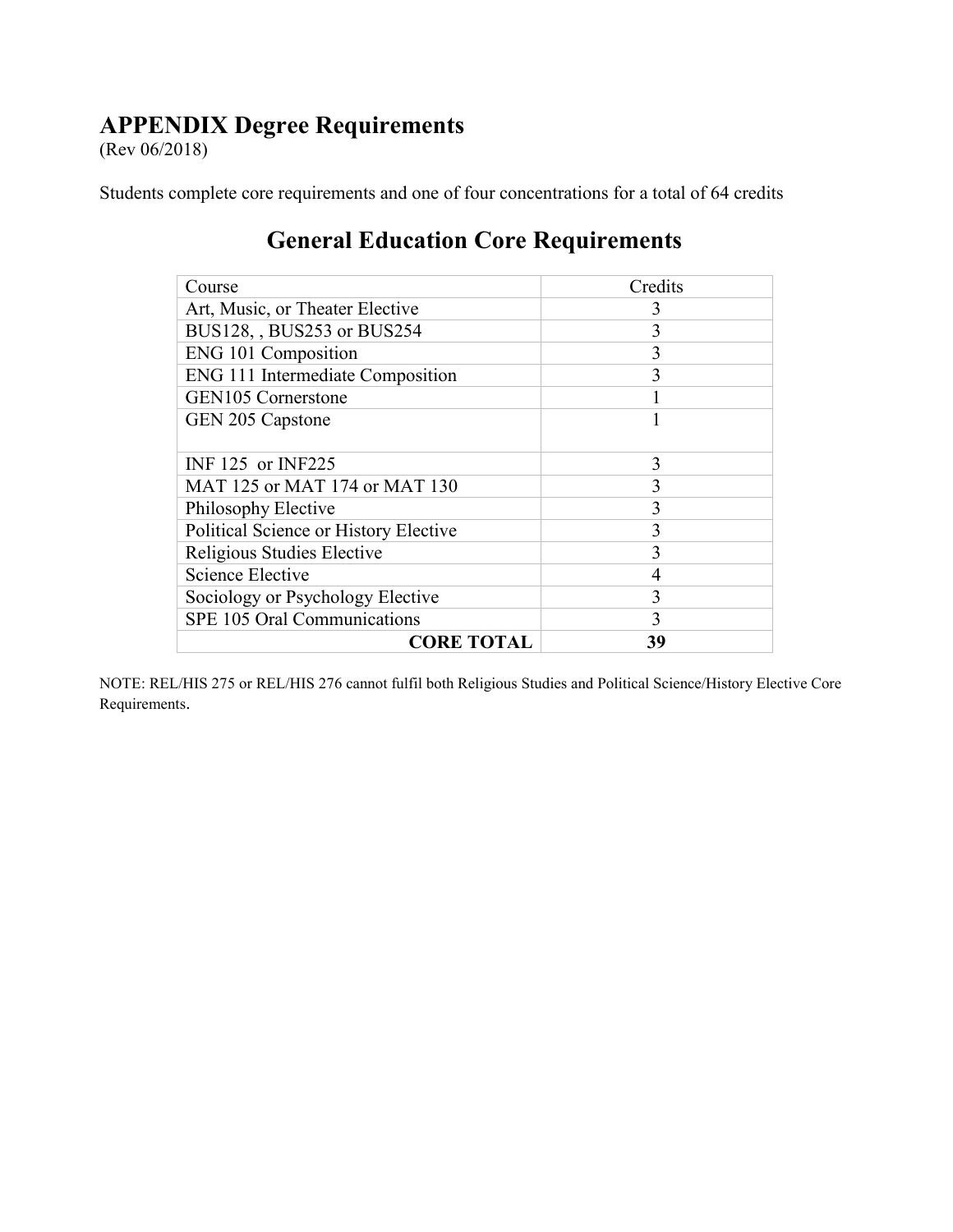# **APPENDIX Program Review**

(Approved by Curriculum Committee June 2018)

#### **Program Review**

Yearly-Annual Program progress report

Every 3 years: Complete review

Complete reviews will include:

- a) Alumni Surveys of recent graduates (6 months) and mature graduates (2 years). Are they succeeding? (From Development)
- b) "Market" analysis of what skills (hard and soft) and knowledge our graduates need. Are we providing these or supporting their later development?(In cooperation with Office of Assessment)
- c) "Gap" analysis of our curriculum vs. needs. What can be added? Removed? Changed? Employers of graduates are surveyed as part of this step. Employer surveys are required to be completed for each graduate who has successfully completed the Community Health Worker Program, as required by Rule 4723-26-12(C)(7), OAC.
- d) Review of student portfolios. Are our graduates meeting our goals? (In collaboration with Office of Assessment)
- e) Student Evaluations of teaching. What do our students need in their classrooms? (Chairs, in cooperation with Dean's office)
- f) Most recent Noel-Levitz SSI. What are five areas for improvement?(In cooperation with Enrollment Management)
- g) Assessment data. Is the assessment process working? How can it be improved? What do the results indicate? (In cooperation with Office of Assessment)
	- a. Suggested program improvements
		- i. Measures used to assess
		- ii. Needs of the faculty
		- iii. Are changes to the curriculum needed?
- h) Propose changes to faculty governance for discussion.
- i) If approved, implement changes

Review Report Outline

- 1) Description, SWOT (Strengths, weaknesses, Opportunities and Threats)
	- a. Educational goals
	- b. Strengths and weaknesses
	- c. Proposed changes and opportunities
- 2) Effectiveness and coursework
	- a. Learning outcomes
	- b. Degree requirements, curriculum map, catalog descriptions
	- c. Syllabi, do they include clear, measurable outcomes?
	- d. Is the program achieving its goals? Why or why not?
	- e. Are there similar programs elsewhere to which the program can be compared?

Supporting evidence: Student course evaluations, Syllabi, Assessment reports, syllabi, curriculum map

- 3) Students and their experience
	- a. 3-year enrollment trends (In cooperation with Registrar, Enrollment Management),
	- b. Graduation and enrollment data
	- c. Internships, co-curricular activities, practica
	- d. Indicators of student satisfaction and learning quality (Course evaluations, Noel-Levitz SSI, surveys)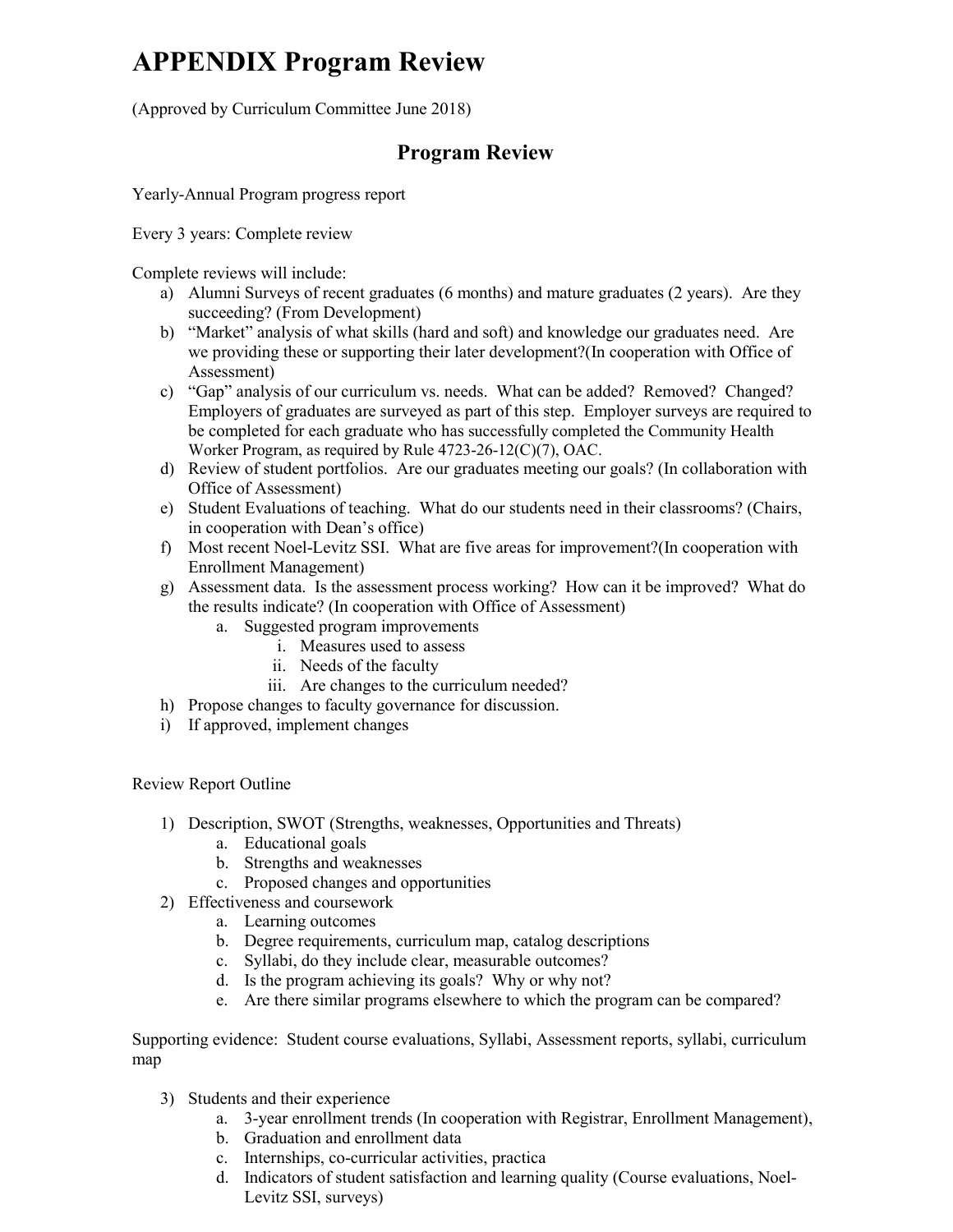Supporting evidence: N-L SSI results, Alumni survey, enrollments and course offerings

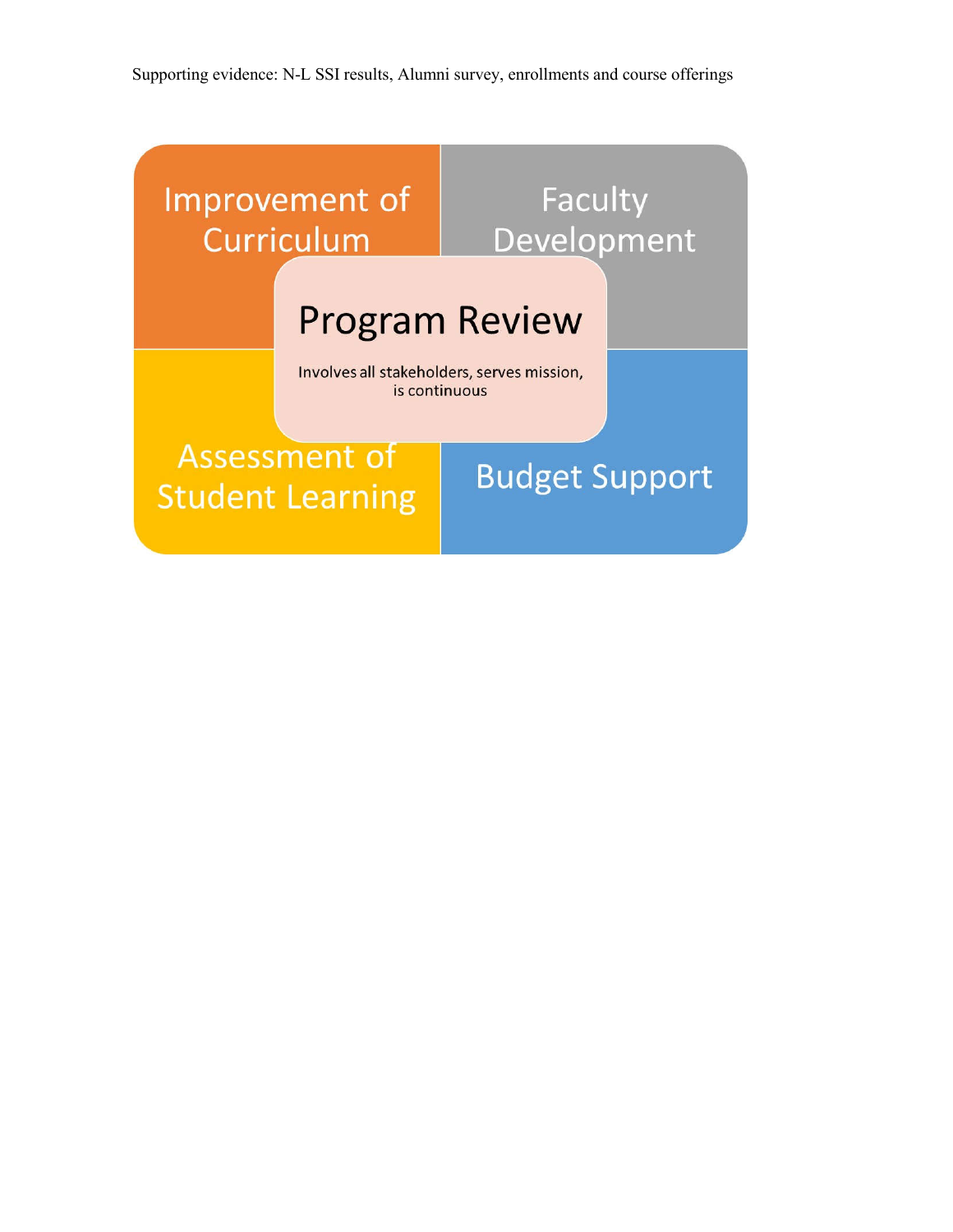# **APPENDIX Credentials of Faculty**

From *ODHE Guidelines and Procedures for Academic Program Review, July 2016 edition* (https://www.ohiohighered.org/sites/ohiohighered.org/files/uploads/programapproval/Academic-Program-Review-Guidelines\_070516.pdf) pp. 7-9

#### h. Faculty Credentials

The following expectations apply to all full-time and part-time instructors, including graduate teaching assistants and high school teachers who serve as adjunct faculty members for dual enrollment courses.

- 1. For general education courses:
	- a. Faculty members teaching general education courses must hold a minimum of a master's degree in the discipline or a master's degree and a cohesive set of at least 18 semester credit hours of graduate coursework relevant to the discipline.
	- b. Individuals who are making substantial progress toward meeting the faculty credentialing requirements and who are mentored by a faculty member who does meet the minimum credentialing requirements may serve as instructors while enrolled in a program to meet credentialing requirements. Examples of such individuals include graduate teaching assistants (GTAs), adjunct faculty members and dual enrollment faculty members.
- 2. For courses other than general education courses:
	- a. Faculty members must hold a terminal degree or a degree at least one level above the degree level in which they are teaching; at least a bachelor's degree if teaching in an associate degree program; At least a master's degree if teaching in a bachelor's degree program; A terminal degree if teaching in a graduate program.
	- b. Individuals who are making substantial progress toward meeting the faculty credentialing requirements and who are mentored by a faculty member who does meet the minimum credentialing requirements may serve as instructors during their educational programs. Examples of such individuals include graduate teaching assistants (GTAs) or adjunct faculty members who are working toward meeting the faculty credentialing requirements
	- c. Faculty members teaching technically- or practice-oriented courses must have practical experience in the field and hold current licenses and/or certifications, as applicable.
	- d. For programs involving clinical faculty (e.g., student teaching supervisors, clinical practicum supervisors), the credentials and involvement of clinical faculty are described and meet applicable professional standards for the delivery of the educational experiences.
- 3. The following expectations apply to all faculty members:
	- a. Faculty members must hold a degree from a regionally or nationally accredited institution recognized by the U.S. Department of Education or tph Council for Higher Education Accreditation or equivalent as verified by a member of the National Association of Credential Evaluation Services.
	- b. Where professional accreditation or licensing standards for faculty differ from the Chancellor's standards, faculty members are expected to meet the higher standards.